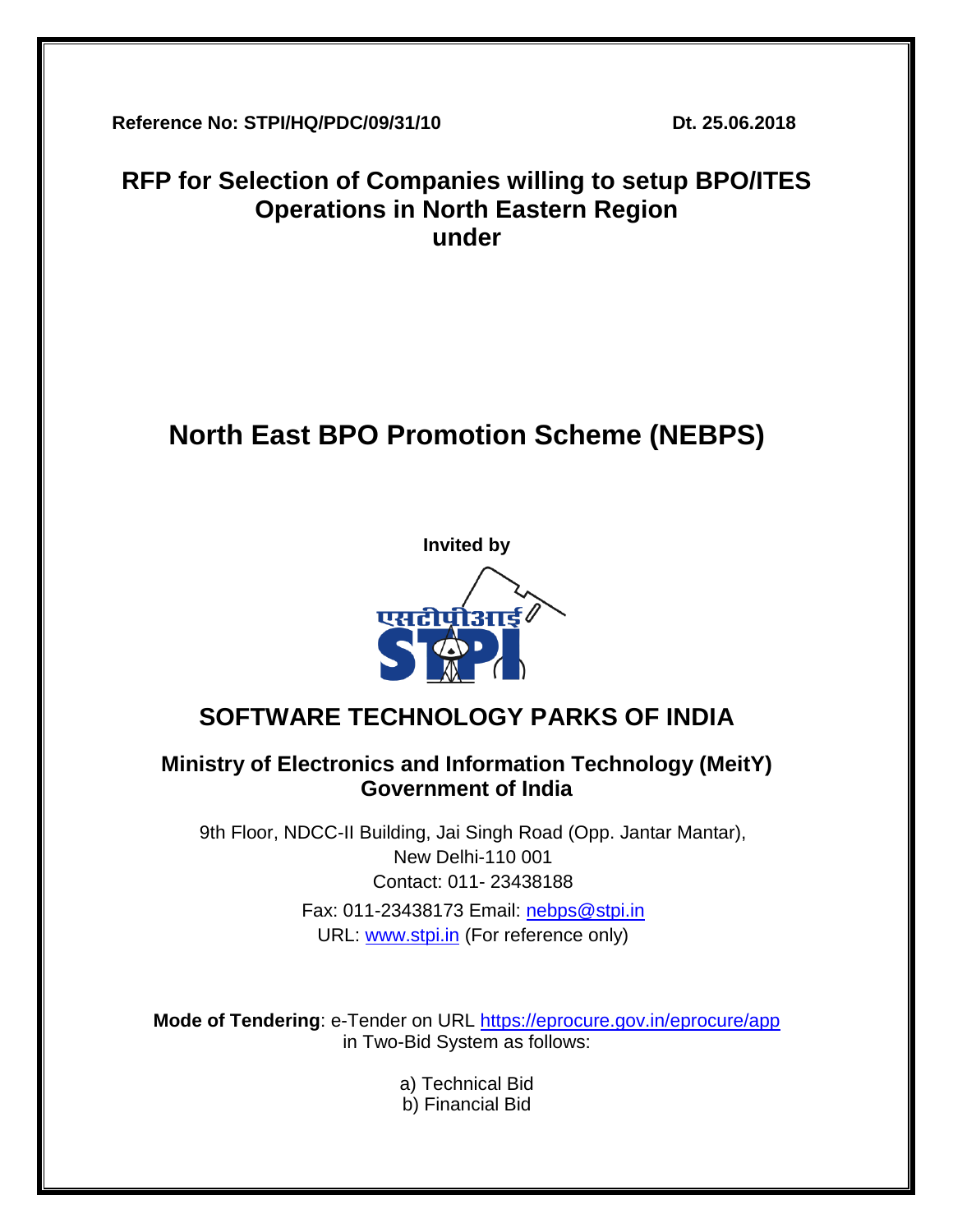# **CONTENTS**

| 1.  |                                                                             |
|-----|-----------------------------------------------------------------------------|
| 2.  |                                                                             |
| 3.  |                                                                             |
| 4.  |                                                                             |
| 5.  |                                                                             |
| 6.  |                                                                             |
| 7.  |                                                                             |
| 8.  | TERMS & CONDITIONS RELATING TO COMMENCEMENT OF BPO OPERATIONS, DISBURSEMENT |
| 9.  |                                                                             |
| 10. |                                                                             |
| 11. |                                                                             |
| 12. |                                                                             |
|     |                                                                             |
|     |                                                                             |
|     |                                                                             |
|     |                                                                             |
|     |                                                                             |
|     |                                                                             |
|     |                                                                             |
|     |                                                                             |
|     |                                                                             |
|     |                                                                             |
|     |                                                                             |
|     |                                                                             |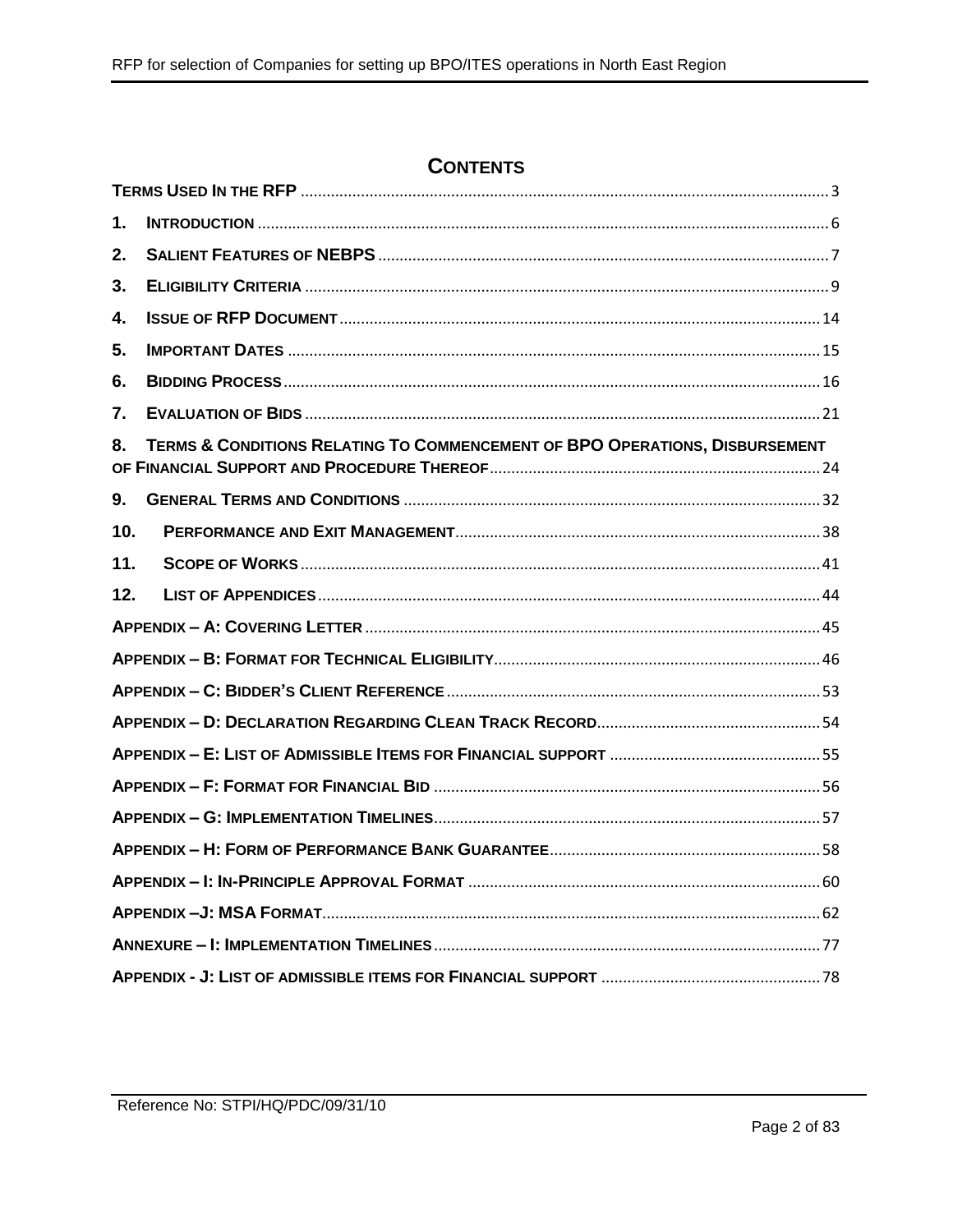#### **TERMS USED IN THE RFP**

- <span id="page-2-0"></span>• **AMC** – Annual Maintenance Contract
- **Authorized Representative** shall mean any person authorized by either of the parties.
- Bid shall mean complete set of documents submitted by a Bidder against the tender for "BPO Operations in North Eastern Region".
- **Bidder** means an entity/Company who has intention to participate in the tender invited by STPI.
- **BPO** Business Process Outsourcing (includes TES). BSD Bid Security Deposit
- **CAPEX -** Capital Expenditure
- **CA** Chartered Accountant
- **CCTV** Closed Circuit Television
- **Company** The term company in this document if not specified with any particular Act, in general refers to an entity registered under The Companies Act 1956/2013 or The Limited Liability Partnership Act, 2008.
- **Contract**  is used synonymously with Master Service Agreement (MSA).
- **Corrupt Practice** means the offering, giving, receiving or soliciting anything of value or influencing the action of an official in the process of Contract execution.
- **DCO** Document Control Officer
- **Default Notice** shall mean the written notice of Default of the MSA issued by one Party to the other in terms hereof.
- **DG** Diesel Generator
- **EPABX** Electronic Private Automatic Branch Exchange
- **Fraudulent Practice** means misrepresentation of facts in order to influence a procurement process or the execution of a Contract and includes collusive practice among Bidders (prior to or after submission of a Bid) designed to establish Bid prices at artificial non-competitive levels and to deprive the STPI of the benefits of free and open competition.
- **GoI** shall mean the Government of India.
- **IPA** In-Principle Approval issued to successful bidder.
- **IT/ITES** Information Technology / Information Technology Enabled Services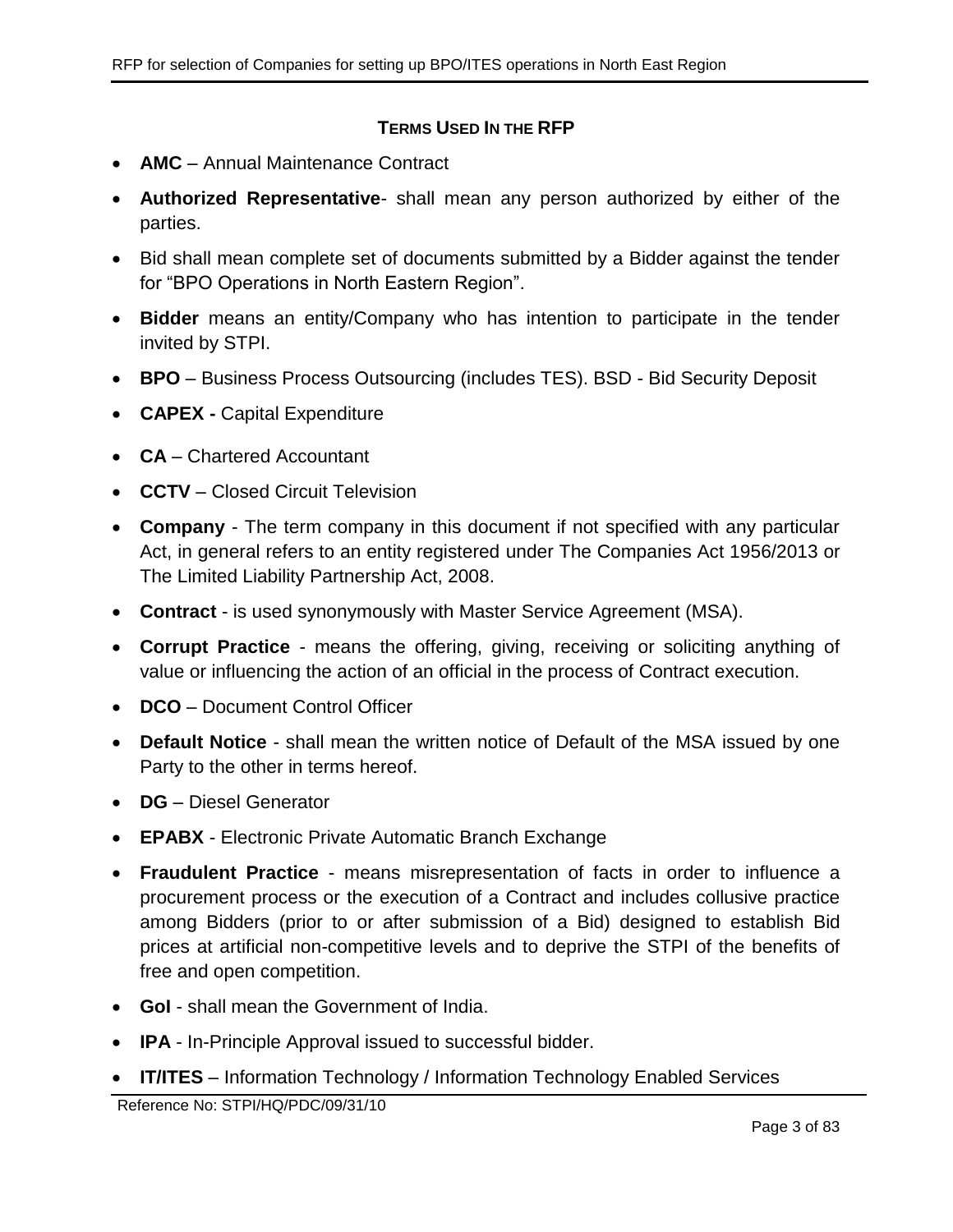- **IVRS** Interactive Voice Response System
- **LAN** Local Area Network
- **Law** shall mean any Act, notification, by law, rules and regulations, directive, ordinance, order or instruction having the force of law enacted or issued by the Central Government and/ or the Government of NER or any other Government or regulatory authority or political subdivision of government agency.
- **LLP -** Limited Liability Partnership
- **MeitY** Ministry of Electronics and Information Technology
- **MSA** Master Service Agreement is a joint agreement between STPI and selected bidder who has accepted the IPA.
- **NDA** Non-Disclosure Agreement
- **NEBPS** North East BPO Promotion Scheme
- **NMC** NEBPS Management Committee.
- **NER** North East Region
- **O&M** Operations and Maintenance.
- **OPEX** Operational Expenditure
- **Party** means STPI or Bidder, individually and "Parties" mean STPI and Bidder, collectively.
- **PBG** Performance Bank Guarantee
- **RFP** Request For Proposal
- **Site** shall mean the location(s) from where the service shall be offered to the industry as per MSA.
- **STPI** Software Technology Parks of India.
- **Successful Bidder** means the Bidder whose Bid is evaluated and get selected as per the RFP.
- **UPS** Uninterrupted Power Supply
- **VGF** -Viability Gap Funding
- **Works** mean to execute the works specified under this RFP.
- **Year** shall be with reference to date of commencement of BPO operations, if year is not defined at said place in the RFP.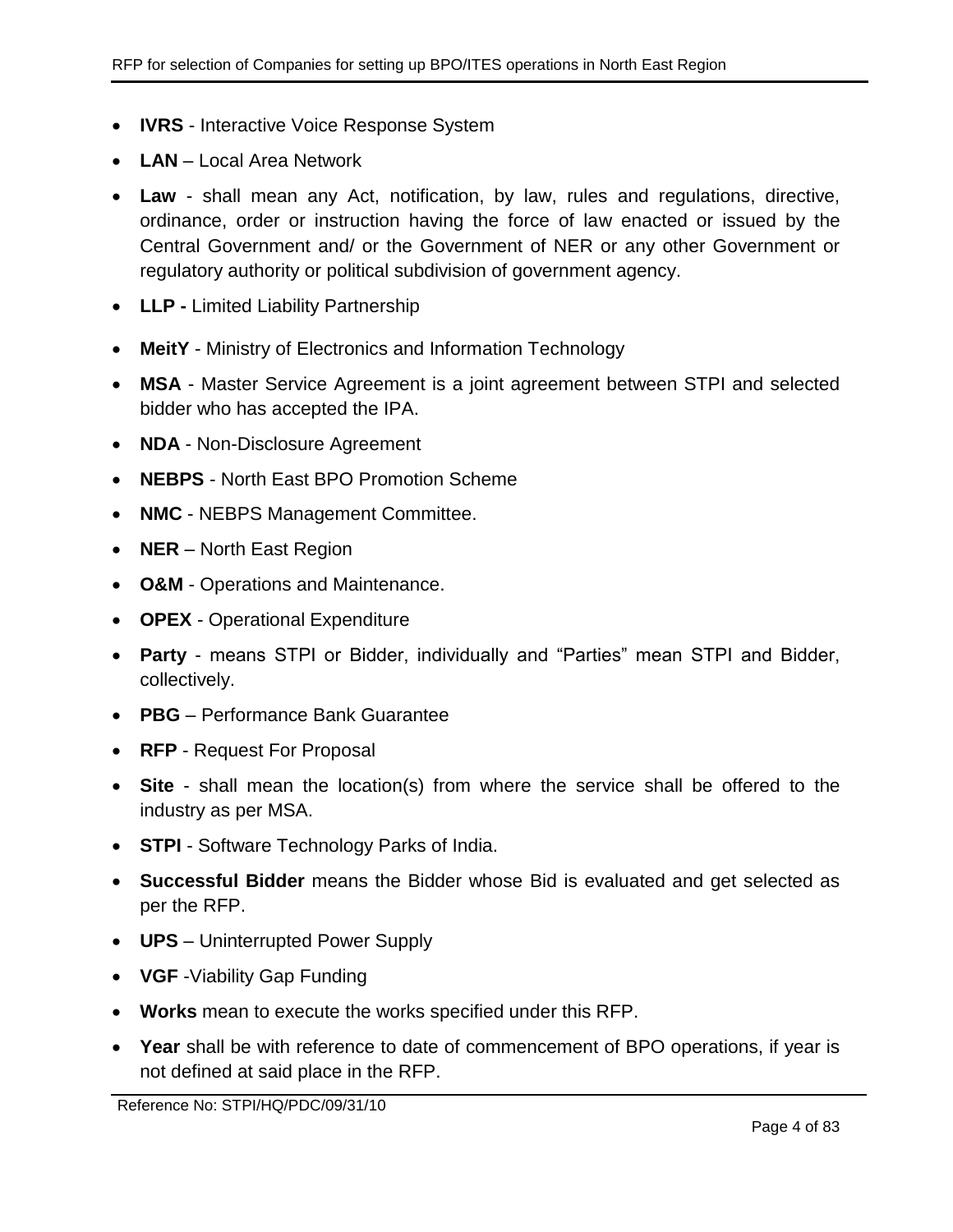#### **IMPORTANT NOTE:**

- 1) Tender documents may be downloaded from Central Public Procurement Portal **<https://eprocure.gov.in/eprocure/app>** . Aspiring Bidders/ Suppliers who have not enrolled/registered in e-procurement should enrol/register before participating through the website **<https://eprocure.gov.in/eprocure/app> .** The portal enrollment is free of cost. Bidders are advised to go through instructions provided at **[Appendix-](#page-77-1)[K](#page-77-1) regarding 'Instructions for online Bid Submission'.**
- 2) Bidder can access tender documents on the website, fill them with all relevant information and submit the completed tender document into electronic tender on the website **<https://eprocure.gov.in/eprocure/app>** .
- 3) Tenders and supporting documents should be uploaded through e-procurement. Hard copy of the tender documents will not be accepted. The successful bidder(s) would be required to produce original documents at the time of signing Master Service Agreement (MSA).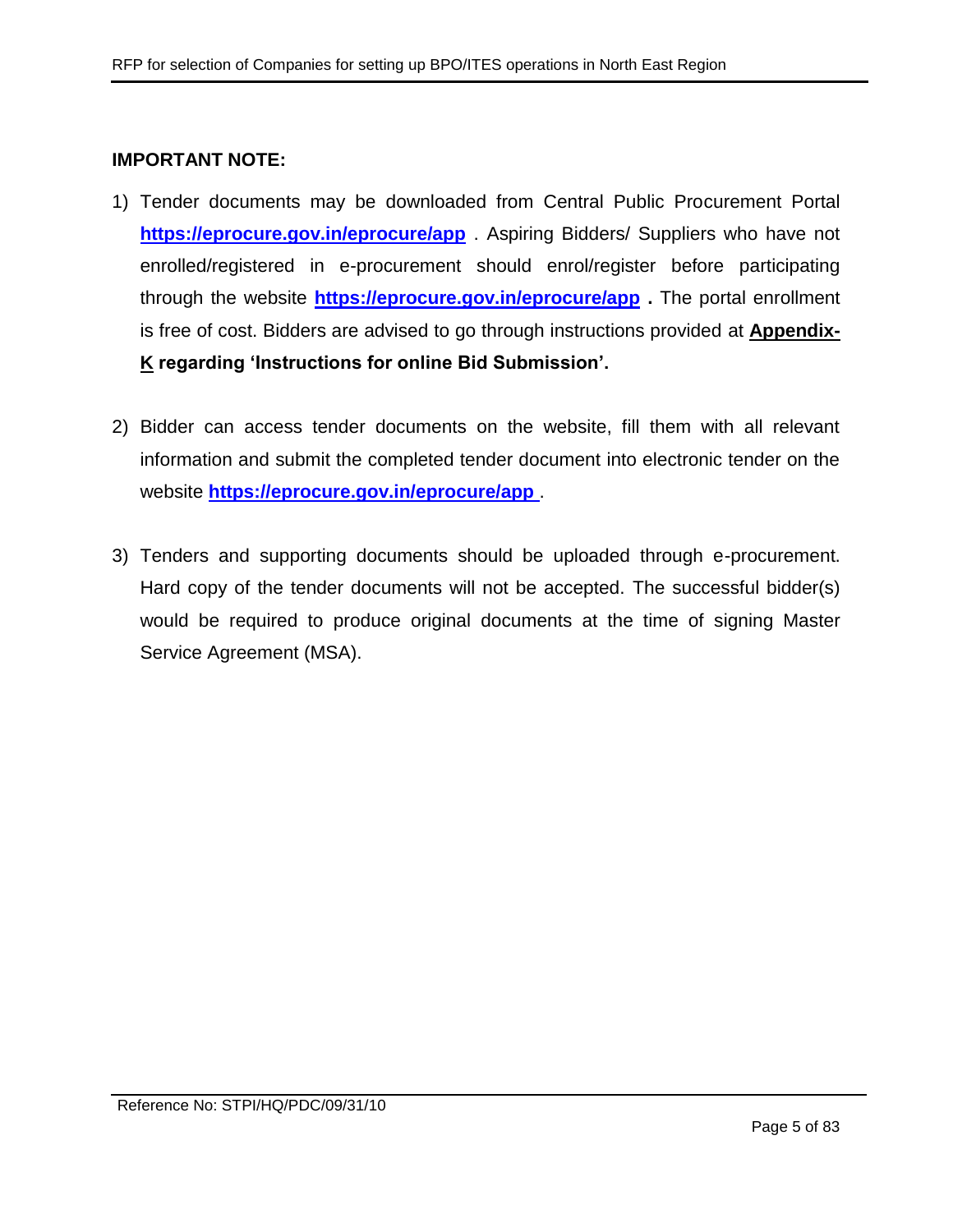#### <span id="page-5-0"></span>**1. INTRODUCTION**

- **1.1.**The Ministry of Electronics and Information Technology (MeitY), Government of India has notified the "North East BPO Promotion Scheme (NEBPS)" under Digital India Programme, which provides financial support in the form of Viability Gap Funding to eligible Companies, with the following objectives:
	- (i) Creation of employment opportunities for the local youth in the North Eastern Region (NER), by promoting the IT/ITES Industry particularly by setting up the BPO/ITES operations.
	- (ii) Promotion of investment in IT/ITES Sector in NER in order to expand the base of IT Industry and secure balanced regional development.
- **1.2.**The details of the scheme along with administrative approval are available at www.meity.gov.in/nebps. Status and updates regarding NEBPS are also available at [https://nebps.stpi.in/](https://ibps.stpi.in/)
- **1.3.**The Software Technology Parks of India (STPI), an autonomous society of MeitY has been designated as the Nodal Agency for implementation of the NEBPS.
- **1.4.**STPI, invites bids through Request For Proposal (RFP) from the eligible Companies, who are desirous of setting up BPO/ITES operations in N.E. Region, under the NEBPS.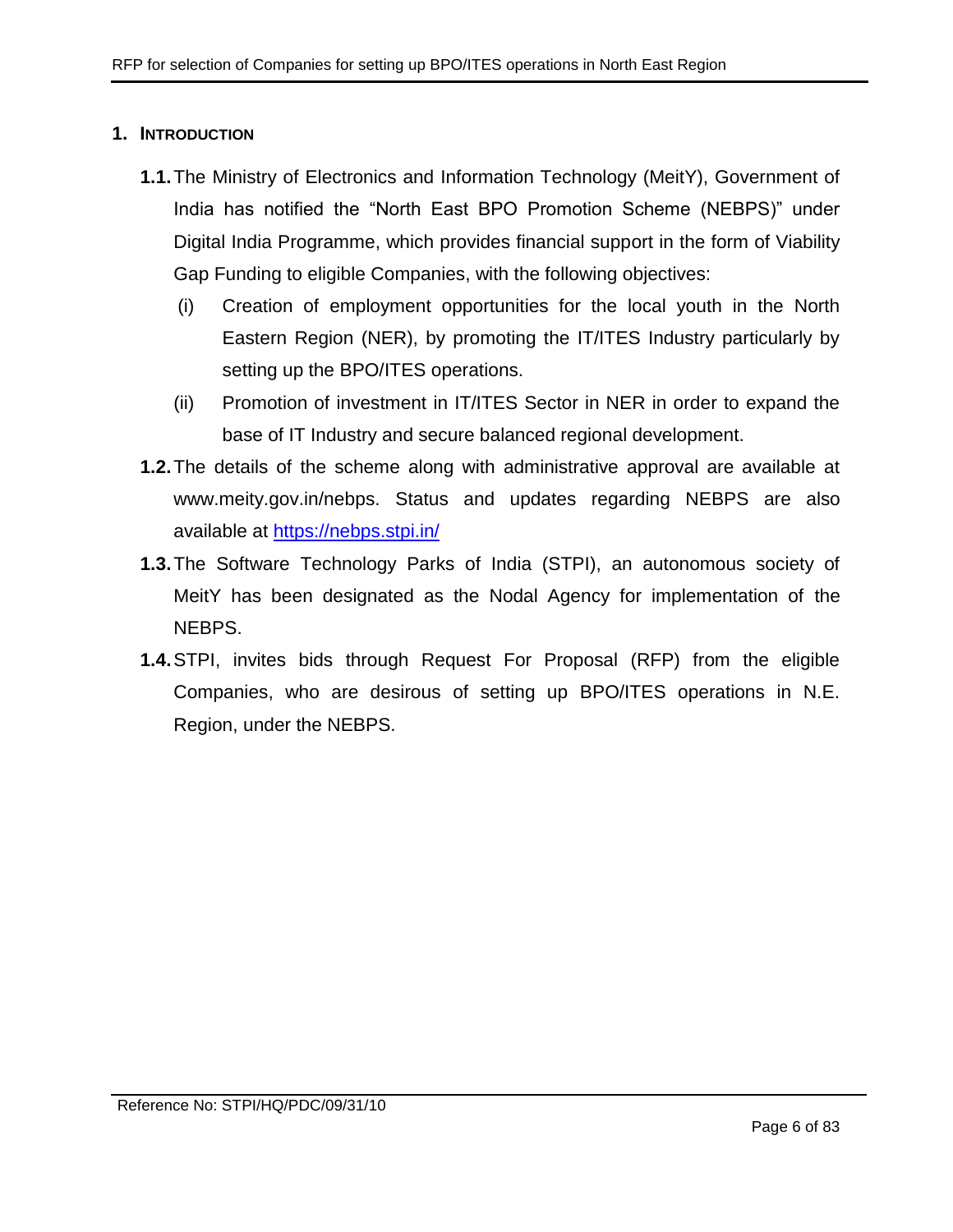## <span id="page-6-0"></span>**2. SALIENT FEATURES OF NEBPS**

- **2.1.**The NEBPS aims to incentivize establishment of 5000 seats in respect of BPO/ITES operations in the States of Assam, Arunachal Pradesh, Manipur, Meghalaya, Mizoram, Nagaland, Sikkim and Tripura, through the following financial supports in the form of Viability Gap Funding (VGF) to eligible Companies:
- **2.2.Financial Support**: Up to 50% of expenditure incurred on BPO/ITES operations towards capital expenditure (CAPEX) and/or operational expenditure (ОРЕХ) on admissible items as per [Appendix-E,](#page-54-0) subject to an upper ceiling of Rs. 1 Lakh/Seat.
- <span id="page-6-1"></span>**2.3.Special Incentives**: The following special incentives will be provided within the ceiling of total financial support i.e. Rs. 1 Lakh/seat:
	- (i) **Training Incentive**: Upto 50% of training expenditure with cap of Rs. 6,000/employee for total regular employees up to the 1.5 times **(employment target**) the number of approved seats of BPO/ITES operation (e.g. For 100 seats BPO/ITES operation, training incentive can be availed for max. 150 regular employees)
	- (ii) **Incentive for diversity & inclusion**: Special incentive (% of eligible financial support) for Units providing employment to women and persons with disability will be provided as under:

| <b>Diversity &amp; Inclusion</b>             | <b>Special Incentive</b><br>(% of eligible financial<br>support) |
|----------------------------------------------|------------------------------------------------------------------|
| 50% women employment                         | 5%                                                               |
| 75% women employment                         | 7.5%                                                             |
| 4% employment for persons with<br>disability | 2%                                                               |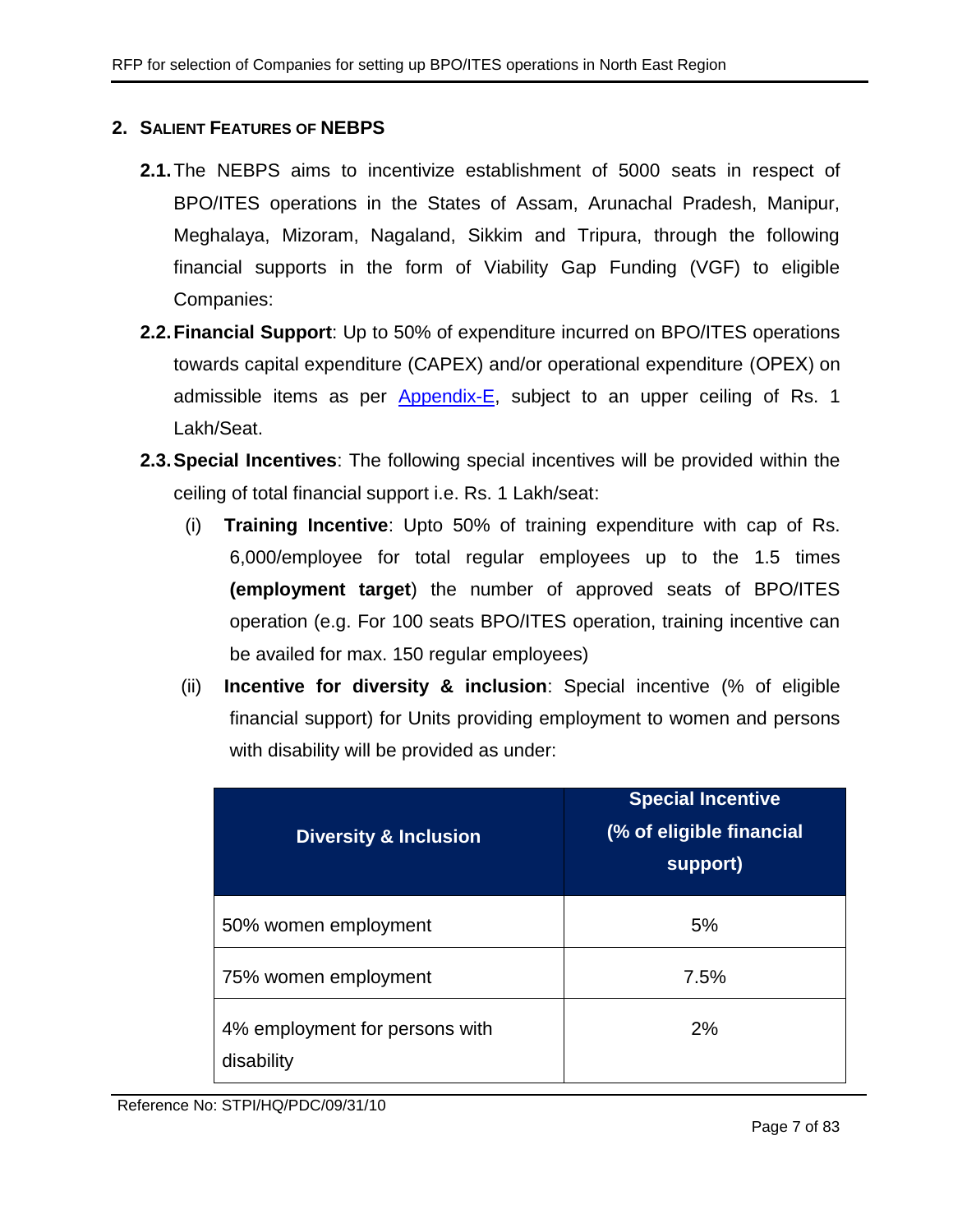(iii) **Incentive for providing employment beyond target**: Special incentive (% of eligible financial support) for units providing employment beyond employment target (1.5 times the number of seats) will be provided as under:

| <b>Employment Generation</b> | <b>Special Incentive</b><br>(% of eligible financial<br>support) |
|------------------------------|------------------------------------------------------------------|
| 2 X no. of seats             | 5%                                                               |
| 2.5 X no. of seats           | 7.5%                                                             |
| 3 X no. of seats             | 10%                                                              |

- (iv) **Incentive for promoting Local Entrepreneur**: Special Incentive (5% of eligible financial support) for units setting up BPO/ITES operations as a consortium with local entrepreneur (Domicile of the State where BPO/ITES operations are being established).
- **2.4.**The quantum of financial support shall be determined through an open bid system, subject to overall ceiling referred above. Accordingly, bids are being invited from eligible companies through this Request For Proposal (RFP), to determine the lowest amount of financial support to be provided as Viability Gap Funding in respect of each Seat-Slab [Ref. Para [6\(ii\)\]](#page-15-1) across NER.
- **2.5.**A Company, seeking to avail financial support under this scheme, shall be under obligation not to claim the similar financial support under any other Scheme of the Central/State Government concerned. However, other supports not claimed under NEBPS may be availed from other Schemes of Central/State Government.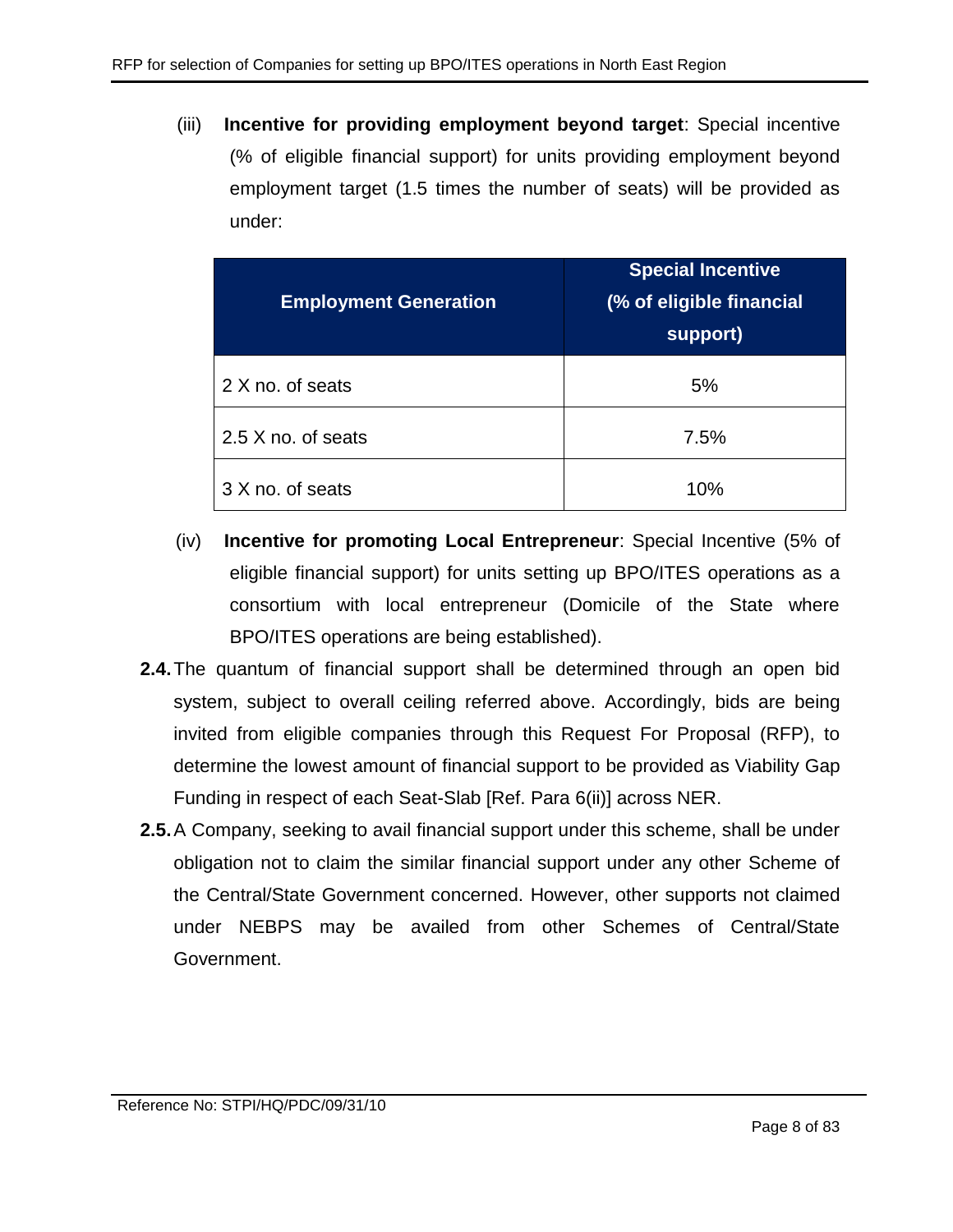#### <span id="page-8-0"></span>**3. ELIGIBILITY CRITERIA**

The bidder would be required to meet the following conditions:

- **3.1.**The bidder should be registered in India under The Companies Act, 1956 or The Companies Act, 2013 (as amended till date) or The Limited Liability Partnership Act, 2008 (as amended till date), as applicable.
- **3.2.**The bidder must be willing to set up BPO/ITES operations, with a minimum of 25 seats capacity at one location (city/town). However, the bidder would be at liberty to quote for a maximum of 1500 seats including the seats already approved/allotted either (a) at one location (city/town) or (b) at multiple locations (city/town) in the NER.
- **3.3.**The bidder must commit to operate for a minimum period of 3 years.
- **3.4.**The bidder must furnish an undertaking to take either appropriate premises on lease for at least 3 years or produce the proof of ownership of the premises for setting up BPO/ITES operations at the location referred at 3.2 above. [Minimum 2000 Sq. Ft. super area including utilities etc. for 50 seats or @ 40 Sq. Ft. per seat].
- **3.5.**The bidder should have achieved a minimum average annual turnover during the last 3 financial years, as per total number of seats applied under NEBPS, detailed as follows:

| S.<br>No.      | <b>Number of Seats/Applicant</b> | Minimum average annual<br>turnover of last 3 FYs (Rs. in<br>Crore)* |
|----------------|----------------------------------|---------------------------------------------------------------------|
| $\mathsf{(i)}$ | $25 - 50$                        | 1                                                                   |
| (iii)          | 51-100                           | 2                                                                   |
| (iii)          | 101-500                          | 5                                                                   |
| (iv)           | 501-1000                         | 10                                                                  |
| (V)            | 1001-1500                        | 15                                                                  |

*\*In case bidder is not meeting the average turnover for last 3 years, turnover of*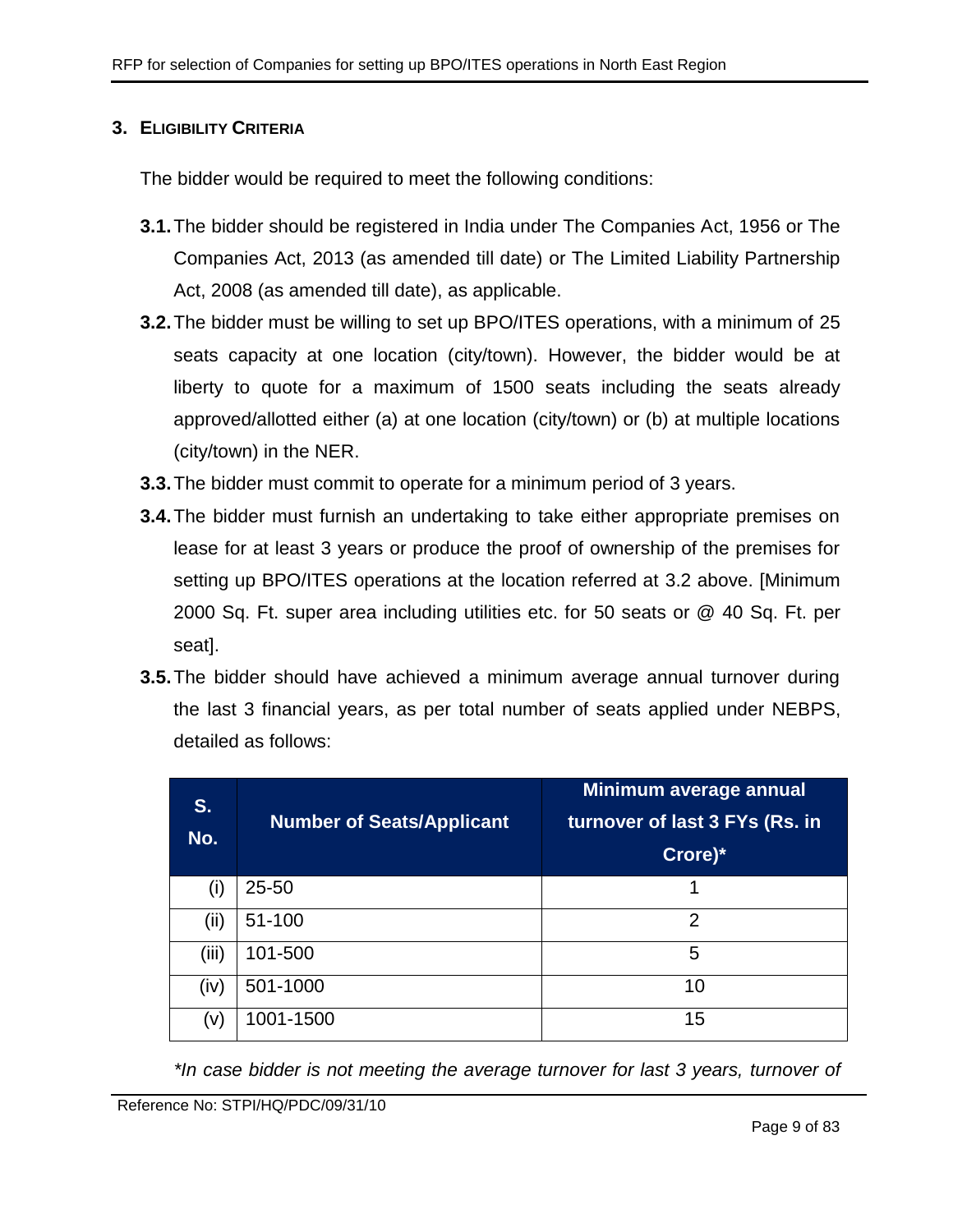*last one completed audited financial year will be considered for eligibility to participate in respective seat category, subject to furnishing 100% Bank Guarantee against the disbursement of financial support.*

#### OR

An Entity registered under Companies Act/ Limited Liability Partnership Act but not able to meet above financial criteria, can form a Consortium with an Indian Company which is able to fulfil above financial eligibility criteria and other conditions. The eligible Indian Company must have at least 26 % equity shareholder in the Consortium and commit to maintain minimum equity shareholding (26%) for at least three years from date of commencement of BPO/ITES operations. The eligible Indian company of the consortium will be considered as bidder and fulfil all the eligibility conditions including turnover criteria and positive net worth.

#### OR

An entrepreneur or a Society (registered under Societies Registration Act, 1860 or State Society Registration Act) can form a Consortium with an entity registered under Companies Act/ Limited Liability Partnership Act, which is able to fulfil above financial eligibility criteria and other conditions. The eligible entity must have at least 26 % equity shareholder in the Consortium and shall commit to maintain minimum equity shareholding (26%) for at least three years from date of commencement of BPO/ITES operations. The eligible entity able to meet above financial criteria shall be the lead member of the Consortium or the bidder. (Criteria of Turnover and positive net worth of the eligible Indian company will be considered.)

# OR

An Entrepreneur or a Proprietary firm or an Entity registered under Companies Act/ Limited Liability Partnership Act but not able to meet above financial criteria or a Society (registered under Societies Registration Act, 1860 or State Society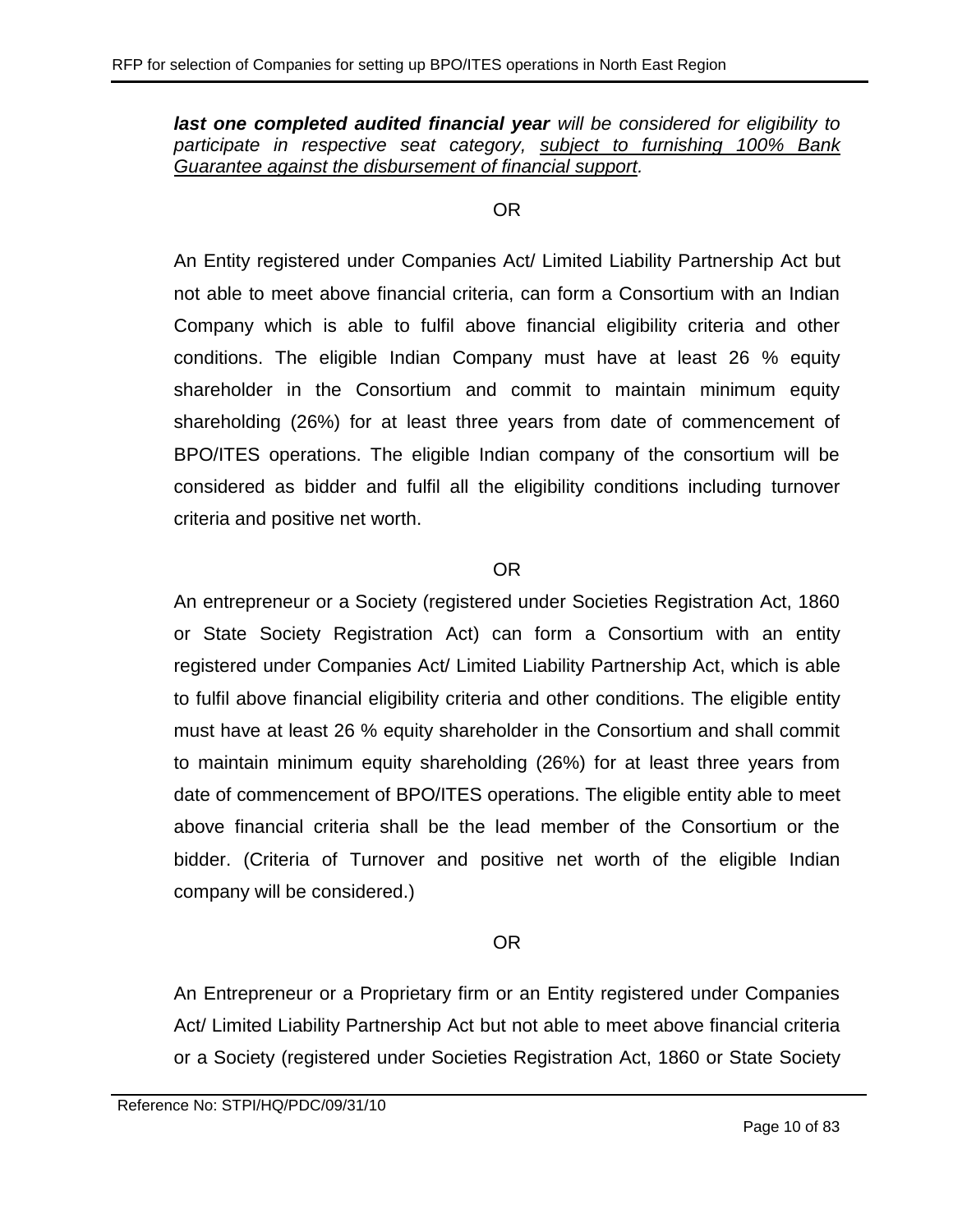Registration Act) can form a Consortium with an Indian Company registered under Companies Act 1956/2013 or Limited Liability Partnership Act 2008 fulfilling the above financial eligibility criteria together, subject to furnishing 100% Bank Guarantee. However, registered company under Companies Act 1956/2013/ Limited Liability Partnership Act will be the prime bidder fulfilling all other terms & conditions. The entity registered Companies Act or Limited Liability Partnership Act must have at least 26% equity shareholder in the Consortium and commit to maintain minimum equity shareholding (26%) for at least three years from date of commencement of BPO/ITES operations. This criteria is **limited to seat slab SS0 (25-50 Seats) and SS1 (51-100 Seats) only**.

**Note:** In case of consortium, the eligible entity will be considered as the "bidder" (it means all policy criteria under North East BPO Promotion Scheme (NEBPS) shall be applicable with this entity name). After winning the bid, successful bidder along with the consortium partners only, if eligible, may form Special Purpose Vehicle (SPV) registered under Companies Act 2013 for the purpose inter-alia including implementation of NEBPS. In such case, the successful bidder would pass Rights and Obligations coming out of bid to SPV. Accordingly, a legal undertaking must be furnished by the successful bidder to STPI regarding fulfilment of all terms and conditions of Master Service Agreement (MSA) by SPV. However, successful bidder must have at least 26 % equity shareholder in the SPV registered under Companies Act 2013, and commit to maintain minimum equity shareholding (26%) for at least three years from date of commencement of BPO/ITES operations. The Article of Association (AoA) of the SPV should clearly define Rights and Obligations between shareholders of the SPV. In case such SPV is formed, another Master Service Agreement would be signed with SPV to fulfil the terms & conditions of the bidder including fulfilment of employment target, claiming financial support, special incentives etc.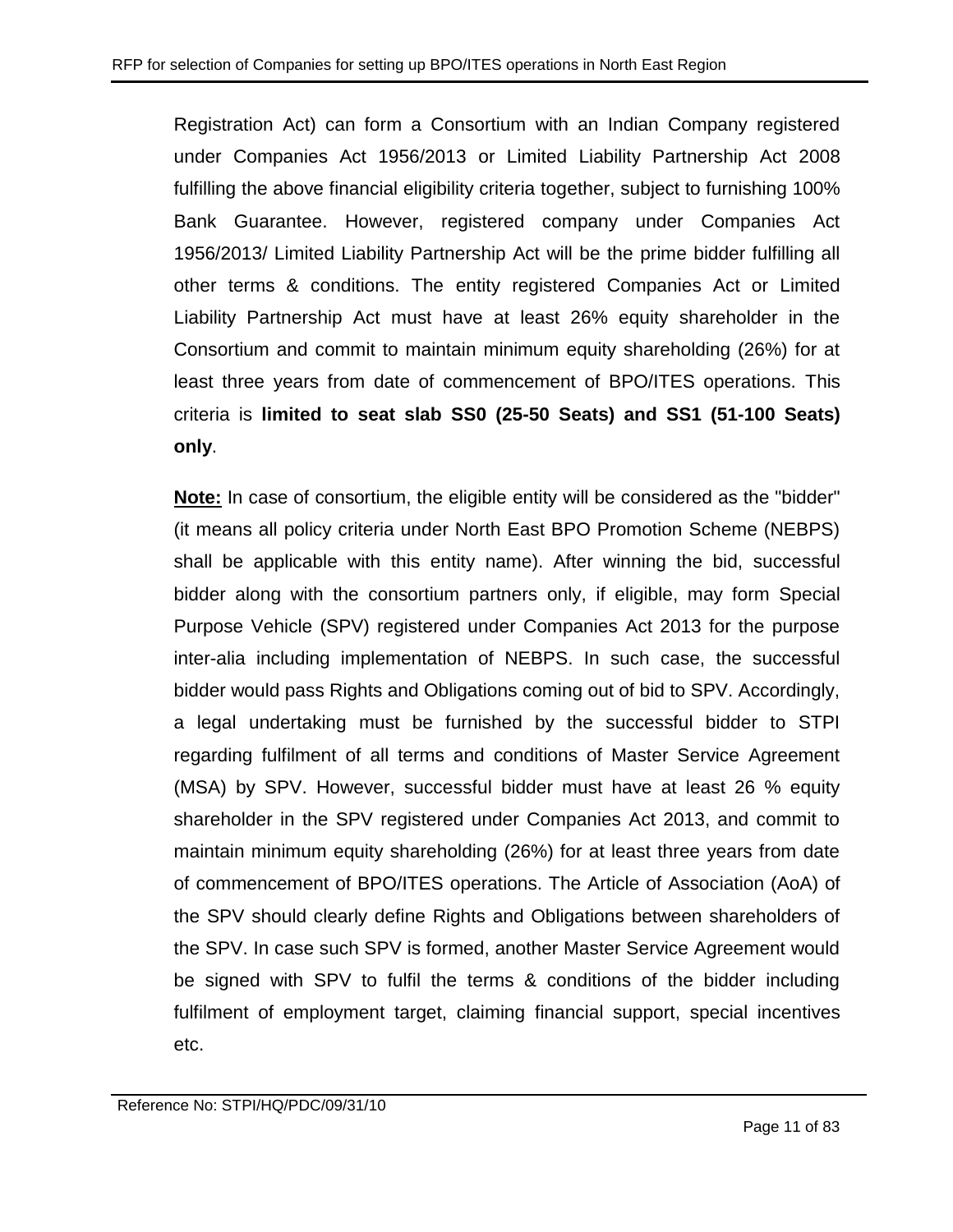#### **Note:-In case of single bidder, SPV formation is not allowed**.

- **3.6.**The bidder must commit to employ at least 1.5 times the number of seats **(Employment Target)**, for a period of 3 years, for which the bid is submitted and claim for financial support is to be subsequently made, after the commencement of BPO/ITES operations.
- **3.7.**The bidder should have positive net worth as on **31-03-2018** or last audited financial year, duly certified by a Chartered Accountant.
- **3.8.**The bidder should not be under a Declaration of Ineligibility for corrupt or fraudulent practices or blacklisted by any of the Government agencies. Self-Declaration should be given by an Authorized Signatory.
- **3.9.**Bidders who have existing units (not established under NEBPS) are neither allowed to expand BPO/ITES operations at the same city/district nor shifting of operations of any kind. However, an established BPO/ITES Company at one city may establish it's operation at another city under the NEBPS.
- <span id="page-11-0"></span>**3.10.** NEBPS is an investment promotion and employment generation scheme. In order to select eligible entities, it follows transparent bidding mechanism. There is usually a time lag between successive rounds of bidding. A provision has been made to enable entities, which are making investment during the period in which NEBPS bidding is closed, to bid in the immediate next round of bidding. However, such successful bidder(s) would need to fulfill following conditions:
	- (a) Bidder needs to provide detail of the proposed BPO/ITES unit(s) as per prescribed format in Technical Bid.
	- (b) Successful Bidder after issue of IPA, needs to provide sufficient proof to STPI during verification of commencement of operation, in support of the investment made towards capital expenditure.
	- (c) Successful bidder after issue of IPA, will follow all terms and conditions of RFP and timelines defined therein, including reporting commencement of operation date to STPI.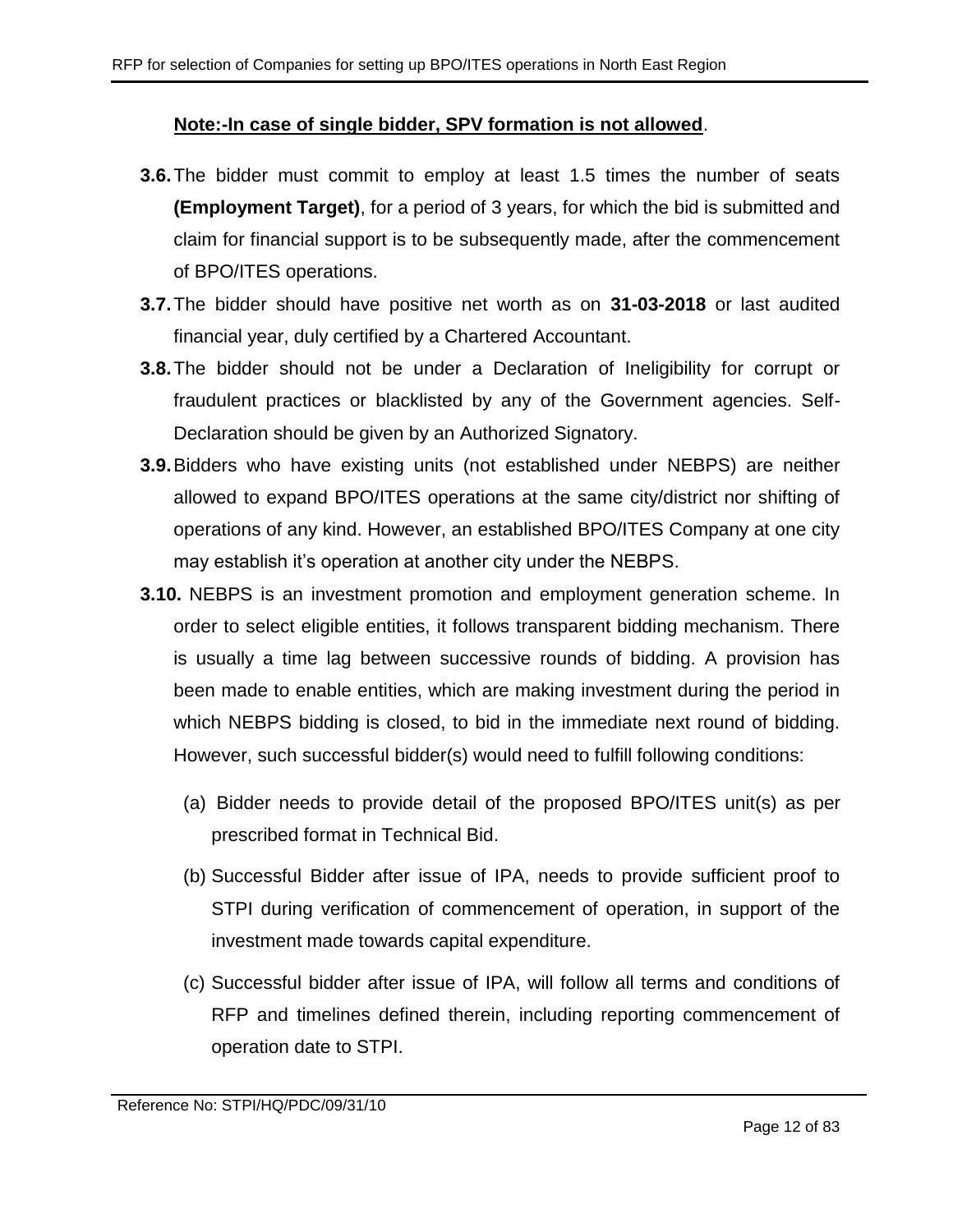- (d) Eligible capital expenditures after the bid closing of previous round (bid closing of previous round of RFP was *04th May 2018*) will be considered for financial support in such case. Employees joined in this period will also be considered eligible to be reported under the scheme, however effective employment and operational expenditures will be considered after the reported (and verified by STPI) date of commencement of operation.
- **3.11.** The Bidders who have applied in previous rounds of NEBPS are allowed to expand their setup (established or approved under NEBPS) at the same location by participating in fresh round of bidding. The bidders needs to meet the financial turnover criteria for the overall number of seats. **Maximum number of seats to one bidder will be limited to 1500 including the seats already approved/allotted.**

*Note: For meeting the employment target, bidder is not allowed to share employees among seats allocated in different rounds of NEBPS bidding. Seats allocated in each round will have different employment targets (of that respective*  round), which should be separately met. Successful bidder will have to adhere to *the implementation timelines (refer [Appendix-G\)](#page-56-0) of the respective round as mentioned in RFP.*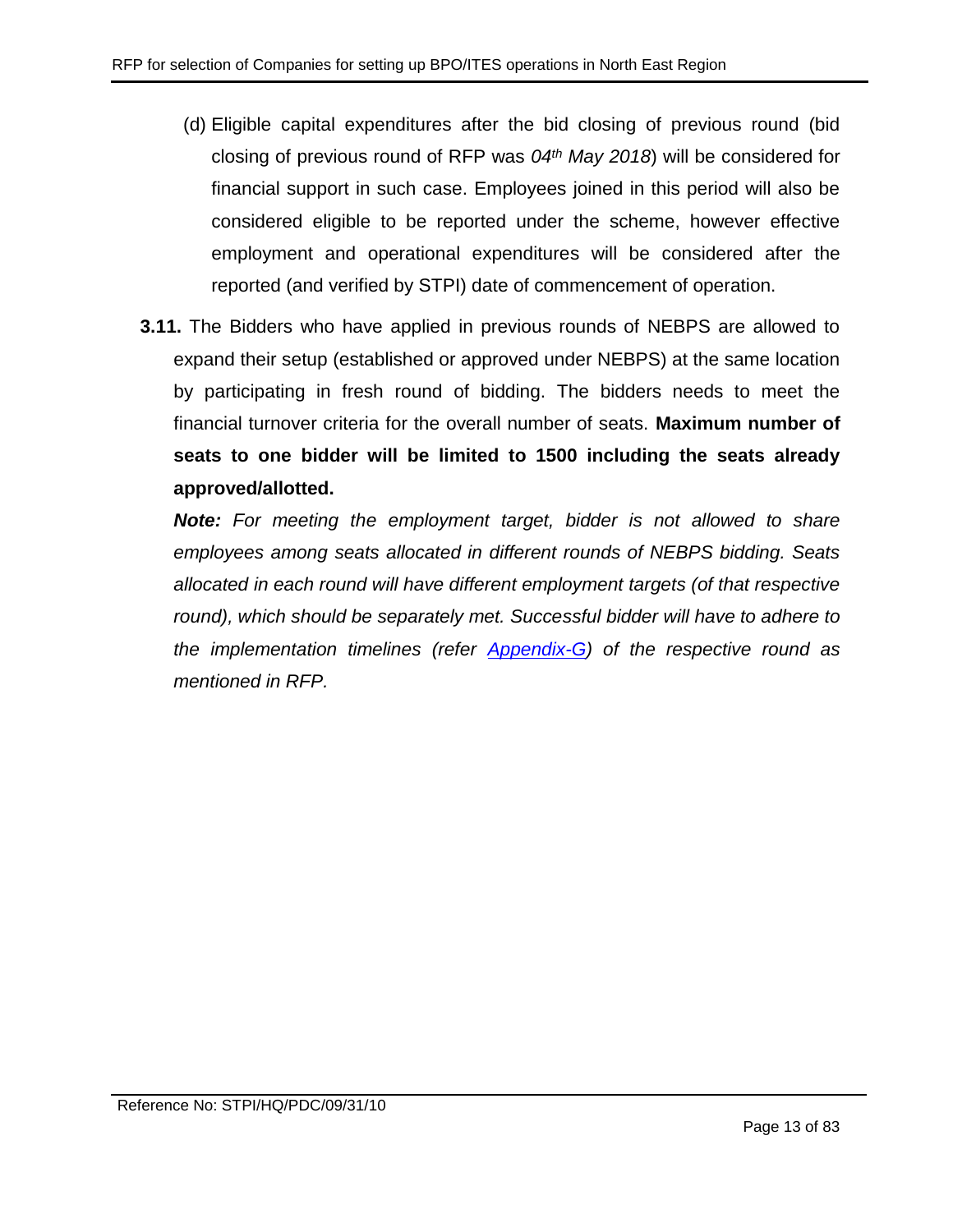#### <span id="page-13-0"></span>**4. ISSUE OF RFP DOCUMENT**

This RFP document is available at [https://nebps.stpi.in,](https://nebps.stpi.in/) [http://meity.gov.in/nebps,](http://meity.gov.in/nebps) [http://eprocure.gov.in,](http://eprocure.gov.in/) [www.stpi.in](http://www.stpi.in/) and [www.guwahati.stpi.in.](http://www.guwahati.stpi.in/) The bidders would be required to submit their bids, along with the tender fee of Rs. 5000/- (Five thousand only). Bidders would be required to submit the tender fee online, and proof of online transfer of tender fee should be submitted along with Technical Bid. The Account details for making online transfer of tender fee/bid security are provided below:

#### **Details of Bank for RTGS / NEFT**

| Name of Account Holder    | <b>Software Technology Parks of India</b>                                       |
|---------------------------|---------------------------------------------------------------------------------|
| <b>Account No.</b>        | 05860100024530                                                                  |
| <b>Bank</b>               | <b>Bank of Baroda</b>                                                           |
| <b>IFSC Code</b>          | BARB0PARLIA (Fifth character is Zero)                                           |
| <b>Address</b>            | Ground Floor, BOB Building, Delhi Parliament Street,<br><b>New Delhi-110001</b> |
| <b>Location / Station</b> | <b>New Delhi</b>                                                                |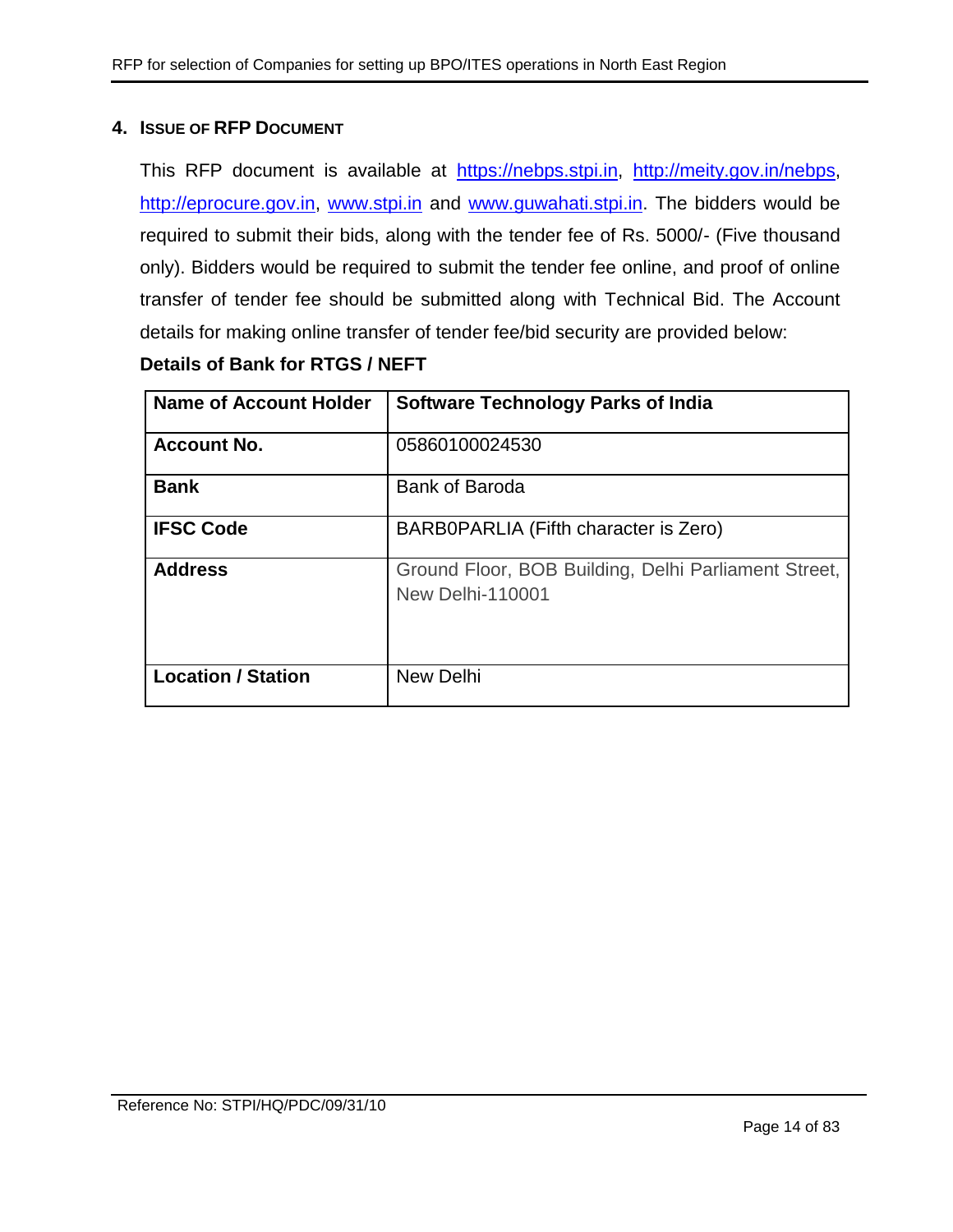# <span id="page-14-0"></span>**5. IMPORTANT DATES**

| Date of publication, sale of RFP<br>document/Download | 25/06/2018 (10:00 AM)              |  |
|-------------------------------------------------------|------------------------------------|--|
|                                                       |                                    |  |
| Last date for submission of written                   | 09/07/2018                         |  |
| queries for clarifications                            | e-mail: nebps@stpi.in              |  |
|                                                       | 12/07/2018 (11.00 a.m.) STPI HQs,  |  |
| <b>Pre-bid meeting</b>                                | 9th Floor, NDCC - Il Building, Jai |  |
|                                                       | Singh Road, New Delhi - 110001.    |  |
| <b>Bid Submission Start Date</b>                      | 25/07/2018 (10:00 AM)              |  |
| <b>Bid Submission End Date</b>                        | 10/08/2018 (05:00 PM)              |  |
| <b>Online Payment (Tender Fee &amp;</b>               | 10/08/2018 (05:00 PM)              |  |
| <b>EMD/BSD) Submission End Date</b>                   |                                    |  |
| <b>Bid Opening Date</b>                               | 13/08/2018 (11:00 AM) or any other |  |
|                                                       | subsequent date/time               |  |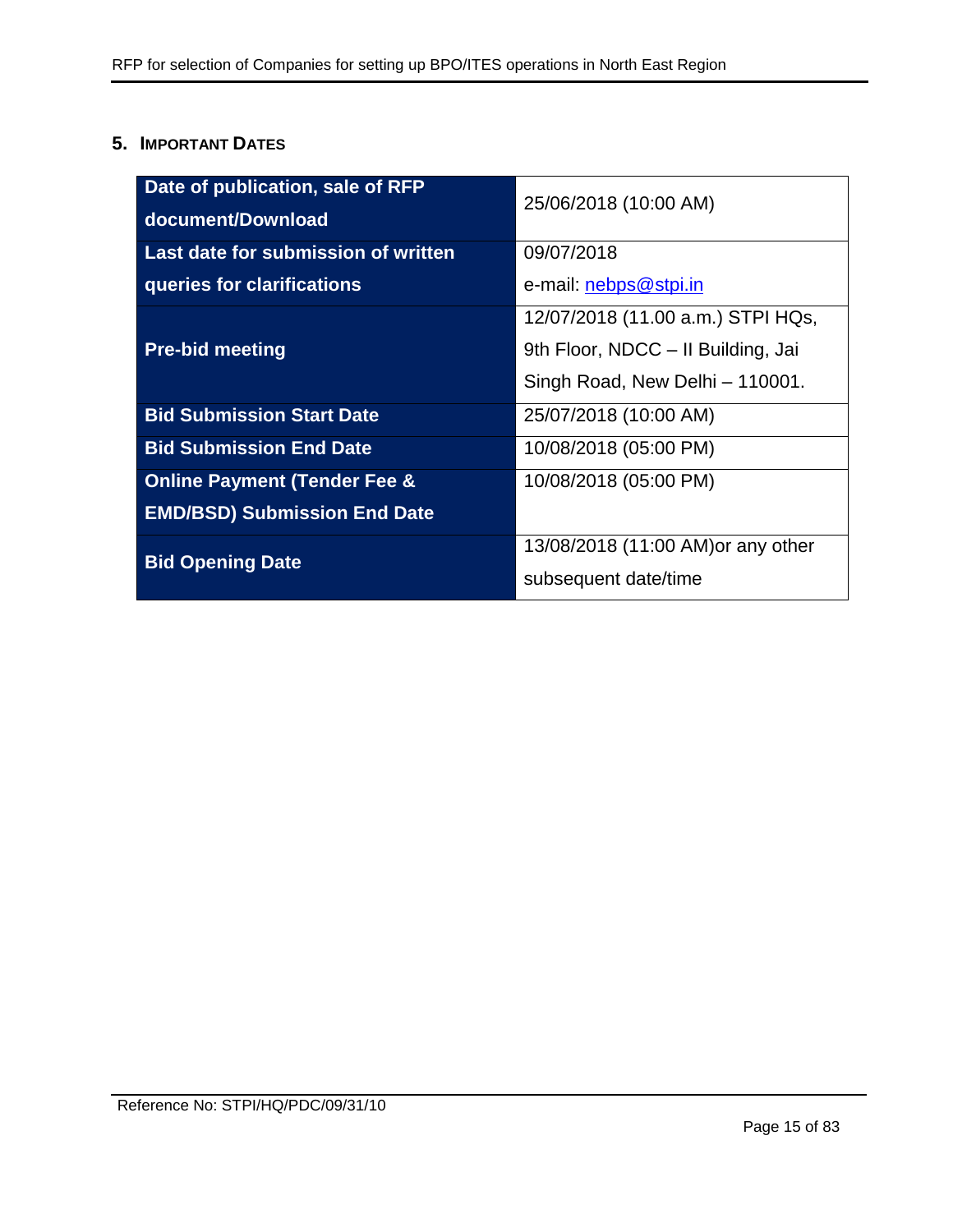#### <span id="page-15-0"></span>**6. BIDDING PROCESS**

#### **6.1.Language of the Bid**

The bid must be submitted online at CPP eProcurement Portal [\(https://eprocure.gov.in/eprocure/app\)](https://eprocure.gov.in/eprocure/app) using English Language and international numerals. In the event of the enclosed documents being in a language other than English, the same should be got translated in English/International numerals, and duly certified by the Authorized Signatory of the Bidder.

#### **6.2.Correspondence Address**

All correspondence, if any, should be made at the following address:

**Chief Administrative Officer,**

**Software Technology Parks of India (STPI),**

**9th Floor, NDCC-II Building,** 

**Jai Singh Road (Opp. Jantar Mantar),**

**New Delhi-110 001**

**e-Mail: [nebps@stpi.in](mailto:nebps@stpi.in)**

**Phone: 011-23438188**

#### **Fax: 011-23438173**

Note: Please mention the following things on the envelope:

- 1. Kind attention: NEBPS Documents
- 2. Name, Phone no., Company Name and address details of the bidding company

#### **6.3.Submission Of Bids**

- (i) The Bidders interested in setting BPO/ITES Operations would be required to submit its bid online in Two-Bid Format, viz. Technical and Financial Bids along with Bid Security [Bid Security would be Rs. 5,000 per seat].
- <span id="page-15-1"></span>(ii) .The Bidder need to submit bid in one of the following seat-slab across NER: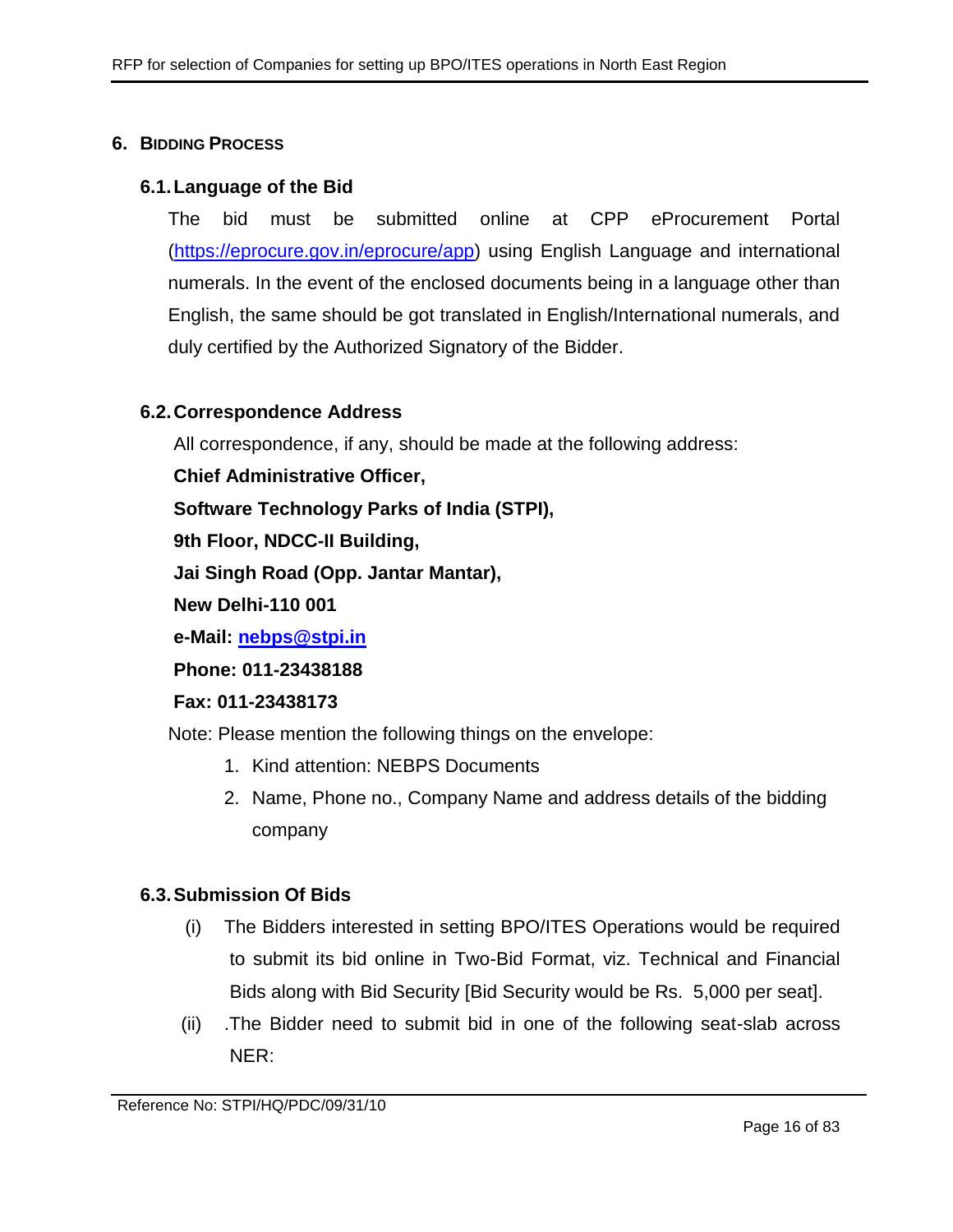| Seats Slab (SS) in<br><b>NER</b> | <b>Number of Seats in a</b><br>$Slab^*$ | <b>Minimum Average</b><br><b>Annual Turnover of</b><br>last 3 FYs (Rs. in<br>Crore) |
|----------------------------------|-----------------------------------------|-------------------------------------------------------------------------------------|
| SS <sub>0</sub>                  | $25 - 50$                               |                                                                                     |
| SS <sub>1</sub>                  | 51-100                                  | $\overline{2}$                                                                      |
| SS <sub>2</sub>                  | 101-200                                 | 5                                                                                   |
| SS <sub>3</sub>                  | 201-400                                 | 5                                                                                   |
| SS <sub>4</sub>                  | 401-500                                 | 5                                                                                   |
| SS <sub>5</sub>                  | 501-1000                                | 10                                                                                  |
| SS <sub>6</sub>                  | 1001-1500                               | 15                                                                                  |

*\* A bidder with higher turnover can always apply for lower numbers of seats e.g. a bidder having average annual turnover during last 3 financial years as Rs.10 crore can apply for minimum 50 seats (In Seat Slab SS0) to maximum 1,000 seats (In Seat Slab SS5) across NER States.*

*# The total number of seats permitted to a bidder based on its Average Annual turnover, which shall also include the number of seats already approved/allotted in the previous round(s) of bidding of NEBPS. Bidder should only bid for remaining qualifying number of seats*.

*Note: The number of seats available for bidding is approximately 2800 which may vary subject to utilization of seats allocated in previous rounds of bidding*

(iii) Bidder will give single bid in single Seat-Slab only for whole NER. However, bidder may choose to setup BPO/ITES operations at a particular location or multiple locations within a State (minimum 25 seats at one location) or in other States. e.g. if a bidder applies in SS4 seat-slab then bidder will be at liberty to setup BPO/ITES operation of 500 seats at one location or multiple locations in different States with minimum 25 seats at one location.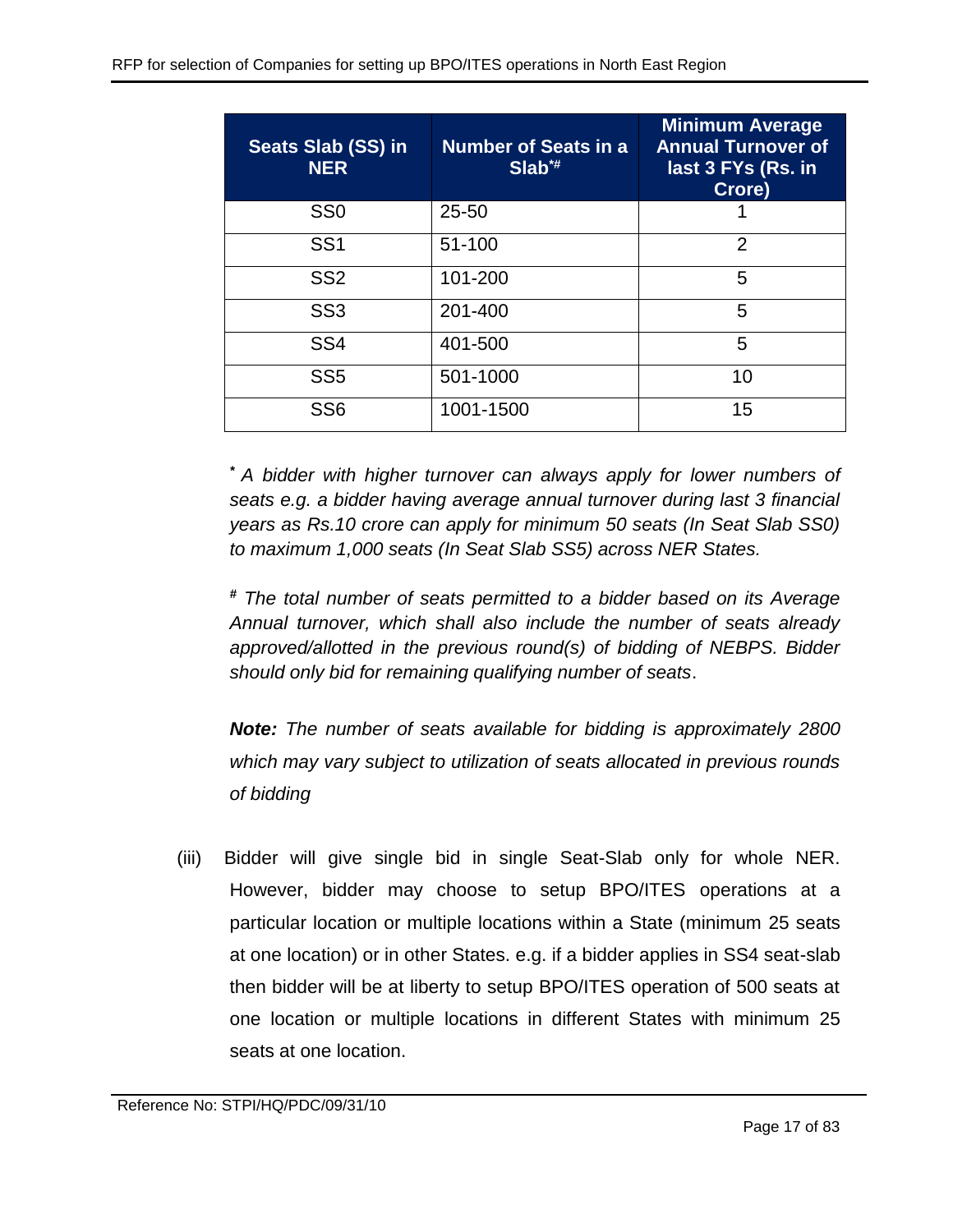(iv) The bid should be signed and sealed by an authorized signatory (possessing power of attorney) on each page of the bid document including enclosures and prescribed formats. Full name and designation of the authorized signatory should be clearly mentioned.

## **6.4.Validity Of The Bids**

The Bid should be valid for a minimum period of 180 days from the Bid Submission End Date.

## **6.5.Documents and Information to be submitted along with the Bids**

#### I.**TECHNICAL BID**

The following documents should be part of the Technical Bid:

- (a) Scanned copy of Tender Acceptance Letter [\(Appendix-A\)](#page-44-0)
- (b) Proof for submission of tender fee and BSD/EMD along with UTR number (separate slips issued by bank).
- (c) Scanned copy of [Appendix-B](#page-45-0) along with all supporting documents
- (d) Scanned copy of [Appendix-C](#page-52-0) and Appendix-D along with supporting documents if any

*Note: All above mentioned documents are to be merged in sequence as pages in one PDF file and to be uploaded in relevant section in eProcurement portal. Filled Appendix-B with page number mentioned, should be placed before the technical bid documents.* 

*All documents submitted should be stamped and signed by the authorized signatory of the bidder. All declarations/undertakings should be on the organization's letterhead*. *Non submission of complete documents and in specified format may result in rejection of the bid.*

# **II.FINANCIAL BID**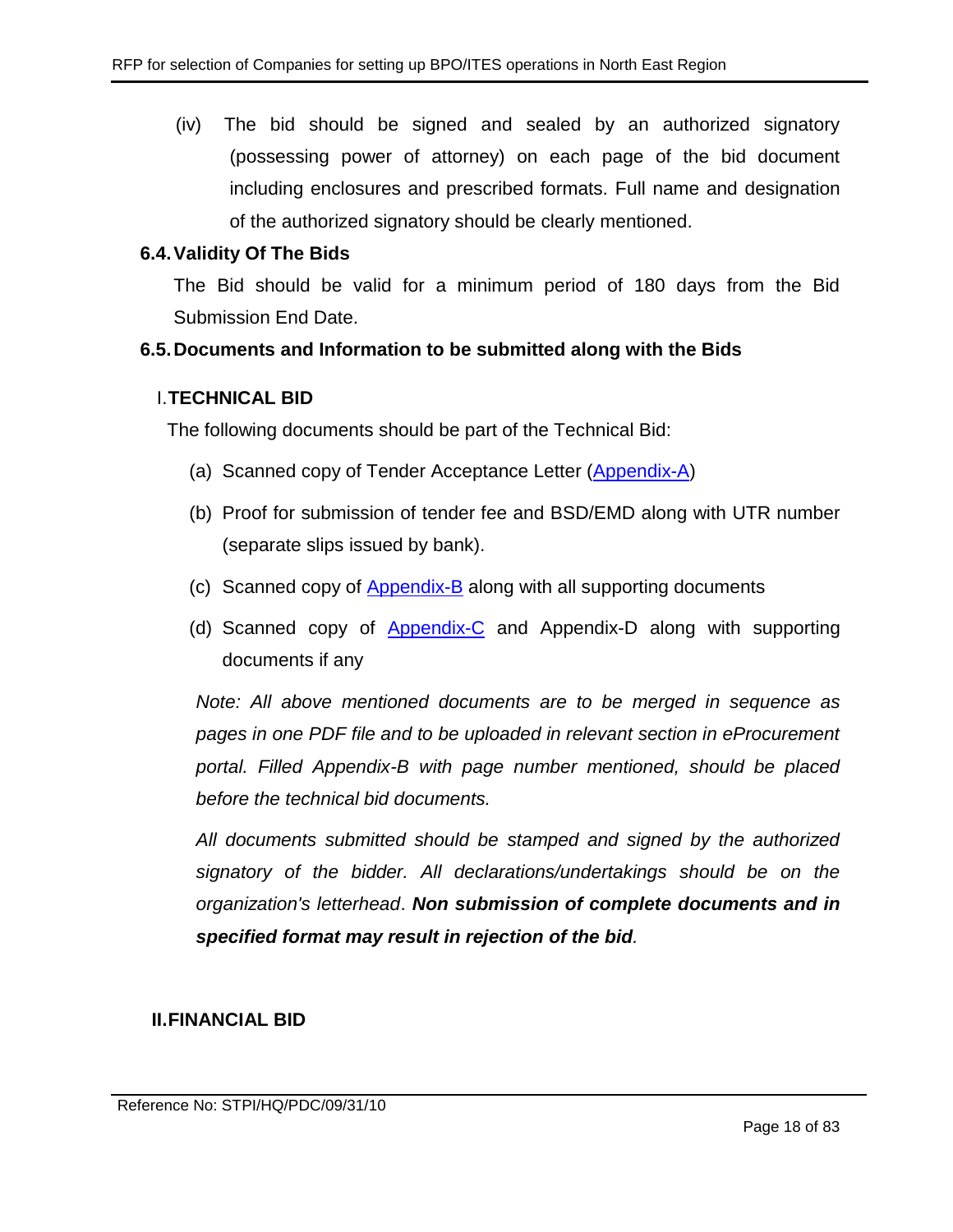The bidders may participate for setting up BPO/ITES operations with a minimum of 25 capacity seats at one location (City/Town) or maximum of 1500 seats (including the seats already approved/allotted) either at one location or multiple locations in the NER. To submit financial bid, bidder needs to download **BOQ\_XXXX.xls** from CPP eProcurement Portal provided as a part of tender documents, fill respective cells and upload the file to portal without changing the name or format. It's advised to go through the detail instructions for online bid submission given at [Appendix -](#page-77-1) K in this RFP. The bidders may please note that there would be a uniform amount of financial support for a given Seat-slab in a State, determined through this bidding process. Therefore, the Bidder is advised to quote single bid in one seat-slab across NER.

# **6.6.Bid Security Deposit**

- (i) The Bidder needs to submit the Bid Security Deposit (BSD), as flat Rs. 5000 (Five thousand) per seat. There will be no exemption from submitting BSD.
- (ii) BSD should be submitted by making online transfer. Copy of the proof of online transfer of BSD should be uploaded along with Technical Bid. The Account details for making online transfer are provided below:

| <b>Name of Account Holder</b> | <b>Software Technology Parks of India</b>                                       |
|-------------------------------|---------------------------------------------------------------------------------|
| <b>Account No.</b>            | 05860100024530                                                                  |
| <b>Bank</b>                   | <b>Bank of Baroda</b>                                                           |
| <b>IFSC Code</b>              | BARB0PARLIA (Fifth character is Zero)                                           |
| <b>Address</b>                | Ground Floor, BOB Building, Delhi Parliament Street,<br><b>New Delhi-110001</b> |
| <b>Location / Station</b>     | <b>New Delhi</b>                                                                |

Details of Bank for RTGS/NEFT: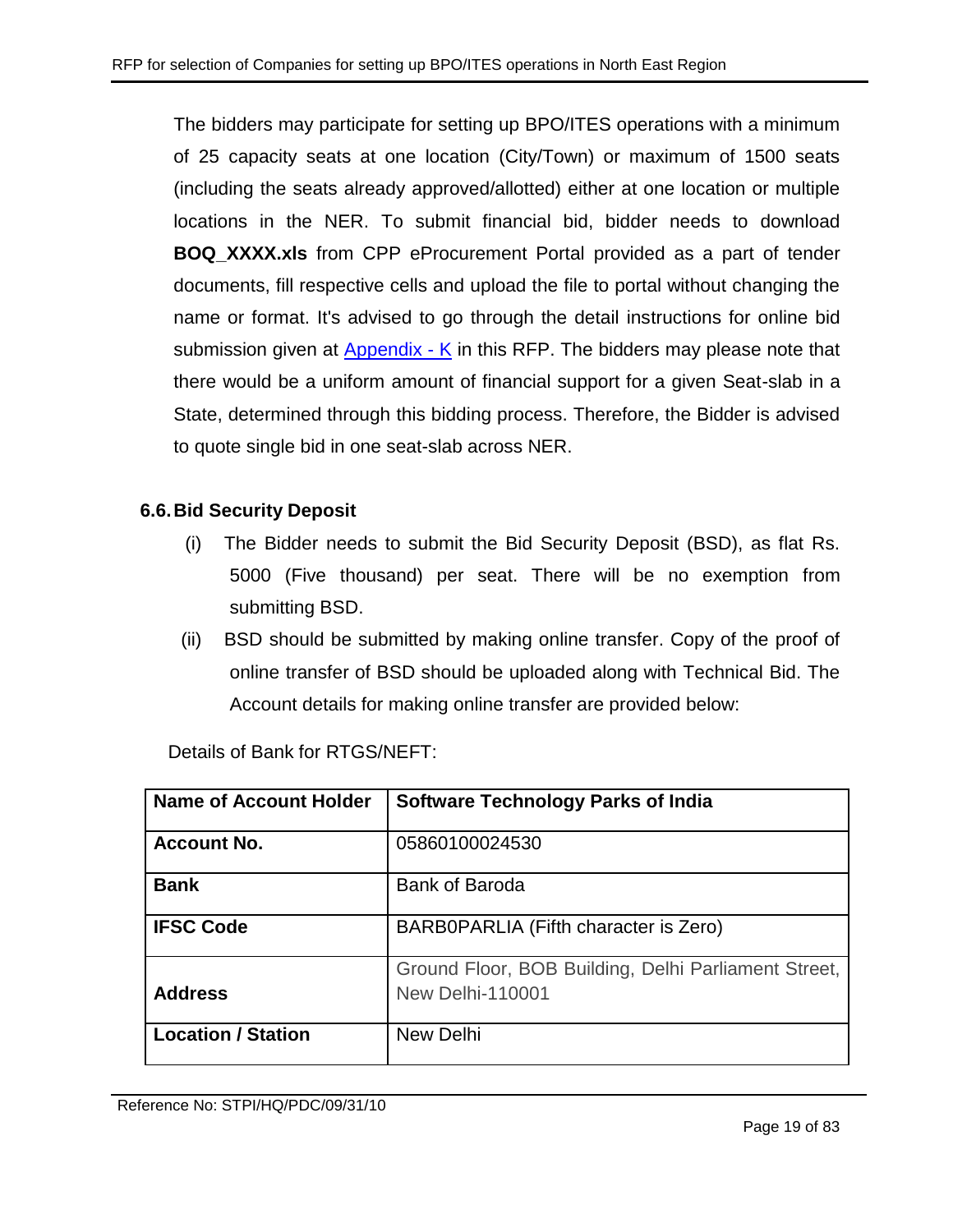Bids without the BSD will be summarily rejected. The Bid Security shall be refunded without interest to the Successful Bidder as per timeline defined in **Appendix-G**. The Bid Security shall be forfeited in case of non-acceptance of IPA. The Bid Security will be refunded to the unsuccessful bidders without any interest within 4 weeks after issue of IPA to the Successful Bidders.

#### **6.7.Clarifications Regarding RFP Document**

(i) Should a prospective Bidder need any clarification on any specific aspect of this RFP Document, the same may be forwarded to the Chief Administrative Officer, STPI, New Delhi by post, facsimile or email [\(nebps@stpi.in\)](mailto:nebps@stpi.in), on or before the last date for submission of written queries for clarifications in the following format:

| SI. No | <b>Clause No</b> | <b>Details of</b><br>query(ies) | Suggestions, if<br>any |
|--------|------------------|---------------------------------|------------------------|
|        |                  |                                 |                        |

(ii) STPI may, for any reason, carry out amendment(s) in the RFP document, which shall be hosted on all the aforesaid websites.

#### **6.8.PRE-BID MEETING**

The pre-bid meeting will be convened at New Delhi as indicated at Clause 5. This meeting may be attended by the authorized representatives of the Prospective Bidders.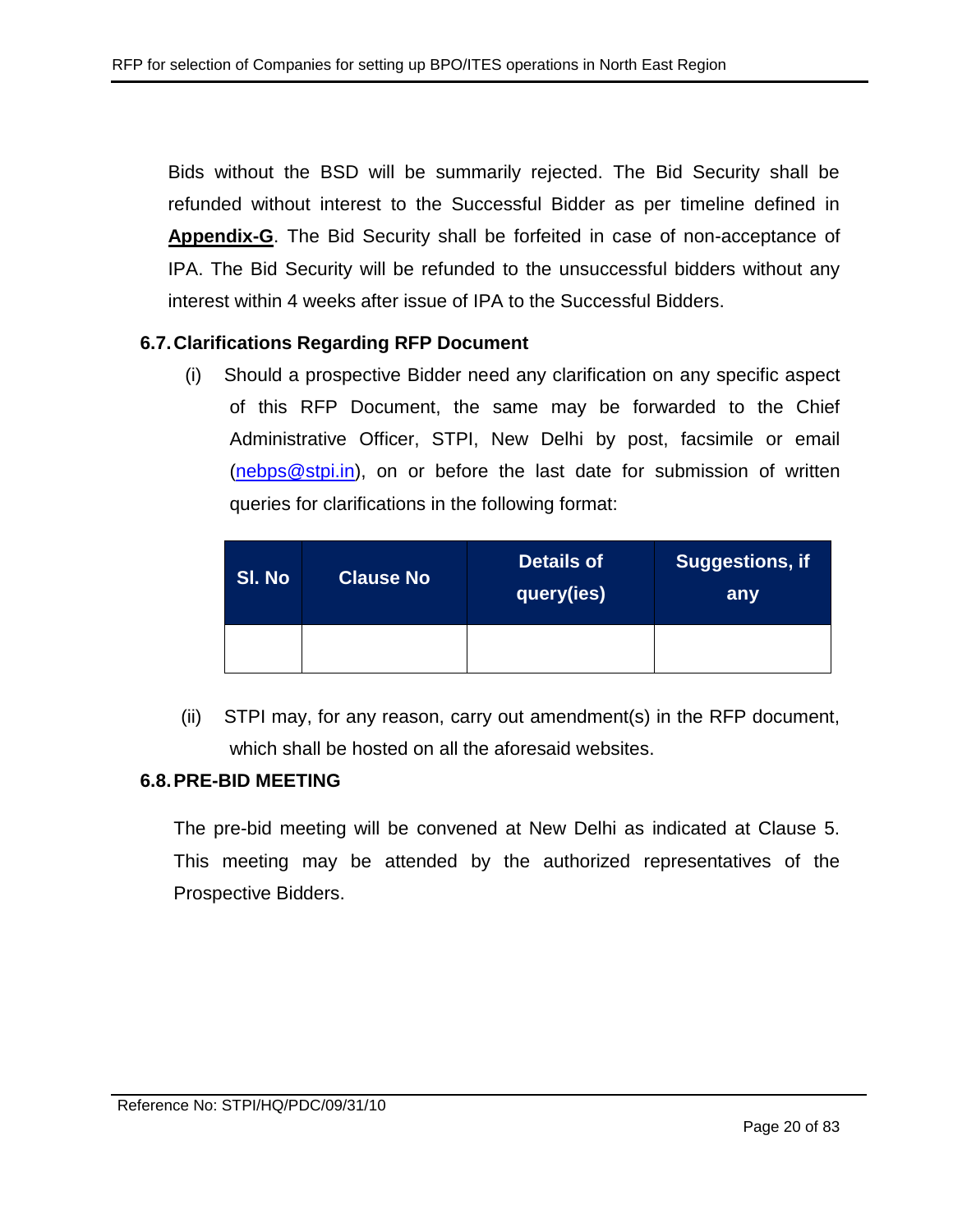# <span id="page-20-0"></span>**7. EVALUATION OF BIDS**

- (i) The bids received by the Bid Submission End Date shall be opened online by a duly Constituted Committee. The bidder will be at liberty to be present either in person or through an authorized representative at the time of opening of the Technical Bid with the Bid Acknowledgement Receipt or they can view the bid opening status online at their remote end.
- (ii) Consequently, a duly constituted Technical Evaluation Committee will proceed to evaluate the technical bids. Based on this evaluation, technically qualified bidders would be invited to the opening of Financial Bids on a subsequent date & time. The technically qualified bidder will be at liberty to be present either in person or through an authorized representative at the time of opening of the Financial Bids with the Bid Acknowledgement Receipt or they can view the bid opening status online at their remote end. The Financial Bids will be opened online by a duly constituted Committee.
- (iii) The bidder is expected to examine all instructions, formats, terms & conditions, and scope of work in the bid document. Failure to furnish complete information or false information/ documents which is not substantially responsive to the bid document in all respect shall result in rejection of bid.
- (iv) In respect of interpretation/clarification of this bid document and in respect of any matter relating to this bid document, the decision of Director General, STPI shall be final.
- (v) It needs to be noted that the bids would be rejected on one of the following grounds:
	- If any of the eligibility criteria is not met.
	- Tender fee not submitted.
	- Bid Security not submitted.
	- If tender terms and condition are not met.
	- If the Bidder gives wrong information in the Bid.
	- Canvassing in any form in connection with the Bids.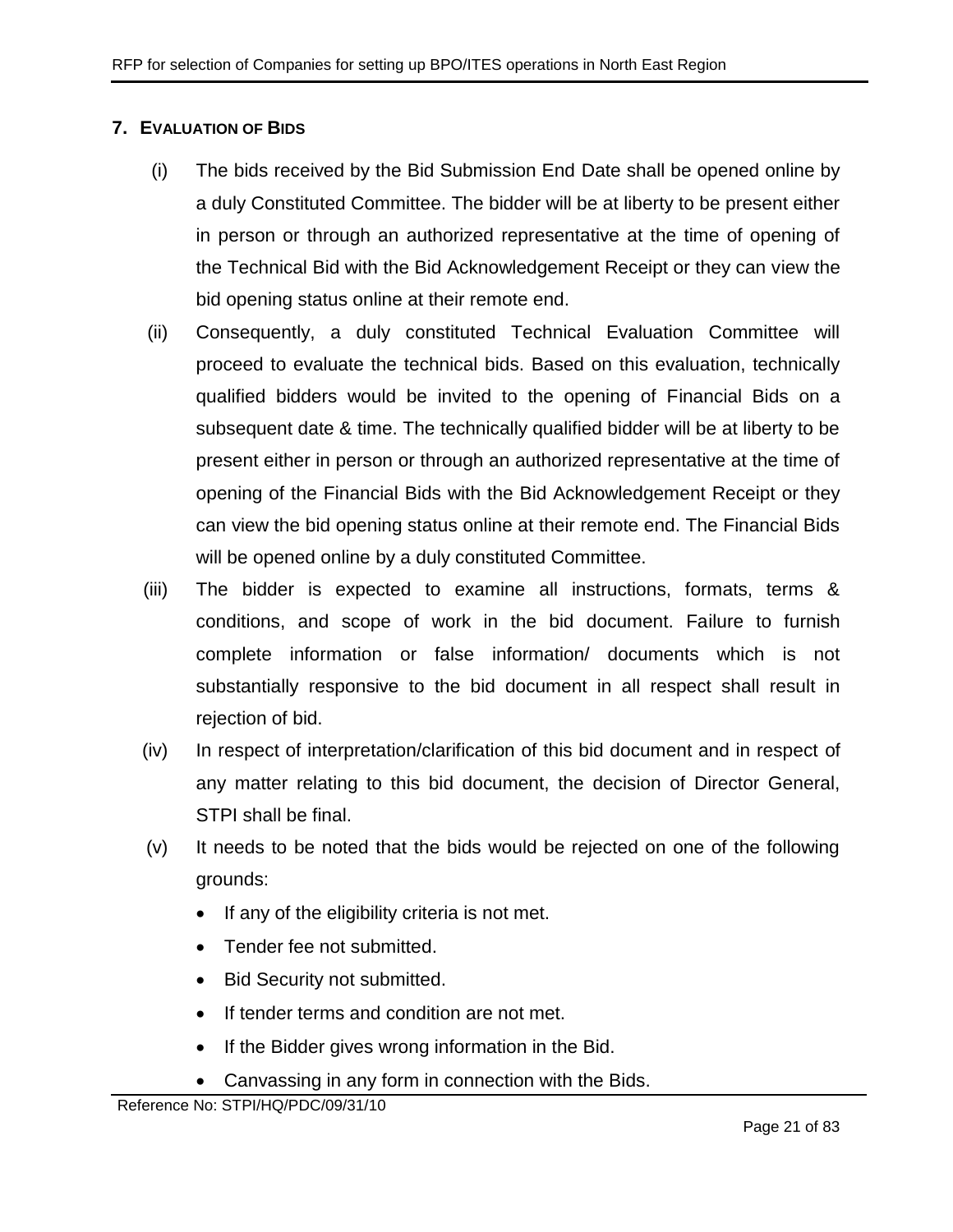- Conditional bids.
- Incomplete bid in any form.
- Bids submitted after due date and time shall be summarily rejected.
- Bids submitted by Telex/Telegram/Fax/e-mail shall be rejected.
- Erasure and/or over writing is/are NOT permissible.
- Bids not signed by authorized signatory.
- Submission of Financial bid in the technical bid envelop.
- If the Bid is submitted for more than 1500 seats including the seats already approved/allotted across NER.
- If the bid is submitted for more than the cap of financial support i.e. Rs.1 Lakh/seat.
- Submission of bid in multiple Seat-Slabs.
- Submission of bid in a Seat-Slab which is not in-line with minimum average annual turnover of last 3 FYs.
- (vi) The financial bids of the eligible bidders shall be evaluated as per the following approach:
	- The bids under NEBPS will be evaluated in a Round Robin manner as per Seat Slabs.
	- Bidder will give one bid in one Seat-Slab only, subject to fulfilling turnover criteria as per Section 3.5 and other terms and conditions. However, bidder may choose to setup BPO/ITES operations at a particular location or multiple locations within the NER (minimum 25 seats at one location). e. g., for 300 seats bid @ Rs. 80,000/Seat the bidder may set up either 300 Seats BPO unit at one location or 100 Seats BPO unit in 3 different locations. The agreement and subsequent disbursement will be made separately for each location.
	- The lowest bidders (L1) for all Seat Slabs will be determined. Then the bidder claiming the lowest among all Seat Slabs will be declared successful first. Subsequently, the lowest bidder in ascending order from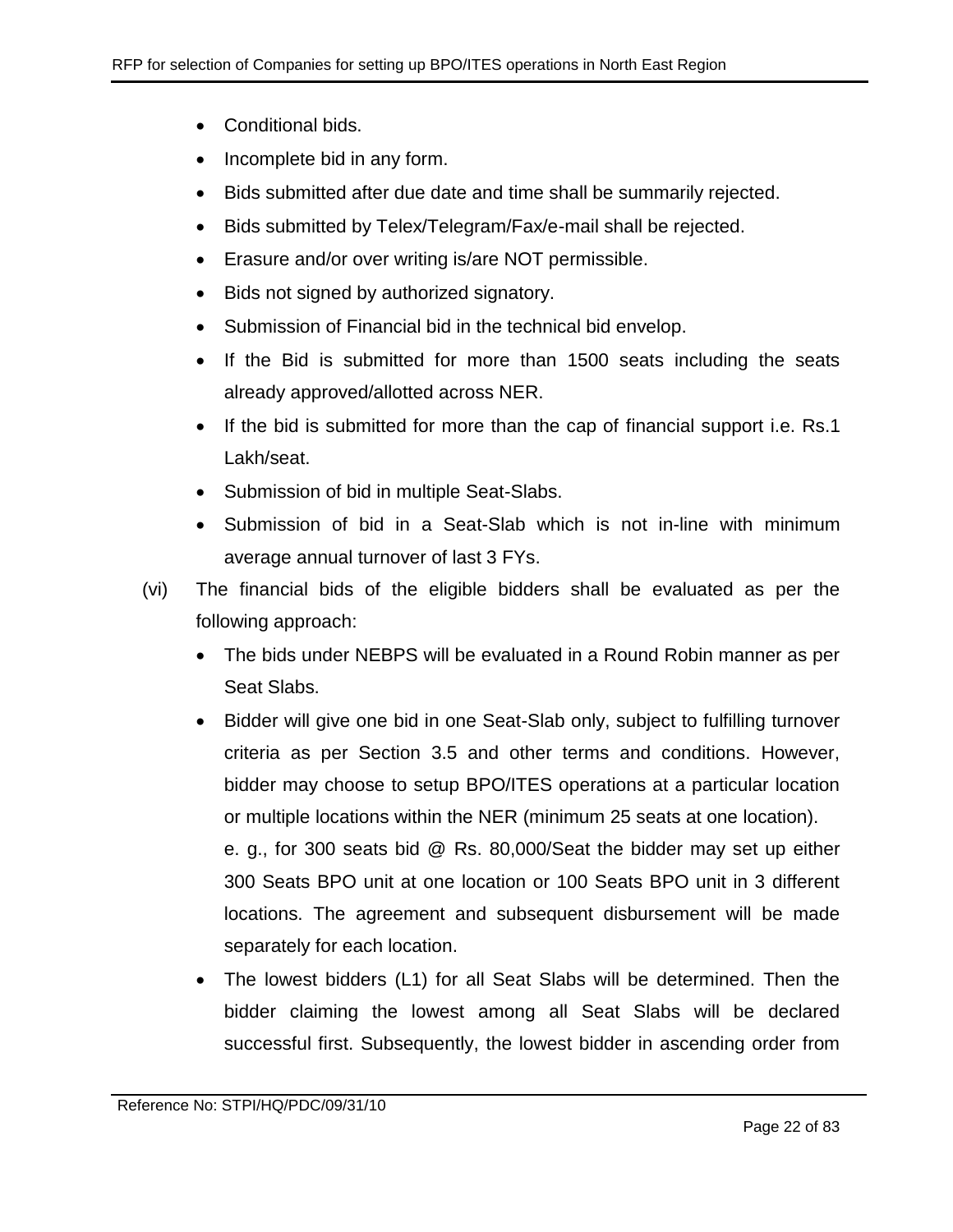the other Seat Slab in NER will be declared successful in a Round Robin manner.

e.g.,

| <b>Seat-Slab</b> | <b>Bid amount in ascending order</b> | <b>Winner</b><br>(L1)       |                 |                 |
|------------------|--------------------------------------|-----------------------------|-----------------|-----------------|
| SS1(100 seats)   | S <sub>11</sub>                      | S <sub>12</sub>             | S <sub>13</sub> | S <sub>11</sub> |
|                  | (Rs.80K)                             | (Rs.82K)                    | (Rs.84K)        | (Rs.80K)        |
| SS2(200 seats)   | S <sub>21</sub>                      | S <sub>22</sub>             | S <sub>23</sub> | S <sub>21</sub> |
|                  | (Rs.75K)                             | (Rs.78K)                    | (Rs.80K)        | (Rs.75K)        |
| SS3(300 seats)   | S31<br>(Rs.70K)<br>---               | S <sub>31</sub><br>(Rs.70K) |                 |                 |

(Order of winning: S31, S21, S11 even if S22 < S11)

- If two or more bidders in a Seat Slab (L1 & L2 or L2 & L3 and so on) bid the same amount, then bidder quoting lesser number of seats will be considered first for ensuring wider dispersal. In case numbers of seats are also same for two or more bidders in a Seat Slab, then the bidder with higher net worth will be considered first.
- After completion of one round across Seat Slabs, the second lowest bidder(s) and other bidders of each Seat Slab in the same sequence as determined in first round would be asked to match the lowest bid for financial support for the respective seat-slab and on its acceptance such bids would be treated as successful bids, subject to availability of seats.
- (vii) Issue of In-Principle Approval (IPA)/Signing of Master Service Agreement (MSA)
	- STPI shall convey IPA to the Successful bidders.
	- The Successful Bidder would be required to furnish its acceptance of the IPA and sign the MSA [separately for each of the location (city/town] with STPI, within a period of 2 weeks from the date of issue of the IPA.
- (viii) In the event of non-utilization of the projected seats or failure of bidding process for whatever reasons in previous round(s) of bidding or for any other bonafide reasons, STPI would be at liberty to go for fresh round of bidding.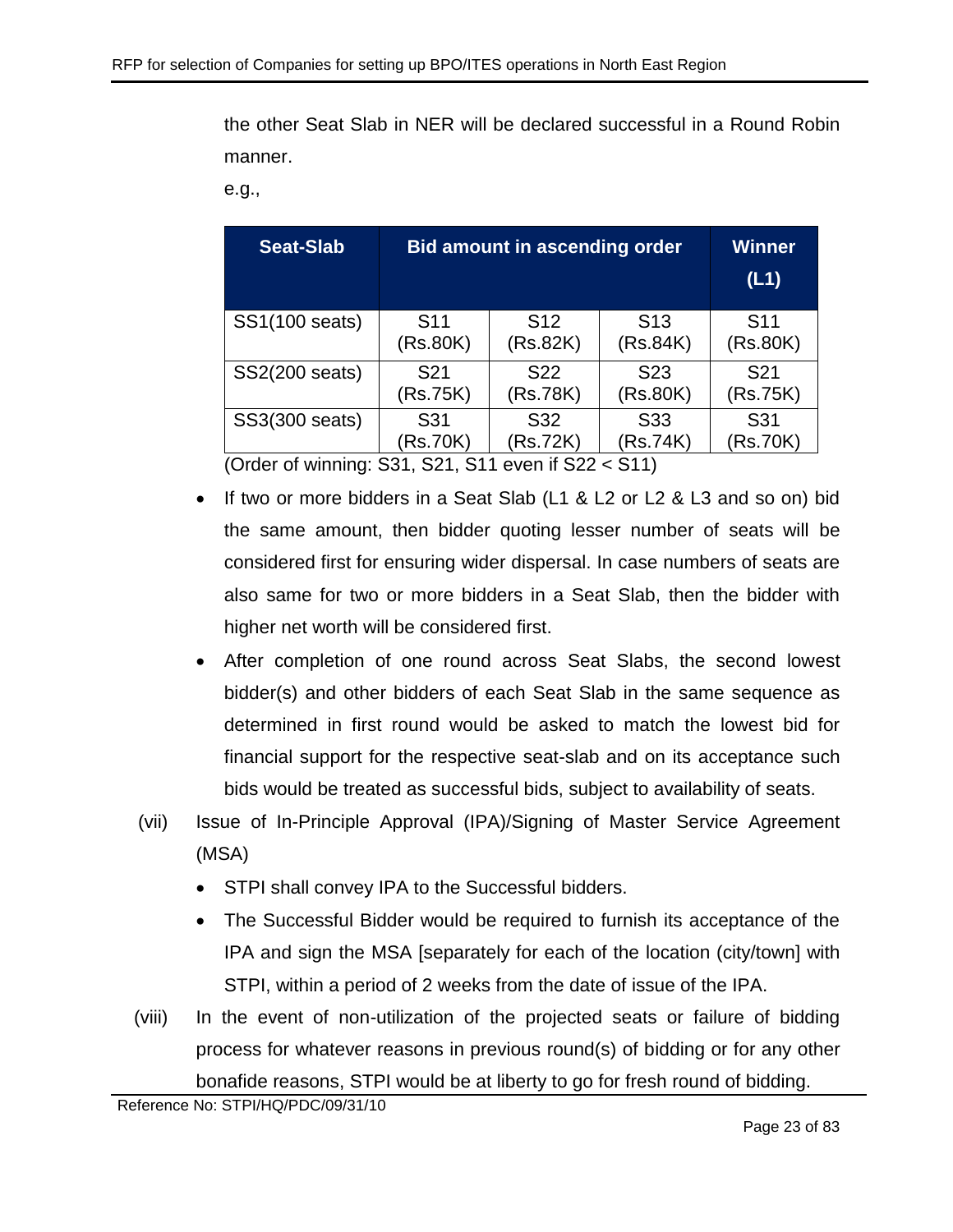# <span id="page-23-0"></span>**8. TERMS & CONDITIONS RELATING TO COMMENCEMENT OF BPO OPERATIONS, DISBURSEMENT OF FINANCIAL SUPPORT AND PROCEDURE THEREOF**

- <span id="page-23-2"></span>(i) The Successful bidder (BPO Unit) shall be under obligation to commence its BPO/ITES operations within 6 months, from the date of issue of In-Principle Approval (IPA) referred above. If the BPO Unit is not able to commence its BPO/ITES operations within the 6 months from issuance of IPA, it can request for an extension of not more than 3 months with penalty of 2% per month (for each completed month) of eligible financial support (on pro-rata basis for both installments) after expiry of 6 months duration. Within the extended period, the unit must commence its operation. Failure to do so shall automatically result in cancellation/termination of IPA/Agreement and Bid Security Deposit (BSD)/Earnest Money Deposit (EMD) will be forfeited.
- (ii) The disbursement will be made based on performance, i.e. generation of new employment and new economic activity in IT/ITES sector. To support overall objectives of the Scheme, successful bidder(s) may outsource the operations (Civil and IT infrastructure, employees) from other service provider(s), subject to conditions:
	- a) The service provider must be a registered company under The Companies Act, 1956/2013/Limited Liability Partnership Act 2008.
	- b) All the obligations and liabilities of the RFP will remain with the prime bidder. Prime bidder will ensure to meet all the objectives like employment target, new economic activity in IT/ITES sector for that location and timelines of the scheme.
	- c) Detailed service/facilities agreement with the service provider needs to be submitted to STPI by the prime bidder at the time of reporting Commencement of Operation (COO).
- <span id="page-23-1"></span>(iii) Soon after the commencement of BPO/ITES Operations, the BPO unit shall report the fact of commencement of its operations to STPI within a period of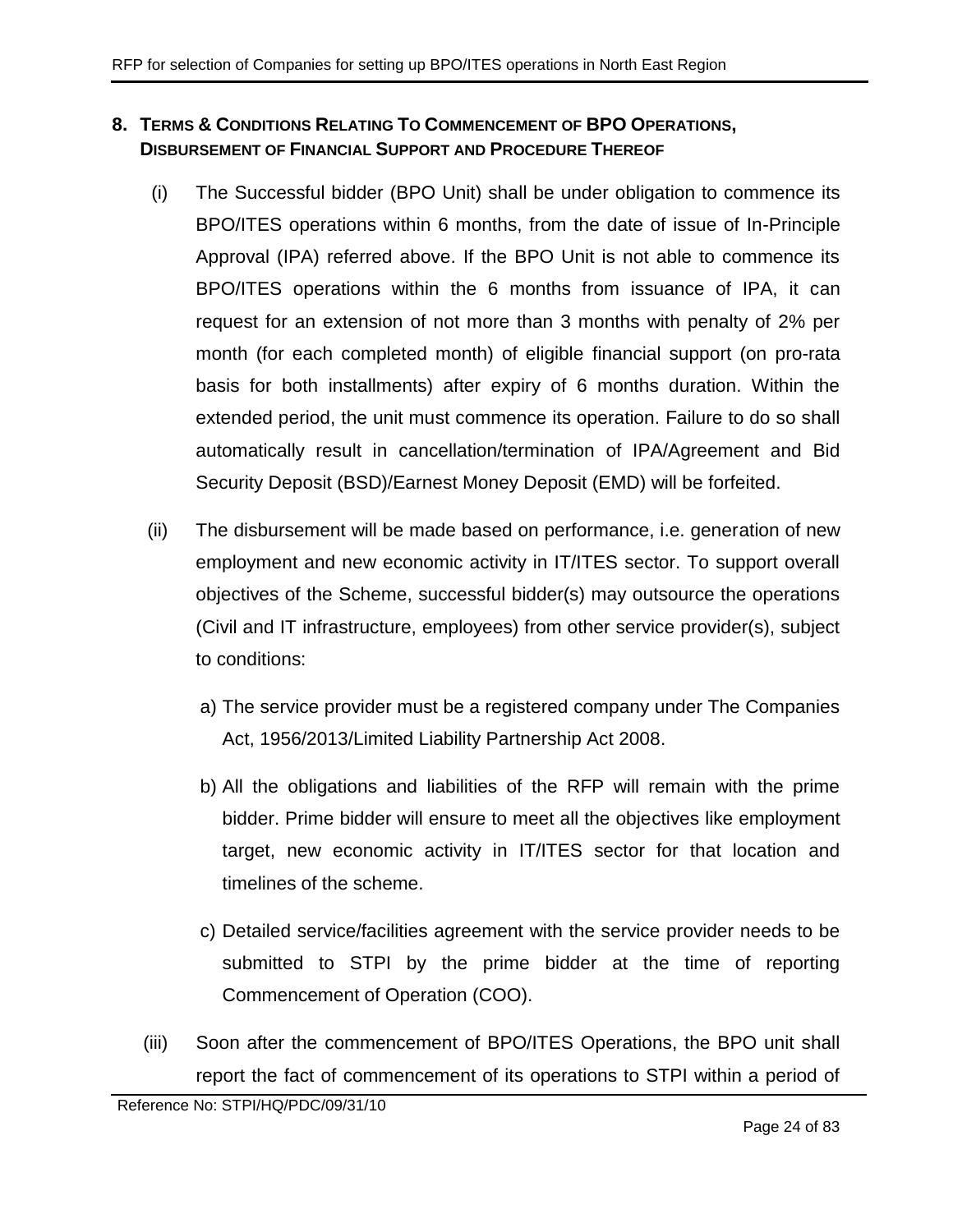two weeks. The BPO Unit can request for release of advance of 10% of approved financial support as per IPA, after verification of COO by STPI, subject to furnishing Bank Guarantee of 10 *%* of approved financial support as per IPA valid for 3 years from commencement of operation and its verification by STPI. The eligible support as per the agreed amount shall be released in 3 yearly installments, subject to fulfillment of all formalities and compliance with various conditions laid down in RFP and submission of following documents:

a) Aadhaar number of regular employees recruited/joined the unit after the issuance of In Principle Approval (IPA).

b) PAN of regular employees recruited/joined the unit after the issuance of In-Principle Approval (IPA).

c) Provident fund account number and Aadhaar linked Universal Account Number (UAN) for the regular employees recruited/joined the unit after the issuance of In Principle Approval (IPA).

d) Proof of Employee State Insurance (ESI) contribution for the regular employees eligible under this scheme and recruited/joined the unit after the issuance of IPA.

e) Proof of State Professional Tax, as applicable.

f) Certificate of disability issued by a medical authority (Notified by State Govt), if applicable.

g) Any other relevant documents.

*\*For consideration in employment target technical and management staff should be atleast 85% of total employees while support staff can be upto 15% of total employment provided.*

- (iv) **Disbursement of Financial support:** The successful bidder needs to submit proof of expenditure at the time of claiming VGF. The approved amount of financial support will be disbursed in three installments as under::
	- a) **The first installment** shall be upto 40% of the total eligible VGF, to be calculated on pro-rata basis, subject to at least 50% of employment target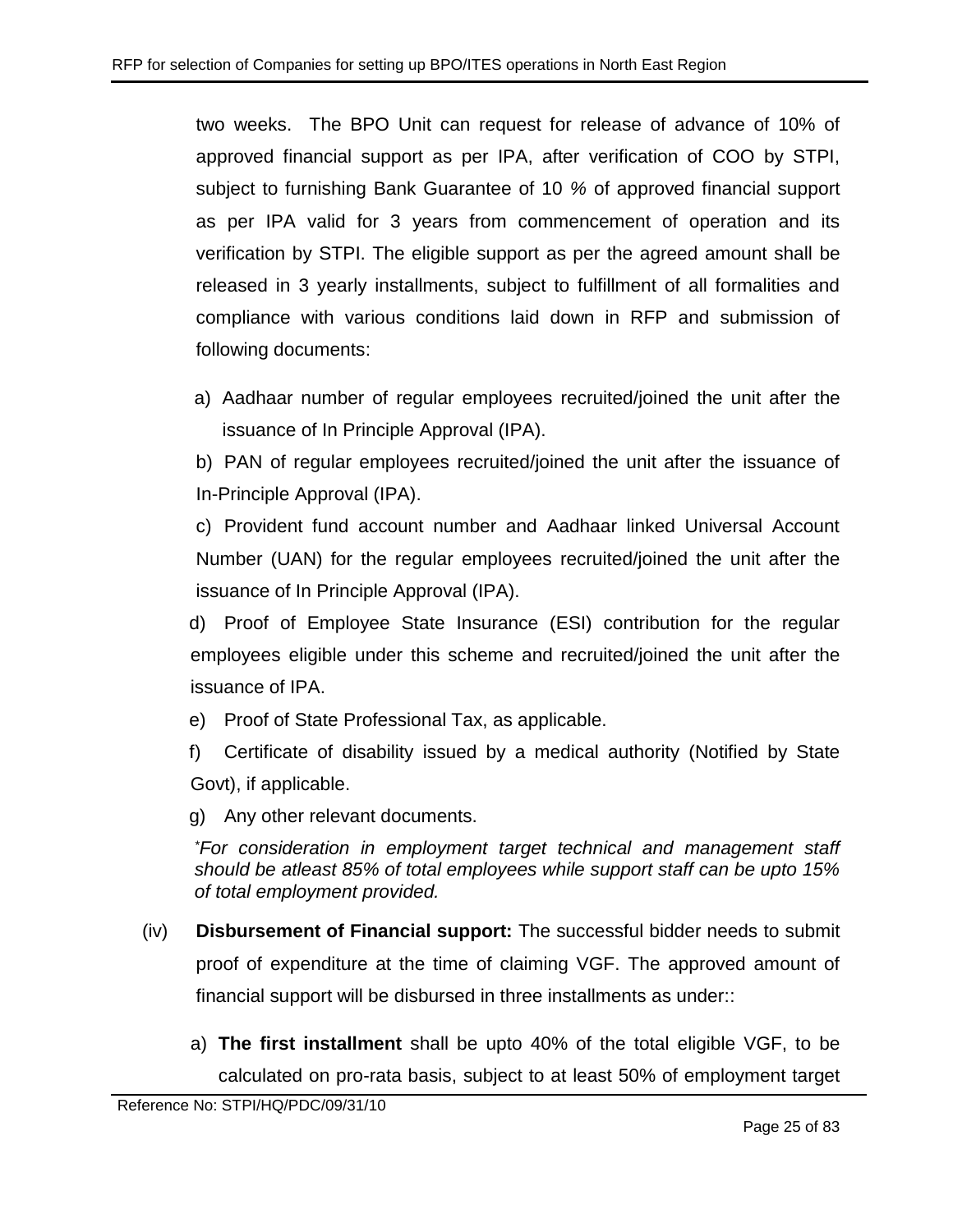from commencement of operation and further subject to verification of required proofs/documents and site inspection by STPI. This installment shall be claimed anytime after one year from commencement of operation but not later than fifteen months from commencement of operation.

- b) **The Second installment** shall be upto 70% of total eligible VGF, to be calculated on pro-rata basis, subject to meeting at least 50% of employment target from commencement of operation and further subject to verification of required proofs/documents and site inspection by STPI. This installment shall be claimed anytime after twenty four months from commencement of operation, but not later than twenty seven months from commencement of operation.
- c) **The Third installment** shall be upto 100% of total eligible VGF, to be calculated on pro-rata basis, subject to meeting at least 50% of employment target from commencement of operation and further subject to verification of required proofs/documents and site inspection by STPI. This installment shall be claimed anytime after thirty six months from commencement of operation, but not later than thirty seven months from commencement of operation
- (v) **Procedure to calculate employment target for disbursement of financial support**: Average monthly employment for the duration from commencement of operation till the time of request for release of financial support will be considered to calculate the eligible financial support for each installment.

*e.g. Assuming the estimated per seat expenditure for setting up BPO/ITES operations is Rs. 1,60,000/seat then the bid amount of the Unit shall be Rs. 80,000/seat. If the unit wins the bid for 100 seats BPO/ITES operation @ Rs. 80,000/seat and the actual expenditure hy the unit is Rs. 1,60,000/seat or more, then the disbursement of financial support in different scenarios will be as under:*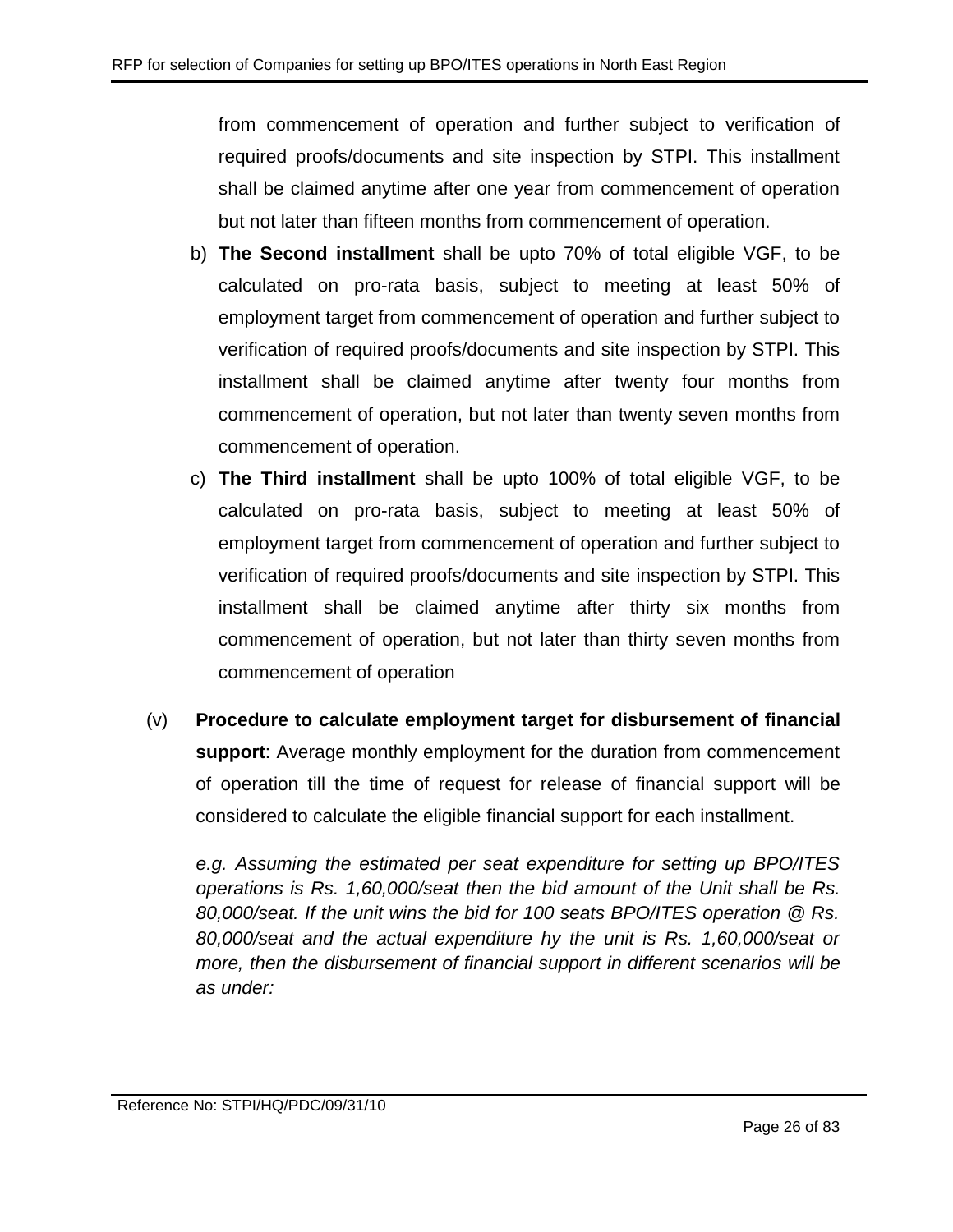| S.<br>N<br>$\mathbf{o}$ | <b>Achieved</b><br>average<br>monthly<br><b>Employment</b><br>Target (E.T.) at<br>the time of<br>claiming 1 <sup>st</sup><br>installment<br>from<br>commenceme<br>nt t of<br>operation | <b>Disbursed</b><br>amount of<br>financial<br>support in<br>1 <sup>st</sup><br>installmen<br>$t$ (X% of<br>E.T.<br>$\ast$<br>40% of<br><b>Total</b><br>financial<br>support -<br>advance<br>amount) | <b>Achieved</b><br>average<br>monthly<br><b>Employment</b><br>Target (E.T.)<br>at the time<br>of claiming<br>2 <sub>nd</sub><br>installment<br>from<br>commencem<br>ent t of<br>operation | <b>Disbursed</b><br>amount of<br>financial<br>support in<br>2 <sup>n</sup> d<br>installment<br>(remarks)<br>$[(X\%$ of<br>E.T. * 70% of<br><b>Total</b><br>financial<br>support) -<br>disbursed<br>amount till<br>1 <sup>st</sup><br>installment | <b>Achieved</b><br>average<br>monthly<br><b>Employment</b><br>Target (E.T.)<br>at the time of<br>claiming 3rd<br>installment<br>from<br>commencem<br>ent t of<br>operation | <b>Disbursed</b><br>amount of<br>financial<br>support in<br>3 <sup>rd</sup><br><b>installment</b><br>(remarks)<br>(X%<br>of<br>E.T.<br><b>Total</b><br>financial<br>support) -<br>(disbursed<br>amount till<br>2 <sub>nd</sub><br><b>installment</b> |
|-------------------------|----------------------------------------------------------------------------------------------------------------------------------------------------------------------------------------|-----------------------------------------------------------------------------------------------------------------------------------------------------------------------------------------------------|-------------------------------------------------------------------------------------------------------------------------------------------------------------------------------------------|--------------------------------------------------------------------------------------------------------------------------------------------------------------------------------------------------------------------------------------------------|----------------------------------------------------------------------------------------------------------------------------------------------------------------------------|------------------------------------------------------------------------------------------------------------------------------------------------------------------------------------------------------------------------------------------------------|
| ı                       | (135)<br>90%<br>persons against<br>E.T. of 150)                                                                                                                                        | Rs. 20.8<br>Lakh [Rs.<br>28.8Lakh -<br><b>Rs. 8</b><br>Lakh]                                                                                                                                        | 80%<br>(120)<br>persons<br>E.T.<br>against<br>of 150)                                                                                                                                     | Rs. 16 Lakh<br>[Rs.<br>44.8Lakh<br>$\blacksquare$<br>Rs.<br>28.8<br>Lakh]                                                                                                                                                                        | 70%<br>(105)<br>persons<br>against<br>the<br>target of 150)                                                                                                                | 11.2<br>Rs.<br>Lakh<br>[Rs.<br>56Lakh<br>28.8<br>(Rs.<br>Lakh+Rs.<br>16 Lakh)]                                                                                                                                                                       |
| $\mathbf{I}$            | (135)<br>90%<br>persons against<br>E.T. of 150)                                                                                                                                        | Rs. 20.8<br>Lakh [Rs.<br>28.8Lakh -<br>* 8 Lakh]                                                                                                                                                    | (135)<br>90%<br>persons<br>against E.T.<br>of 150)                                                                                                                                        | Rs. 21.6<br>Lakh<br>50.4Lakh -<br>Rs. 28.8<br>Lakh]                                                                                                                                                                                              | 90%<br>(135)<br>persons<br>against E.T. of<br>150)                                                                                                                         | 21.6<br>Rs.<br>[Rs.<br>Lakh<br>72Lakh<br>(Rs.<br>28.8<br>Lakh+Rs.<br>21.6 Lakh)]                                                                                                                                                                     |
| Ш                       | 60%<br>(90)<br>persons against<br>E.T. of 150)                                                                                                                                         | Rs. 11.2<br>Lakh [Rs.<br>19.2Lakh -<br><b>Rs. 8</b><br>Lakh]                                                                                                                                        | (135)<br>90%<br>persons<br>against E.T.<br>of 150)                                                                                                                                        | Rs. 31.2Lakh<br>50.4<br>[Rs.<br>lakh - Rs.<br>19.2<br>Lakh)                                                                                                                                                                                      | 80%<br>(120)<br>persons<br>against E.T. of<br>150)                                                                                                                         | Rs.13.6<br>Lakh<br>[Rs.<br>lakh<br>64<br>(Rs. 19.2)<br>Lakh + $(Rs.$<br>31.2 Lakh)                                                                                                                                                                   |
| IV                      | 60%<br>(90)<br>persons against<br>E.T. of 150)                                                                                                                                         | Rs. 11.2<br>Lakh [Rs.<br>19.2Lakh -<br>8 Lakh]                                                                                                                                                      | (135)<br>90%<br>persons<br>against E.T.<br>of 150)                                                                                                                                        | Rs. 31.2Lakh<br>[Rs.<br>50.4<br>lakh - Rs.<br>19.2<br>Lakh)                                                                                                                                                                                      | 100%<br>(150)<br>persons<br>against E.T. of<br>150)                                                                                                                        | 29.6<br>Rs.<br>[Rs.<br>Lakh<br>80<br>lakh -<br>(Rs. 19.2)<br>Lakh + $(Rs.$<br>31.2 Lakh)                                                                                                                                                             |

(vi) **Disbursement of Special Incentives:** The special incentives as mentioned in Para [2.3](#page-6-1) are subject to meeting at least 50% of employment target from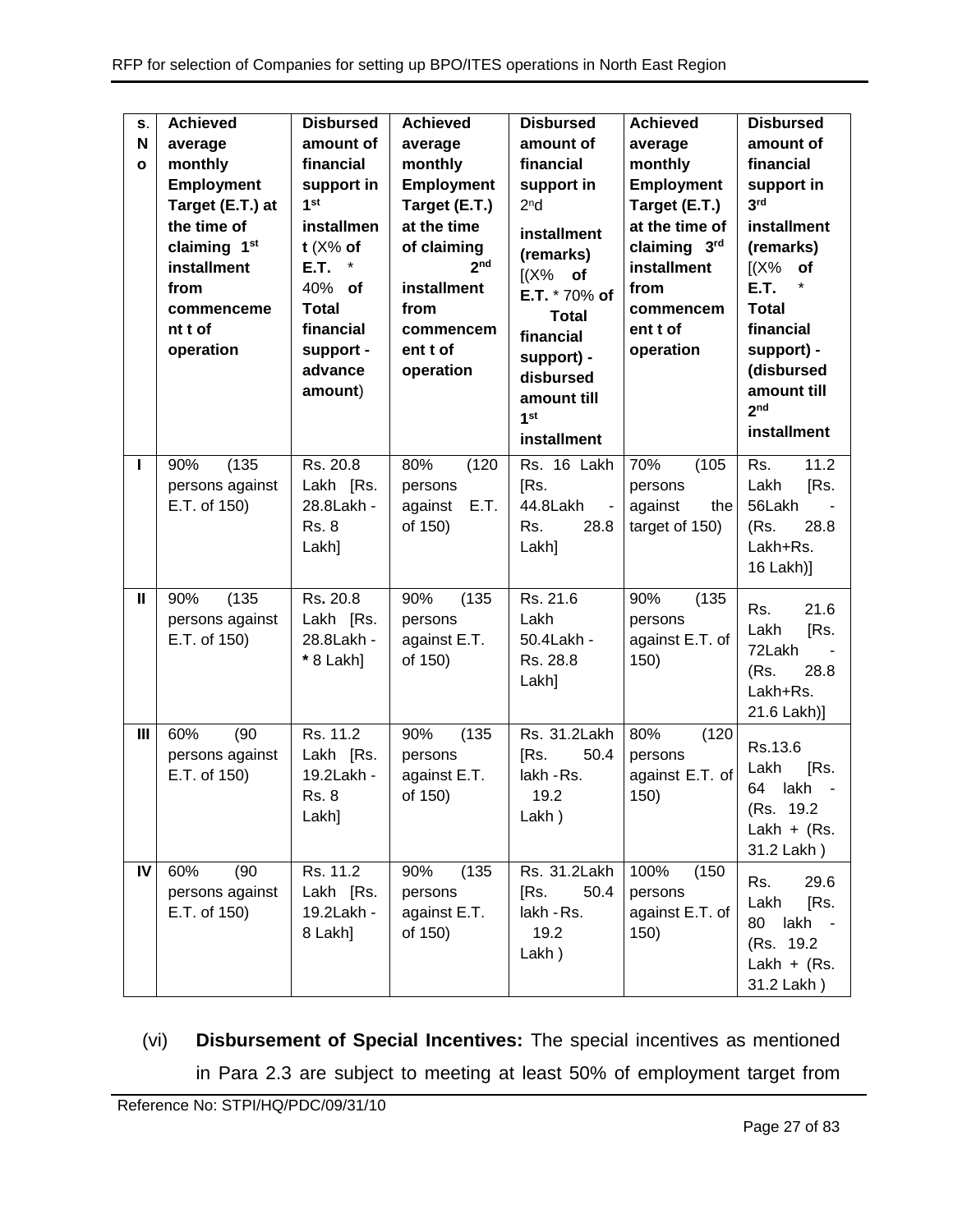commencement of operation. These incentives are to be provided on claim with/after the disbursement of 1<sup>st</sup> installment of VGF on production of documentary proofs of employment as per Para 8[.\(iii\)](#page-23-1) above and further subject to fulfillment of following conditions:

- a. **Training Incentive**: As per condition mentioned in Para [2.3.](#page-6-1)**Incentive for diversity & inclusion**: As per condition mentioned in Para [2.3.](#page-6-1)
- b. **Incentive for providing employment beyond target**: This incentive will be provided to the units providing employment beyond employment target i.e. 1.5 times the number of seats as stated above.
- c. **Incentive for promoting local entrepreneur**: As per condition mentioned in Para [2.3.](#page-6-1)

*Note: The special incentive(s) may be claimed/disbursed on pro-rata basis along with each VGF disbursement (if applicable). However, disbursements towards these special incentive(s) would be adjusted in final VGF disbursement, if the overall eligibility condition changes from the condition at which the special incentive(s) were disbursed.*

- (vii) The procurements of admissible items [\(Appendix-E\)](#page-54-0) done after issue date of IPA will be considered, except for those bidders who would bid under the condition mentioned at Para [3.10.](#page-11-0)
- (viii) The BPO Unit would be required to furnish a Bank Guarantee of 10% of the approved financial support as per IPA from a Public Sector bank or Scheduled Commercial Bank, valid for a period of 3 years before the release of 10% advance of the approved financial support as per IPA (excluding period of claim). **If the unit doesn't claim the 10% advance, then the Bid Security deposited by the unit will be retained as Performance Security and will be released after completion of 3 years from commencement of operation (excluding the period of VGF claim and disbursement)**.
- (ix) STPI Hqs shall timely recommend to the MeitY, the release of BPO Unit wise financial Support, in respect of each installment, after completion of verification and other formalities, which shall be arranged to be released by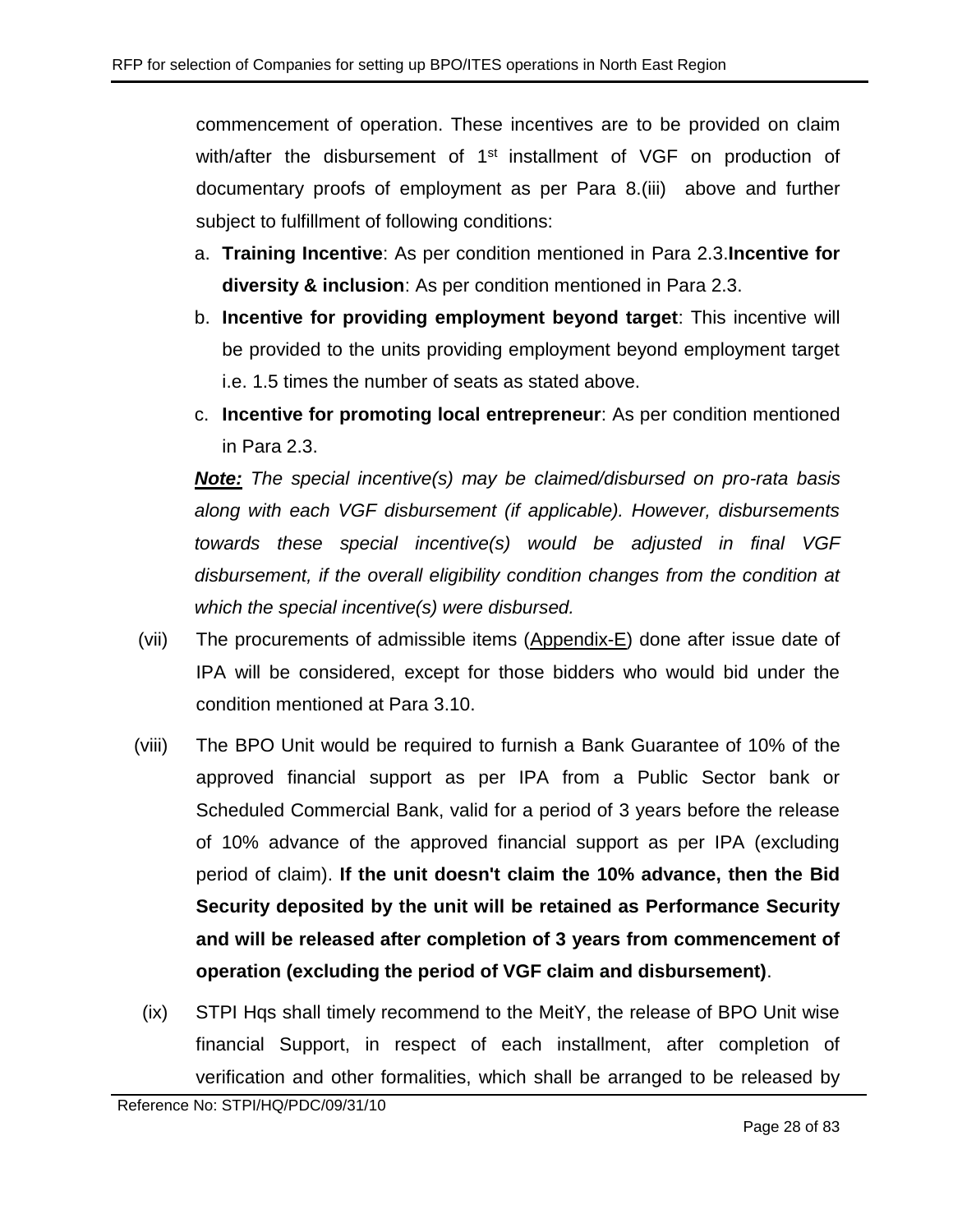IP: Software and ITS Division, MeitY, after securing the approval of the Competent Authority.

# (x) **Project Timelines**

The estimated timeline shall be as **[Appendix-G](#page-56-0)**. The start date of the project shall be from the date of issue of IPA. No extension in the schedule whatsoever shall be requested by the selected bidder except relaxation under para 8[.\(i\)](#page-23-2) above.

# (xi) **Delay and non-conformance**

The Successful Bidders (BPO Unit) shall be under obligation to commence its BPO operations within 6 months, from the date of issue of In-Principle Approval (IPA) except relaxation under para 8[.\(i\)](#page-23-2) above. Failure to do so shall automatically result in forfeiture of the Bid Security and cancellation/termination of IPA/Agreement.

# (xii) **Liquidated damages (penalty)**

If the successful Bidder fails to meet the Employment Target i.e. average employment of the last **three years** (Based on which the financial support was released), STPI may invoke the **Bank Guarantee/Performance Security** as per the performance and exit management criteria.

# (xiii) **Force Majeure**

STPI may grant an extension of time limit set for the completion of the work, in case the timely completion of the work is delayed by Force Majeure conditions, beyond the Successful Bidder's control, subject to what is stated in the following sub paragraphs and the procedures detailed there is being followed. Force Majeure is defined as an event of effect that cannot reasonably be anticipated such as Acts of God (like earthquakes, floods, storms etc.), acts of States, the direct and indirect consequences of wars (declared or undeclared), hostilities, national emergencies, civil commotion and strikes (only those which exceed a duration of ten continuous days) at successful Bidder's premises. The successful Bidder's right to an extension of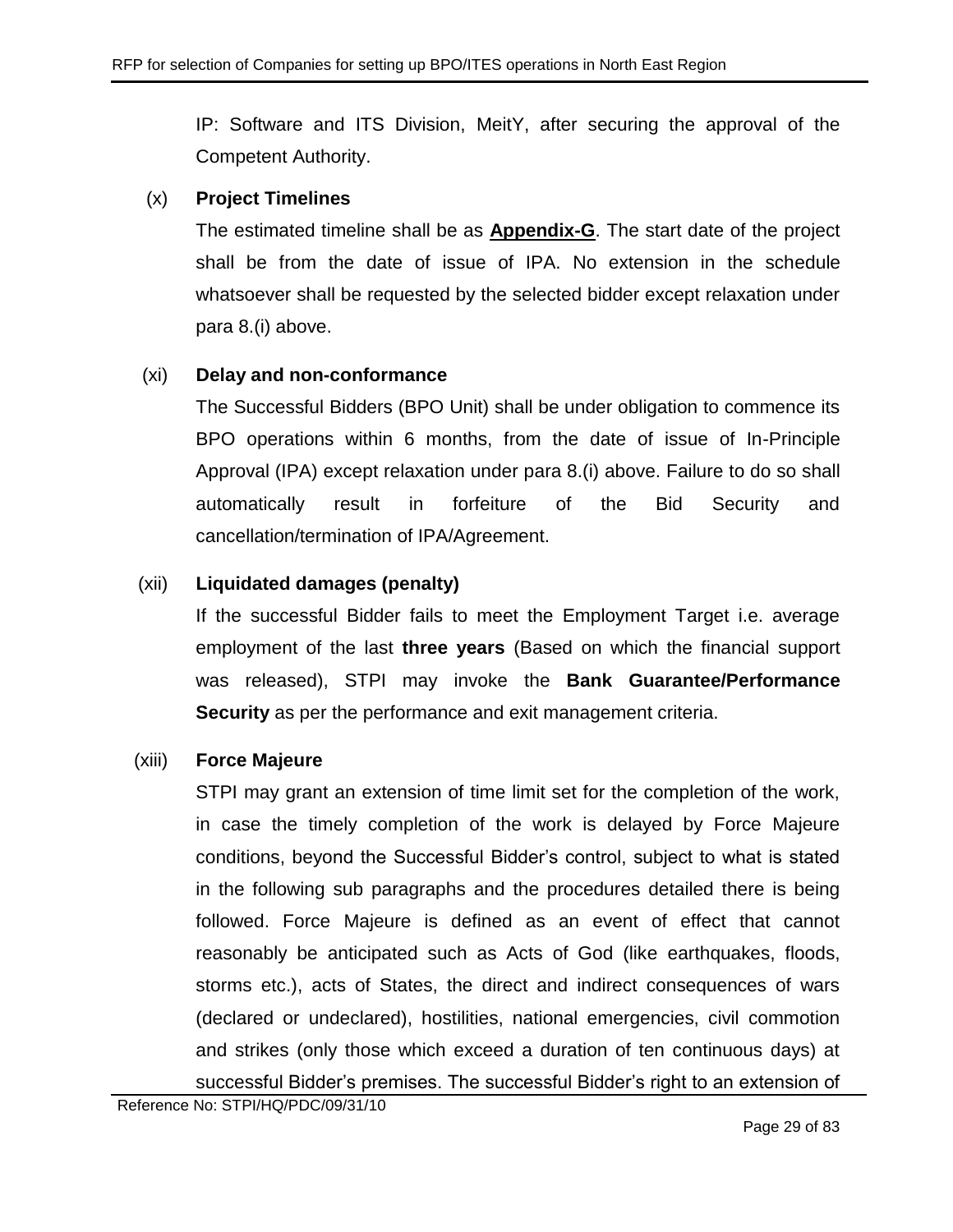the time limit for completion of the work in above mentioned cases is subject to the below mentioned procedures:

- That within 15 days after the occurrence of a case of Force Majeure but before the expiry of the stipulated date of completion, the Bidder informs the STPI in writing that the Bidder considers himself entitled to an extension of the time limit.
- That the successful bidder produces evidence of the date of occurrence and the duration of the Force Majeure in an adequate manner by means of documents drawn up by the responsible authorities.
- That the successful bidder proves that the said conditions have actually interfered with the performance of the Contract.

# (xiv) **Arbitration**

All disputes, differences, claims and demands arising under this contract shall be referred to the arbitration of a Sole Arbitrator to be appointed by the Director General, STPI.

The provisions of the Arbitration and Conciliation Act, 1996 shall be applicable and the award made there under shall be final and binding upon the parties hereto, subject to legal remedies available under the law.

# (xv) **Jurisdiction**

The Courts at New Delhi shall have the jurisdiction in case of litigation between the parties.

# (xvi) **Third Party Claims**

The bidder (the "Indemnifying Party") undertakes to indemnify MeitY/ STPI (the "Indemnified Party") from all losses, claims for damages on account of bodily injury, death and damage to real property, tangible/ intangible personal property.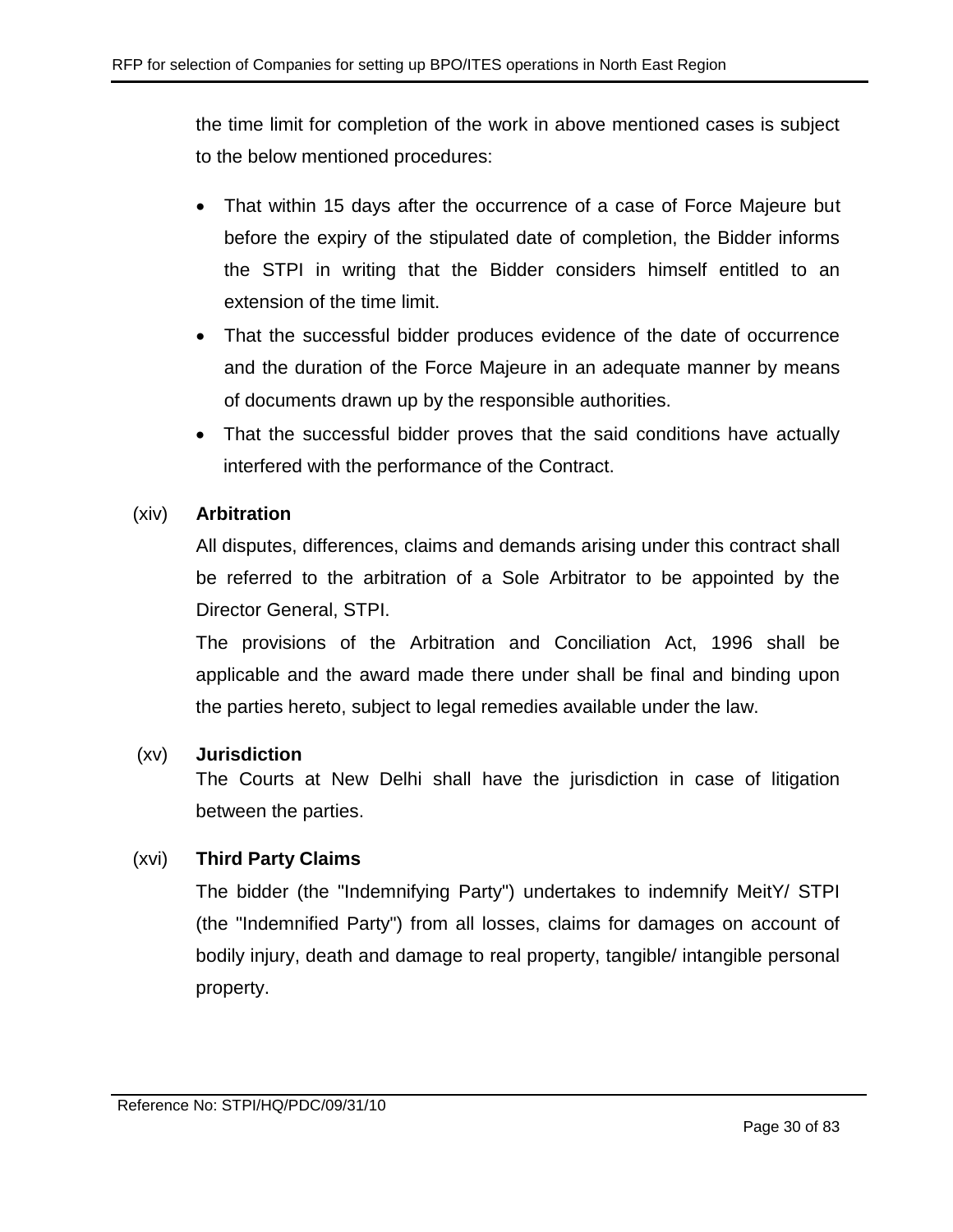#### (xvii) **Limitations of Liability**

Notwithstanding any other term contained in this Agreement, the total cumulative liability of each party under the terms of this Agreement shall not exceed the total fees actually received by SUCCESSFUL BIDDER from the STPI for the services Service that gives rise to such liability during the twelve month period immediately preceding such claim and in no event shall each party be liable to the other party for any indirect, incidental, consequential, special or exemplary damages, nor for any damages as to lost profit, data, goodwill or business, nor for any reliance or cover damages arising out of this Agreement, even if that party was advised about the possibility of the same.

SUCCESSFUL BIDDER shall not be liable or responsible for any delay or failure to perform or failure of the services or the Deliverable under this Agreement to the extent that such delay or failure has arisen as a result of any delay or failure by STPI or its employees or agents to perform any of its duties and obligations as set out in this Agreement. In the event that SUCCESSFUL BIDDER is delayed or prevented from performing its obligations due to such failure or delay on the part of STPI, SUCCESSFUL BIDDER shall be allowed an additional period of time to perform its obligations and unless otherwise agreed the additional period shall be equal to the amount of time for which SUCCESSFUL BIDDER is delayed or prevented from performing its obligations due to such failure or delay on the part of STPI.

#### (xviii) **Non Waiver**

Waiver of any breach of the provision of, or any default under the contract must be in writing and signed by the Party granting the waiver. No failure or delay on the part of either Party in exercising or any omission to exercise any right or remedy accusing to either Party under the contract shall be a waiver thereof, nor will any partial exercise of any right or remedy particular be a waiver of further exercise of that right or remedy.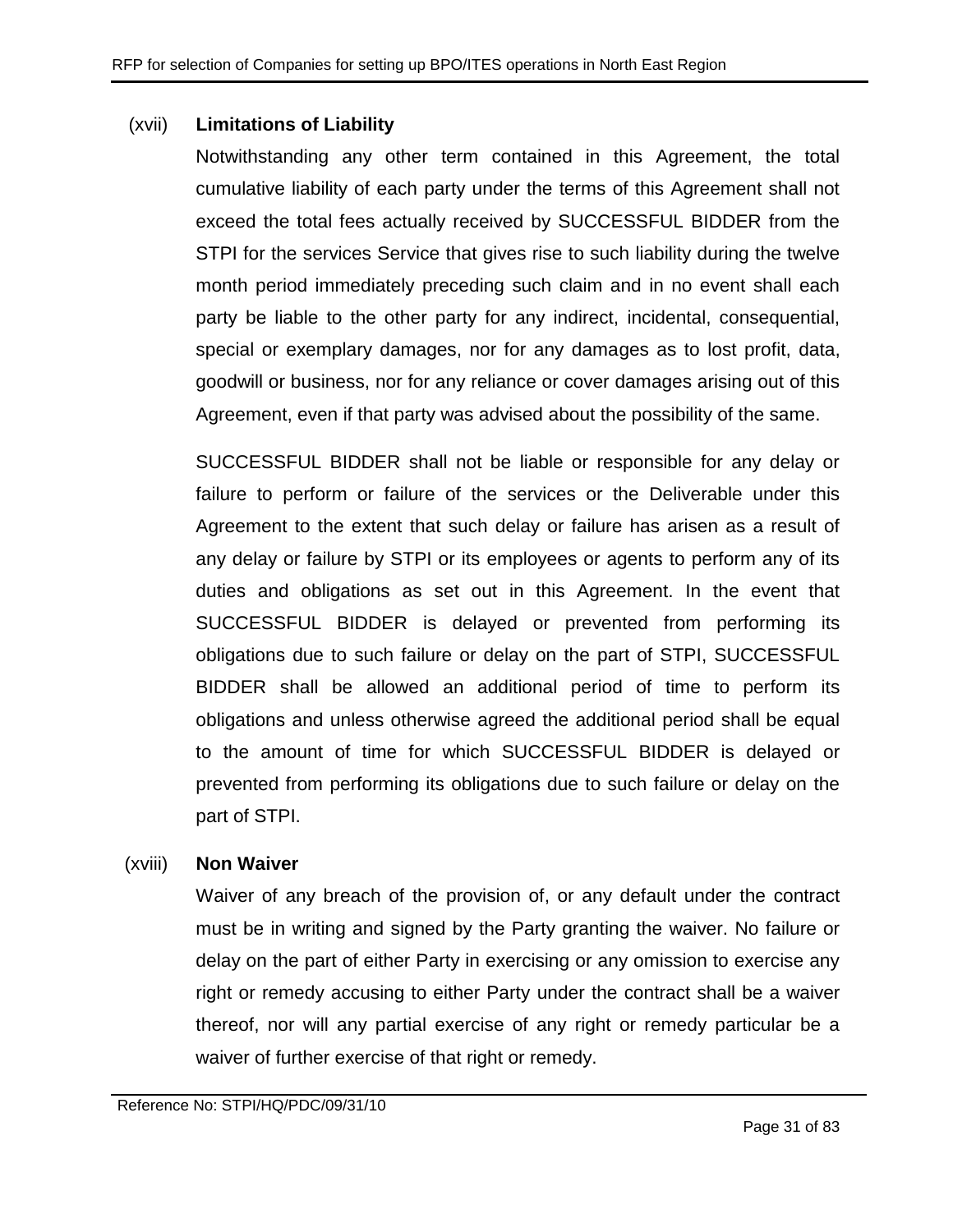#### <span id="page-31-0"></span>**9. GENERAL TERMS AND CONDITIONS**

#### **9.1.Responsibility Matrix**

| SI.            | <b>Activity</b>                                  | <b>STPI</b> | <b>Successful</b> |
|----------------|--------------------------------------------------|-------------|-------------------|
| <b>No</b>      |                                                  |             | <b>Bidder</b>     |
| 1 <sub>1</sub> | installation of<br>Procurement and<br>Capital    |             |                   |
|                | Equipment (Hardware, Software etc.) that are     |             |                   |
|                | required for setting up of BPO operations.       |             |                   |
| 2.             | Recruitment of manpower and Training             |             |                   |
| 3.             | Confirmation of commencement of BPO/ITES         |             |                   |
|                | Operations                                       |             |                   |
| 4.             | Operations and Maintenance of BPO for the        |             | V                 |
|                | entire agreement period.                         |             |                   |
| 5.             | towards financial<br>3<br>Payment<br>support     | N           |                   |
|                | Installments) subject to fulfillment of<br>all   |             |                   |
|                | conditions by the successful bidder              |             |                   |
| 6.             | Absorb all the risks and costs associated with O |             |                   |
|                | & M, Marketing, Sales and Providing Service to   |             |                   |
|                | the customer for the entire agreement period.    |             |                   |
| 7.             | <b>Performance Review</b>                        |             |                   |

# **9.2.Successful Bidder's Employees (Implementation and Operations Team)**

The successful bidder at his own expenses, shall deploy skilled and experienced professionals in the area of BPO operations etc. both during implementation and operations of the BPO. Such skilled resources are necessary for the proper and timely execution and maintenance of BPO/ITES operations. The overall project works shall be monitored by the experienced project manager designated by the successful bidder.

The successful bidder is expected to arrange adequate resources, as necessary for the implementation of the BPO/ITES operations, in a time bound manner.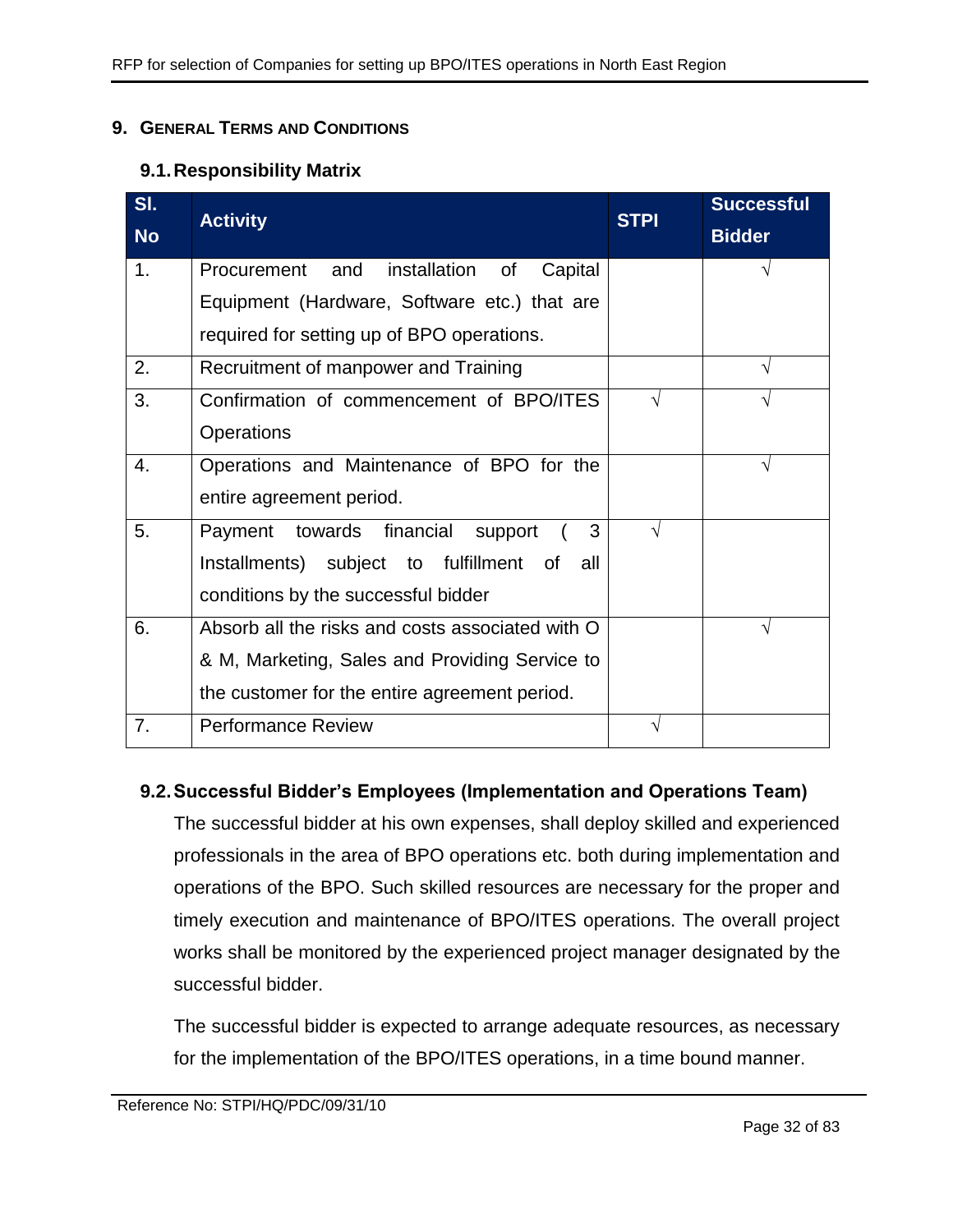In the event of the STPI being of the opinion that the successful bidder has not employed sufficient number of staff and workmen as is necessary for the timely implementation of the BPO/ITES operations, the successful bidder shall forthwith, on receiving intimation to this effect, take necessary action in this regard and report to STPI.

## **9.3.Statutory and Other Obligations Regarding Workmen**

The successful bidder shall comply with all Government Regulations, Enactments, etc. pertaining to workmen, labor and Meity/ STPI shall be indemnified of any effects/impact.

## **9.4.Safety Regulations**

The successful bidder shall be responsible to take all precautions to ensure the safety of the public whether on public or Client's Property.

The successful bidder shall comply with all kinds of safety measures in regard to men and material deployed for the project.

# **9.5.Schedule of Quantities and Commercial Offer**

The successful bidder shall neither be entitled for any revision of the financial support amount owing to increase in the total capital/operational cost as per actual requirement nor be entitled to any loss of consequential profits or for any other damages arising thereof.

#### **9.6.Confirmation of Commencement of BPO/ITES Operations**

- Successful bidder must demonstrate BPO operations to STPI.
- Successful bidder should provide necessary documents regarding recruitment of the manpower for BPO operations.
- Demonstration of BPO operations, Client list, Client Purchase/Work Orders, Agreement, Business Plan etc.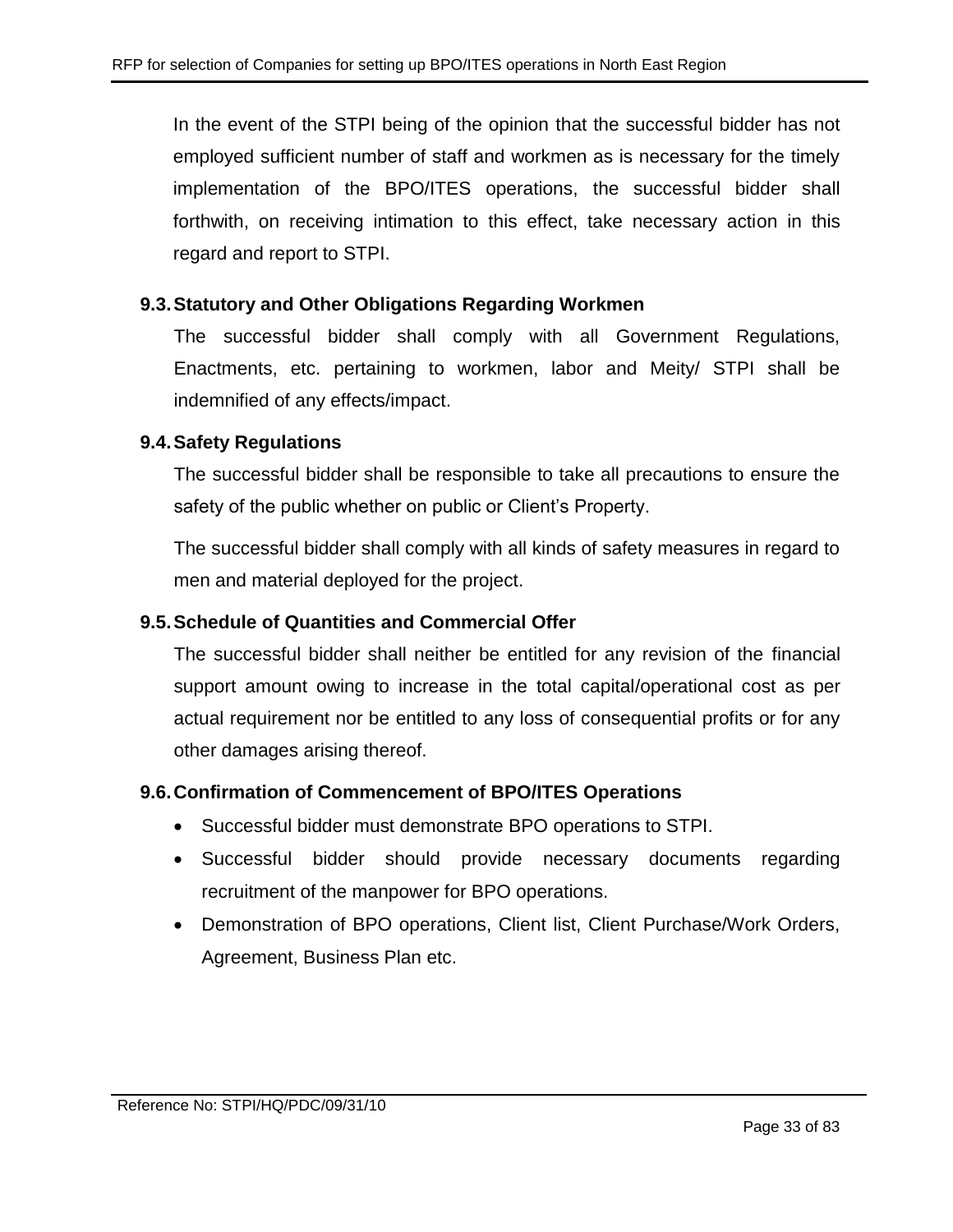## **9.7.Use of STPI Premises**

The successful bidders may avail the built up space available at STPI Centers in North Eastern Region and shall be required to pay for such usage to STPI as per lease agreement that may be entered into for this purpose.

#### **9.8.Operations and Maintenance**

- It is the responsibility of the successful bidder to operate and maintain BPO/ITES operations for the entire agreement period and shall bear all the recurring expenditure for running this project. For types of admissible operational expenses (OPEX) for financial support under NEBPS, please refer [Appendix-E.](#page-54-0)
- It is the responsibility of the successful bidder to ensure AMC for the support equipment from time to time to keep the BPO operations equipment in working condition during the contract period and shall bear this expenditure.
- Shall comply with all the labour laws of the concerned state with regard to employment.

#### **9.9.Taxes and Duties**

The bidder is liable to pay all applicable, both existing and future taxes and duties etc. to the concerned Agencies.

#### **9.10. Agreement Period**

The Agreement shall be effective from the date of signing MSA and shall remain valid till the expiry of a period of 3 (three) years (excluding the period of VGF claim and disbursement period) from the date of commencement of BPO Operations.

# **9.11. Termination of Agreement**

STPI reserves the right to invoke *Bank Guarantee* /Performance Security under any of the following circumstances:

# a) **Termination for default**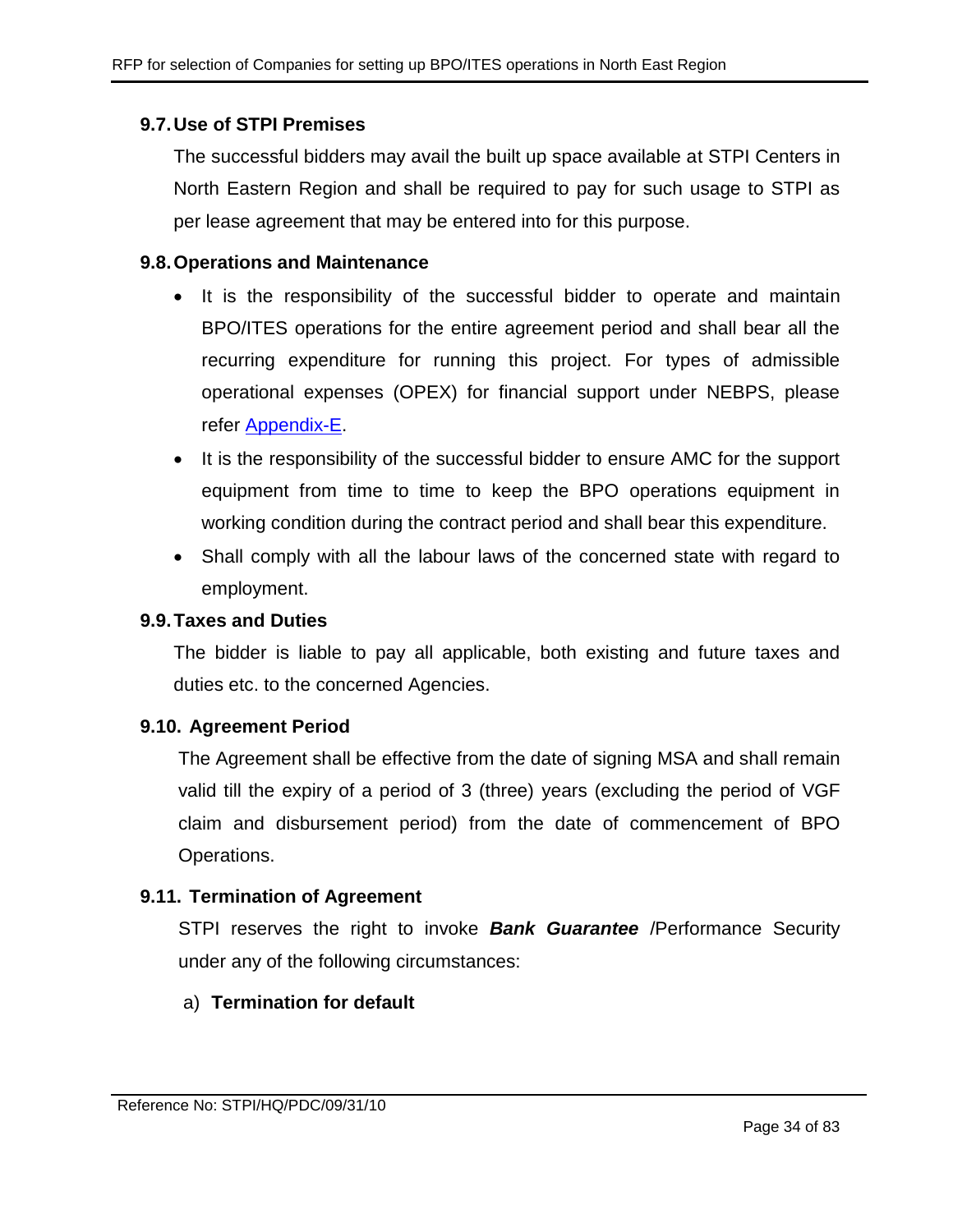STPI, without prejudice to any other remedy for breach of the Agreement, by written notice of default sent to the BPO unit, may terminate the Agreement in whole or in part:

If the BPO unit fails to deliver any or all of the good/services within the time period(s) specified in the Agreement, or within any extension thereof granted by STPI as per agreed terms & conditions with the BPO Unit.

Or

If the BPO Unit fails to perform any other obligation(s) under the Agreement.

Or

If the BPO Unit, in the judgment of STPI has engaged in corrupt or fraudulent practices in competing for or in executing the Agreement.

# b) **Termination for Insolvency**

STPI may at any time terminate the Agreement by giving written notice to the successful bidder without compensation, if the SUCCESSFUL BIDDER becomes bankrupt or otherwise insolvent, provided that such termination will not prejudice or affect any right of action or remedy which has accrued or will accrue thereafter to STPI.

# c) **Events of Default by the successful bidder**

The successful bidder has failed to conform with any of the Service/Facility Specifications/standards as set out in the scope of work of this RFP document or has failed to adhere to any amended direction, modification or clarification as issued by STPI during the term of this Agreement and which STPI deems proper and necessary for the execution of the scope of work under this Agreement.

The SUCCESSFUL BIDDER has failed to demonstrate or sustain any representation or warranty made by it in this Contract with respect to any of the terms of its Bid or the RFP and this Agreement.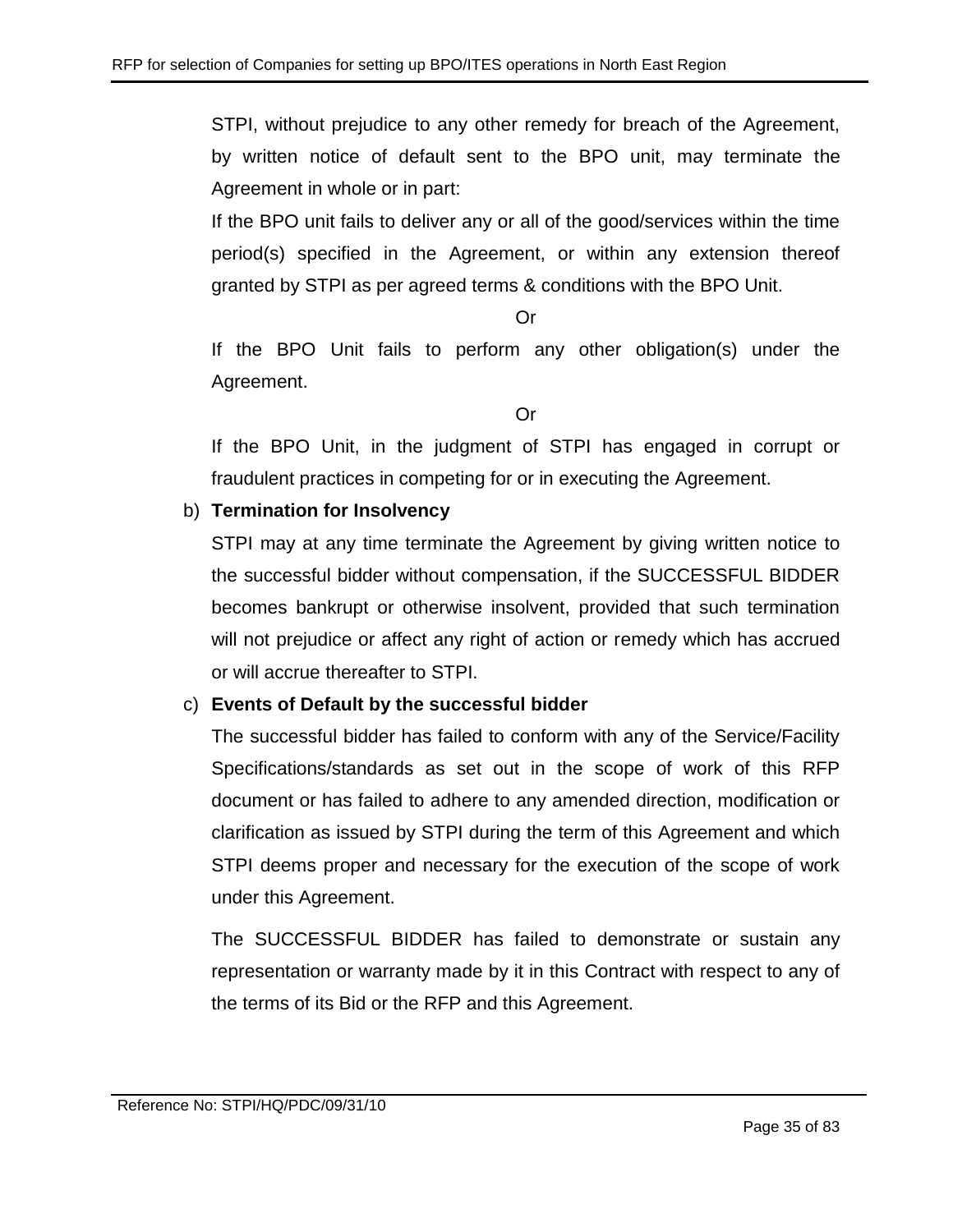There is a proceeding for bankruptcy, insolvency, winding up or there is an appointment of receiver, liquidator, assignee, or similar official against or in relation to the Agency.

The Successful Bidder has failed to comply with or is in breach or contravention of any applicable laws.

Where there has been an occurrence of such defaults inter alia as stated above, STPI shall issue a notice of default to the Agency, setting out specific defaults / deviances / omissions and providing a notice of Ninety (90) days to enable such defaulting party to remedy the default committed.

Where despite the issuance of a default notice to the SUCCESSFUL BIDDER by STPI the SUCCESSFUL BIDDER fails to remedy the default to the satisfaction of the Agency, STPI may, where it deems fit, issue to the defaulting party another default notice or proceed to adopt such remedies as may be available to STPI.

# **9.12. Rights of Cancellation of Bidding**

On the advice of NMC, STPI may cancel/postpone the bidding at any stage without assigning any reason.

# **9.13. Interpretation of Clauses of RFP**

In case of any ambiguity / dispute in the interpretation of any of the clauses in this RFP, **the interpretation of the clauses by the Director-General, STPI shall be final and binding on all parties.**

# **9.14. Confidentiality**

The bidder shall sign a Non-Disclosure Agreement (NDA) with the STPI. The successful bidder, its antecedents and the sub- Agency shall be bound by the NDA.

STPI reserves the right to adopt legal proceedings, civil or criminal, against the Document Control Officer (DCO) in relation to a dispute arising out of breach of obligation by the DCO under this clause.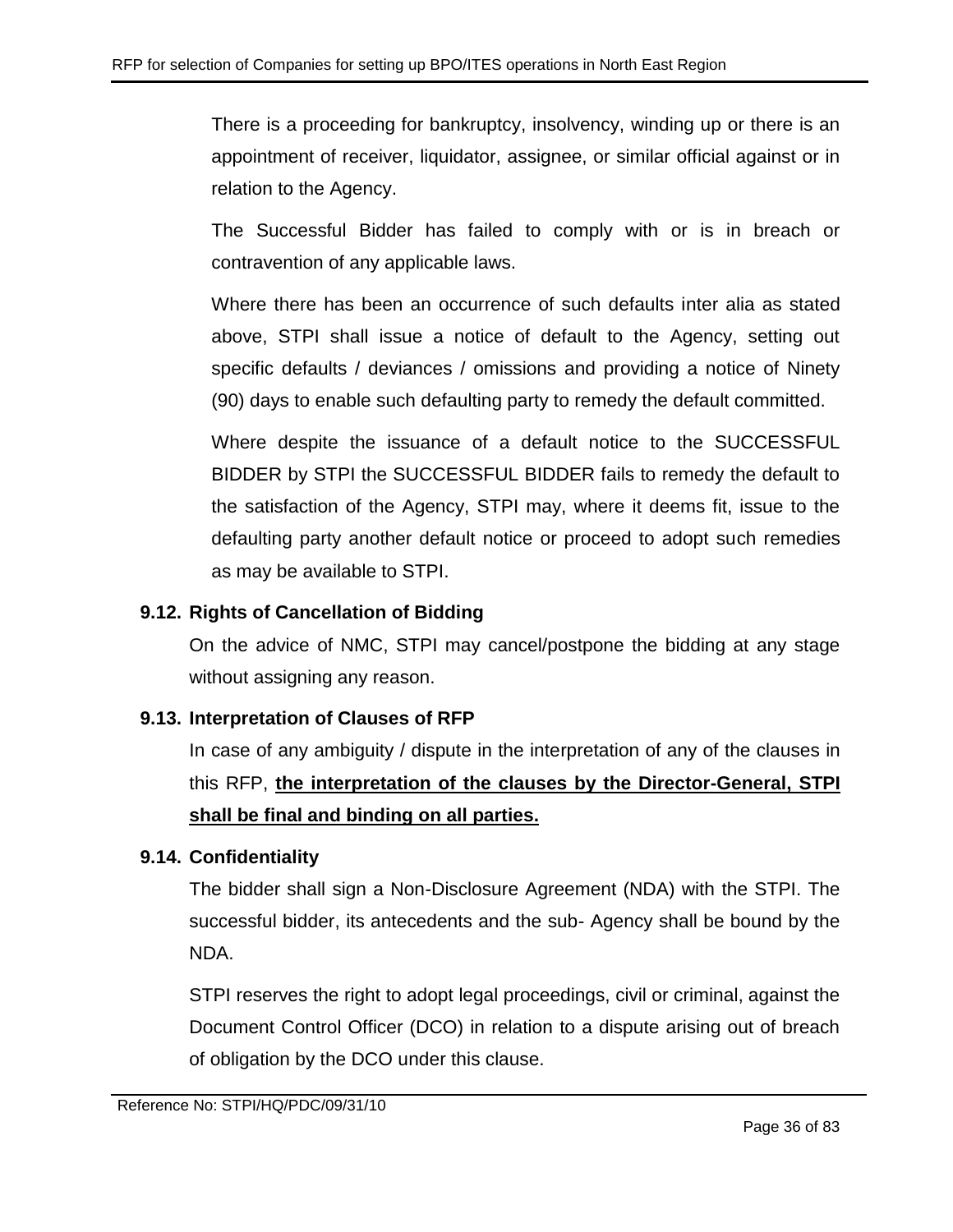The bidder shall not disclose any confidential information to any other party and keep confidential the terms and conditions of this Contract agreement, any amendment hereof, and any Attachment or Annexure hereof.

The obligation of confidentiality under this section shall be for a period of two years after the completion/termination of the contract.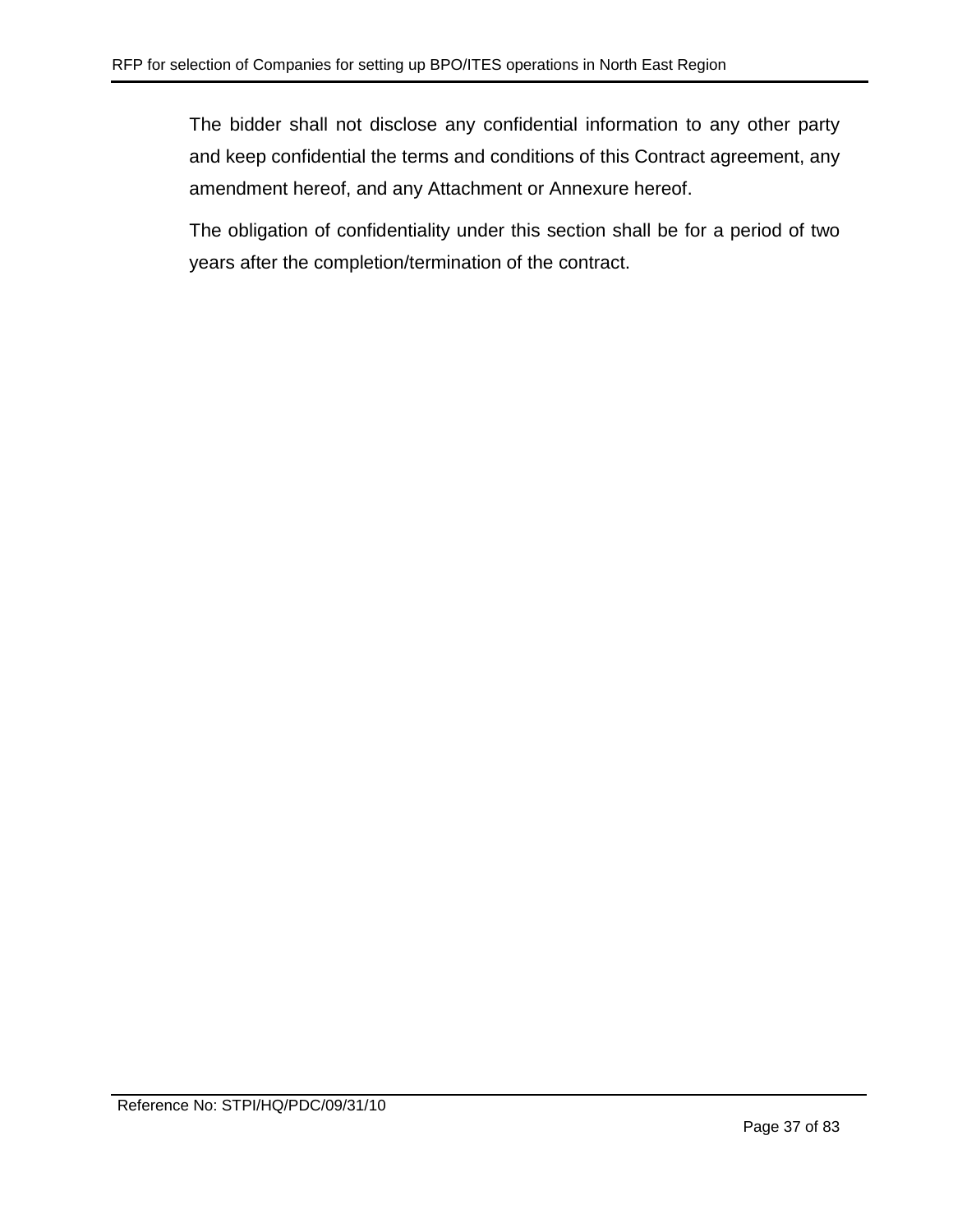#### **10.PERFORMANCE AND EXIT MANAGEMENT**

- (i) Upon completion of the agreement period or upon termination of the agreement for any reasons, the Successful bidder shall comply with the following:
	- a. In the event of the BPO Unit not being able to claim Financial support within stipulated timeline from the date of commencement of its operations, the BPO Unit will not be eligible for any support whatsoever and the IPA/Agreement shall be deemed to have been cancelled/ terminated.
	- b. In the event of the BPO Unit not being able to achieve minimum employment target of 50%, within stipulated timeline for VGF claim from the date of commencement of its operations, the Unit shall not be eligible for any support whatsoever and the IPA/Agreement shall be deemed to have been cancelled/ terminated. However, one time waiver up to first three months may be provided to the unit from commencement of operation in calculating average employment towards  $1^{st}$  VGF claim. In the event of such waiver,  $2^{nd}$  and  $3^{rd}$  VGF claim will be shifted by up to 3 months timeframe.
	- c. The BPO Unit will be obligated to furnish quarterly performance report, inter-alia, indicating the average monthly employment and GST returns for the Unit. At the stage of release of Bank Guarantee/Performance Security, average employment of last three years will be calculated. In the event of the BPO Unit not meeting the employment target (based on which the financial support was released), the STPI would be at liberty to invoke the Bank Guarantee/Performance Security.

## **Procedure to calculate Average Monthly Employment in the unit:**

## **Total Average Monthly Employment**, g= (M1+M2..+Mn )/n,

where M1, M2... Mn are monthly employments.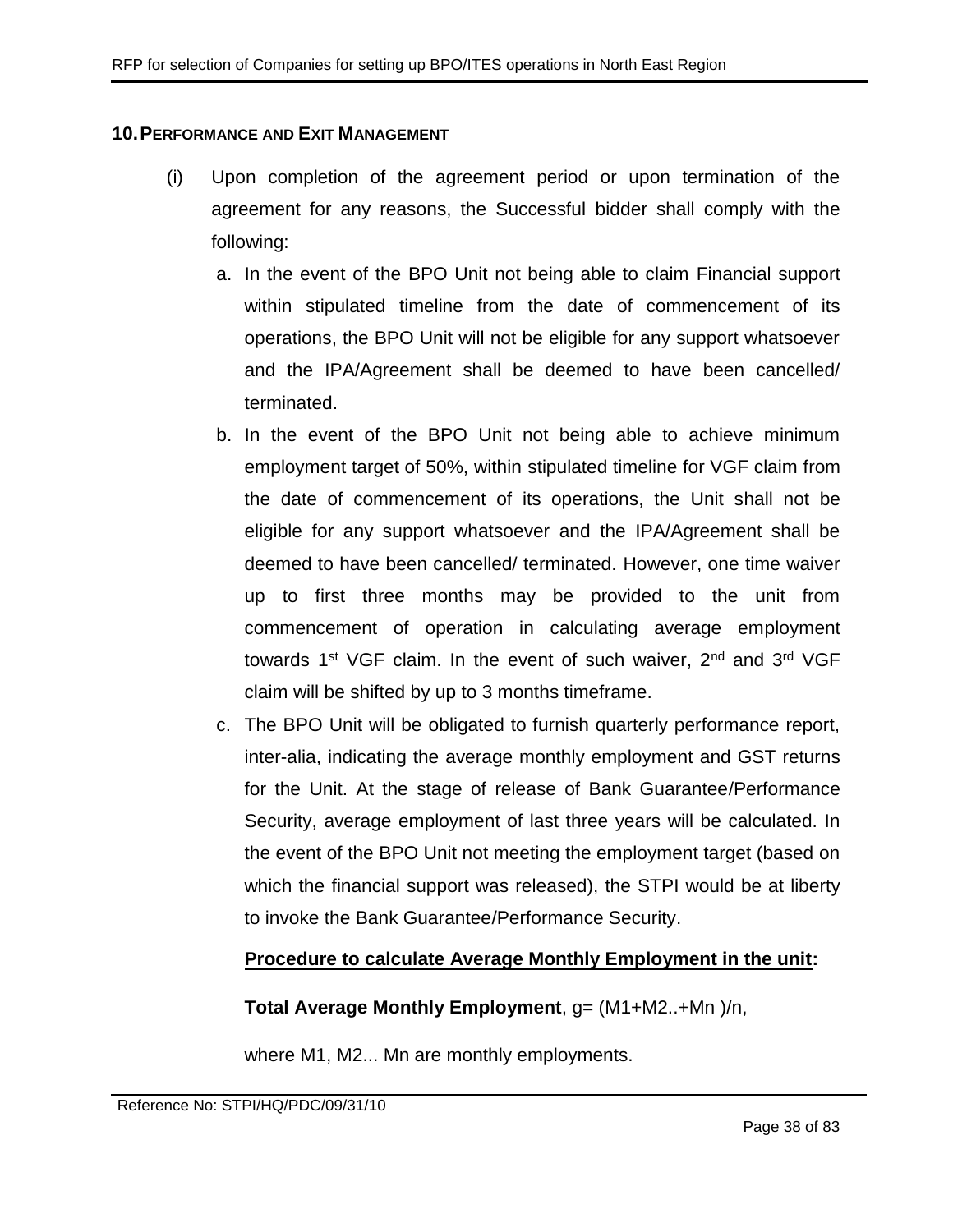**An example**: Assuming a unit setup for 100 seats BPO/ITES operations commenced form 1st day of the month. If the number of employees in the unit changed (Joined or relieved) at 2 instances

( In this example it is 11th and 16th day of the month) then monthly average employment will be calculated as under:

| Duration (D)                           | Number of employees (N)      |
|----------------------------------------|------------------------------|
| 1st to 10th day of the month (D1) 50   | (N1)                         |
| 11th to 15th day of the month (D2) 120 | (N2)(70 employees joined on  |
|                                        | 11th day of the month)       |
| 16th to 31st day of the month (D3) 225 | (N3)(105 employees joined on |
|                                        | 16th day of the month)       |

D= Number of days, N= number of employees

# **Average Monthly Employment =**

# **(N1 X D1 + N2 X D2 + N3 X D3)/Total Number of days in a Month**

$$
= (50 \times 10 + 120 \times 5 + 225 \times 16)/31 = 151.6
$$

- (ii) The BPO Unit shall be under obligation to furnish any information sought by an authorized representative of MeitY/ STPI, within a reasonable time frame and failure to do so may amount to forfeiture of Bid Security/ Encashment of Bank Guarantee, as the case may be.
- (iii) The MeitY shall be at liberty to relax any condition, for reasons to be recorded in writing, for achieving the larger objective of this Scheme and removal of difficulties.
- (iv) Time under force Majeure will not be considered in the 3 years period of operations, subject to the BPO Unit produce evidence of the date of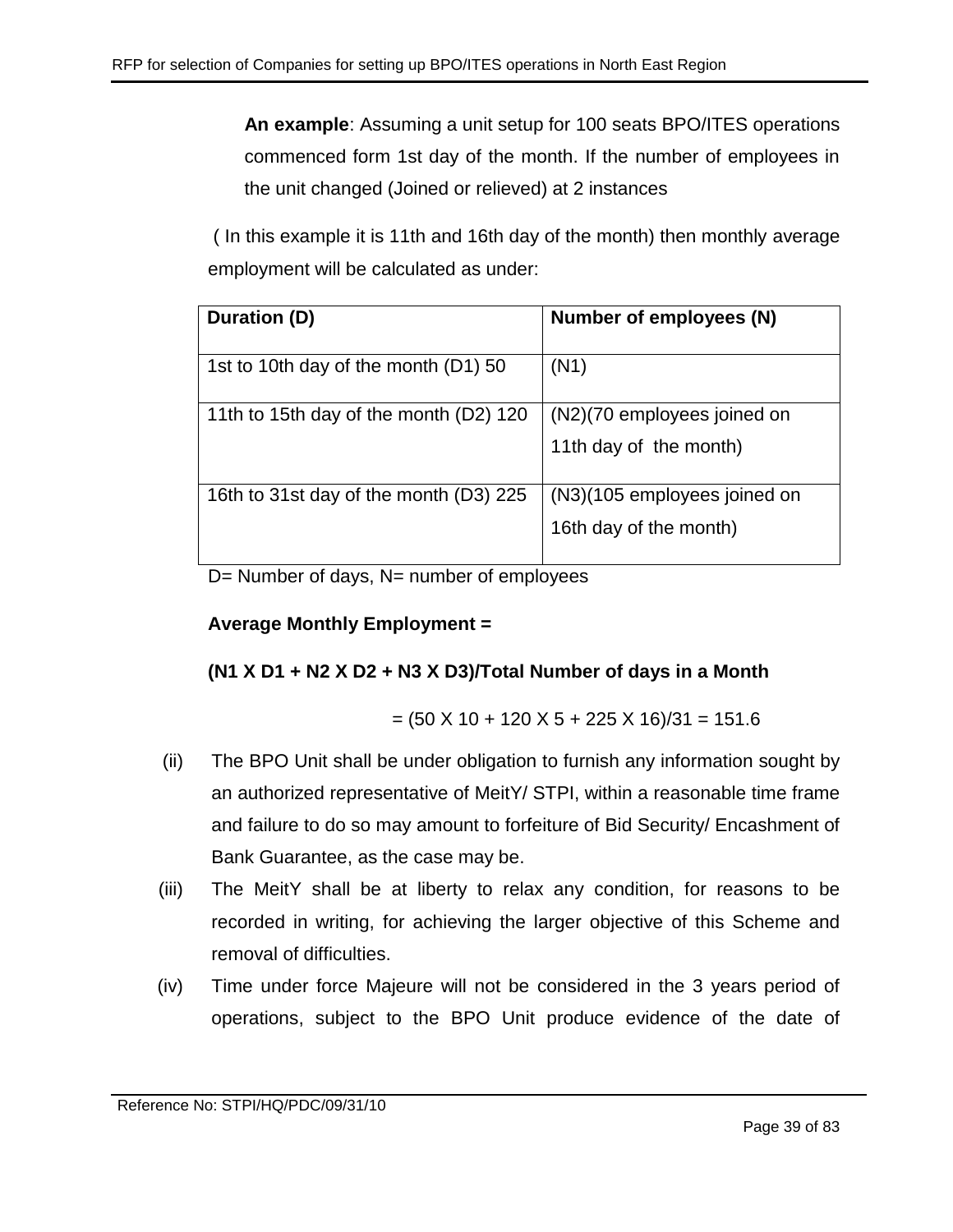occurrence and the duration of the force Majeure in an adequate manner by means of documents drawn up by responsible authorities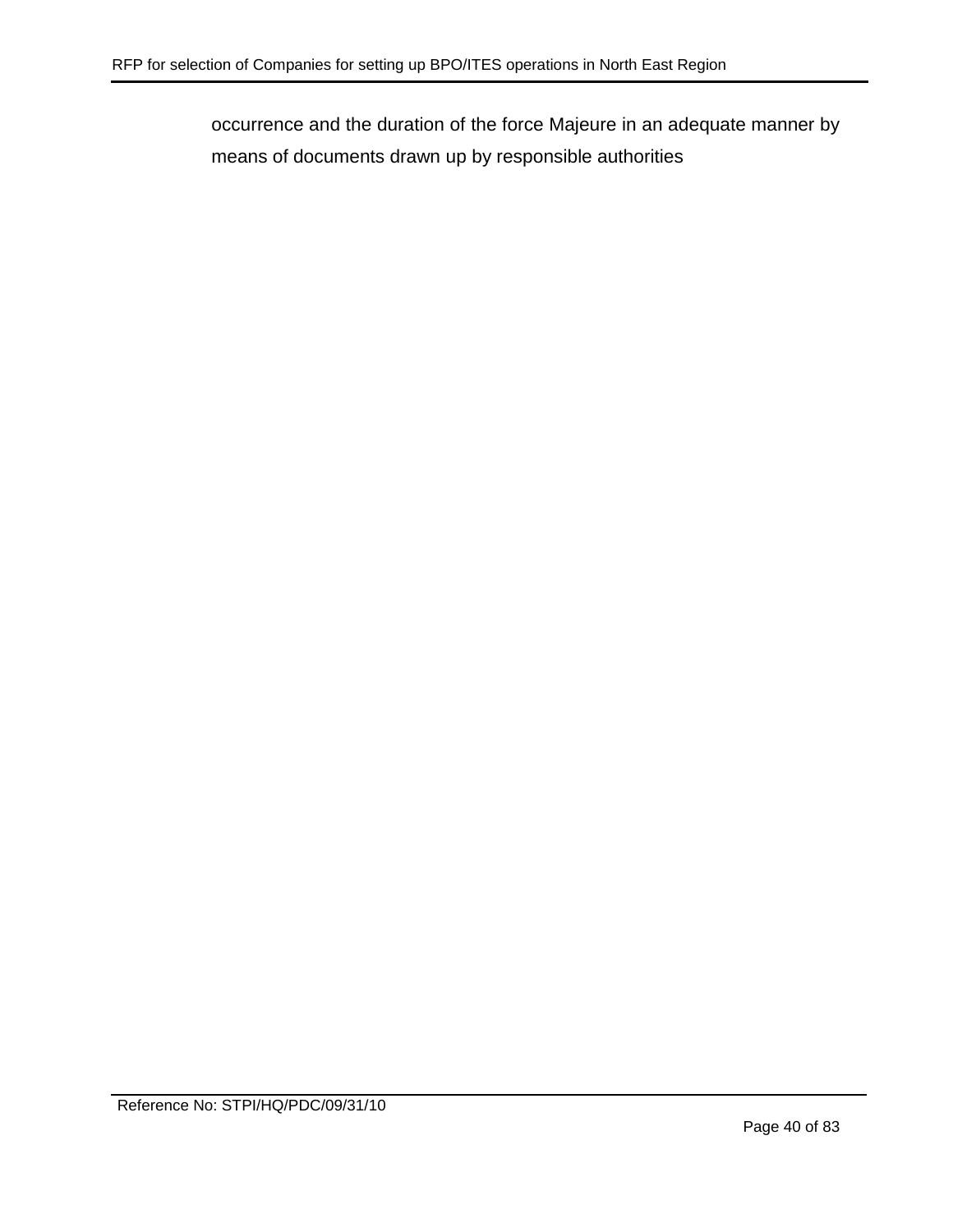## **11.SCOPE OF WORKS**

## **11.1. Setting Up BPO Operations**

Successful bidder shall set up BPO/ITES operations, as per IPA.

The successful bidder shall provision the following requirements (not limited to) to meet their business requirements:

- Creation of Interiors.
- Technical infrastructure such as Servers, Storage, Printers, Fax, EPABX etc.
- Network Connectivity: Internet, LAN, etc.
- BPO Hardware/Software as required.
- Support infrastructure: Air-conditioned, UPS etc as required.

## **11.2. Development of Required Facility/Support Infrastructure**

Successful bidder shall provision a fully-functional BPO/Call center set up with the following indicative infrastructure in order to perform its activities effectively in the acquired/leased /rented space. List of admissible items for financial support [\(Appendix-E\)](#page-54-0) should be purchased/hired/leased in the name of Applicant bidder (or service provider, if applicable as per the provisions of RFP).

- Air-conditioning (AC), UPS, DG
- Interiors: Portioning, Cabins, Meeting Rooms, Cafeteria, Furniture, etc.
- Electrical Wiring & fittings
- Power back-up facility
- Workstations, Headphones, CRM, IVRS, Dialer etc
- Servers, Networking & Storage equipment as required
- Network Cabling, CCTV
- Other misc. goods not exceeding 5 % of the total cost of above items including Tools, kits and spares.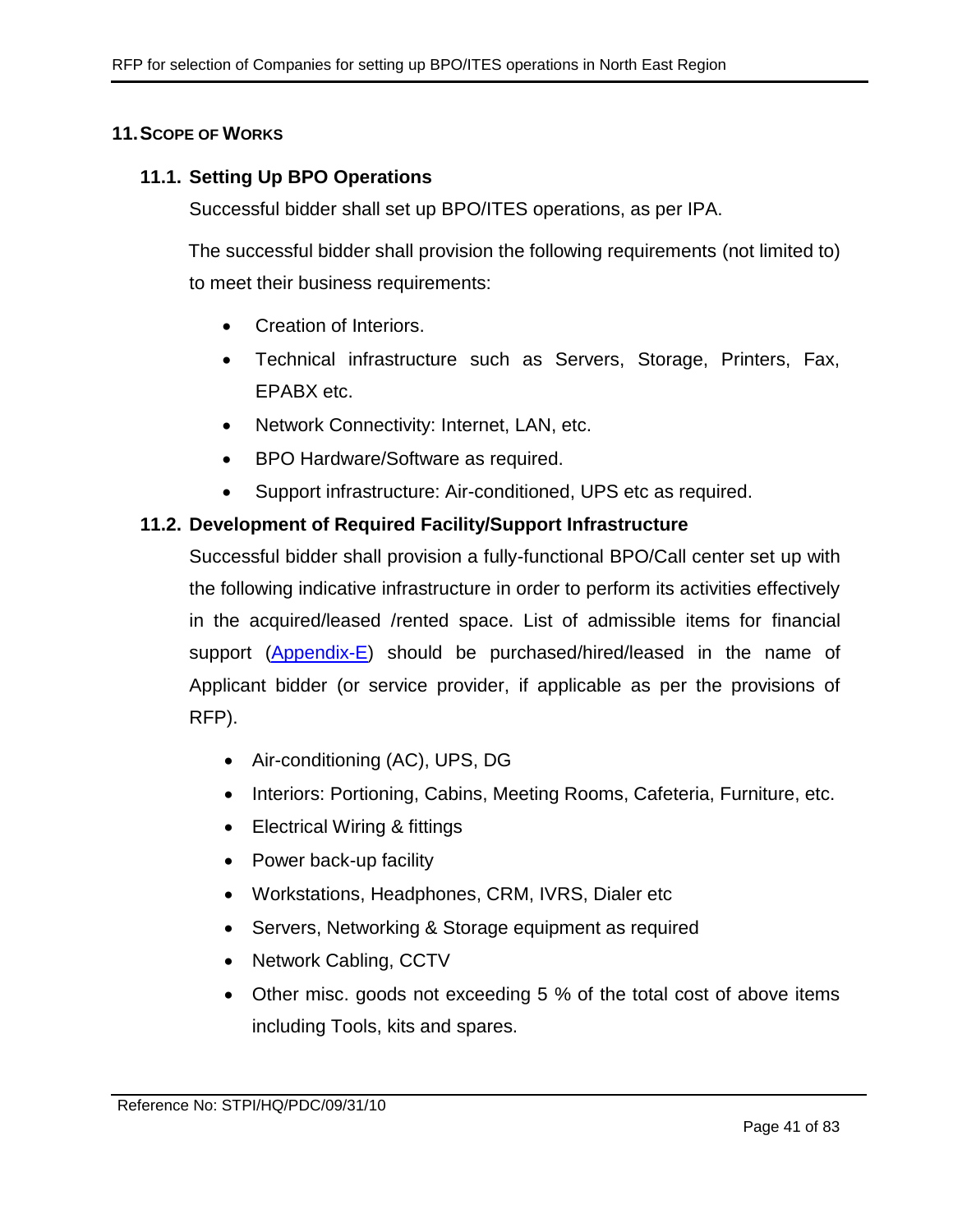# **11.3. Recruitment of Manpower and Training**

The Successful bidder shall employ local youth of NER. The bidder shall also create, train, manage, motivate and retain the manpower with adequate training as per the business requirements

# **11.4. Operation & Maintenance of The Facility**

The bidder shall be responsible for Operation & Maintenance of the BPO operations but not limited to the following:

- Remuneration/Salary: The bidder shall have sufficient funds to meet the remuneration/salary requirements of the manpower for three years.
- Support Infrastructure: The bidder shall renew the AMC regularly for AC, UPS, DG, Building Management System etc. uninterrupted operations of the business.
- Technical Infrastructure: The bidder shall form O&M team consists of Project Manager, BPO Expert, System Administrator, Network Administrator, etc.
- The successful bidder shall ensure the safety and security for the BPO/ Call Center equipment and the building facilities.

# **11.5. Marketing of BPO Services**

The successful bidder shall be required to Market their Services for generation of revenues.

# **11.6. Optimal Usage of The Capacity**

The bidder shall make all the efforts to employ at least 1.5 times the number of seats to achieve the employment Target.

# **11.7. Review and Audit of Operations**

- To support and facilitate STPI during its periodical review of the operation.
- To conduct the system audit periodically.
- To extend support and provide all the documentation during audit of STPI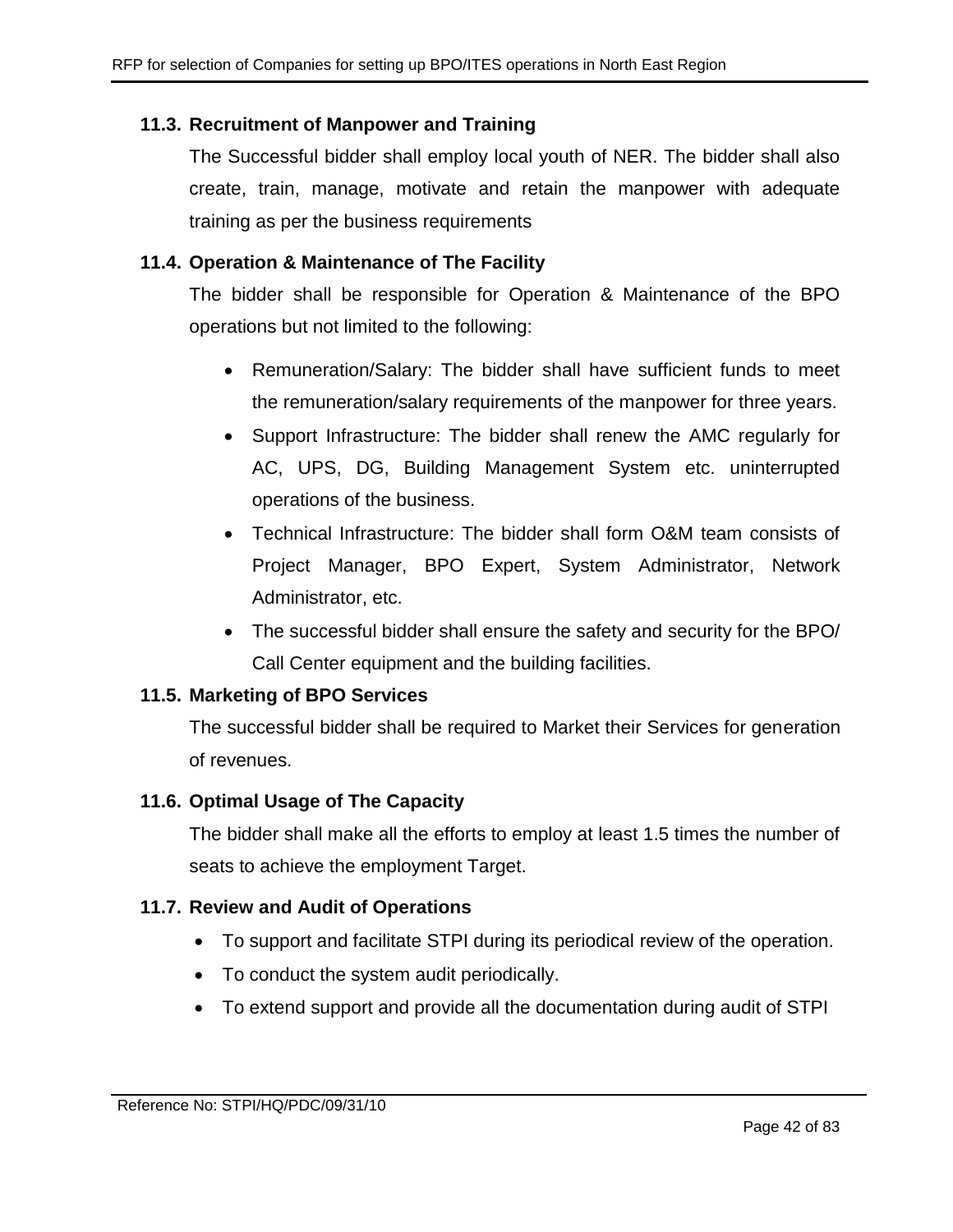## **11.8. Manage Risks**

- The successful bidder shall identify and bear all the risk associated with Implementation and Operations& Maintenance of the BPO for the entire contract period at his own expense.
- The successful bidder shall identify and bear all the risks involved with Sales, Service Quality and Standards, Revenue collections and sustainability of the operations at his own expense.
- STPI shall not compensate for any losses if any incurred by the Successful Bidder during entire contract period.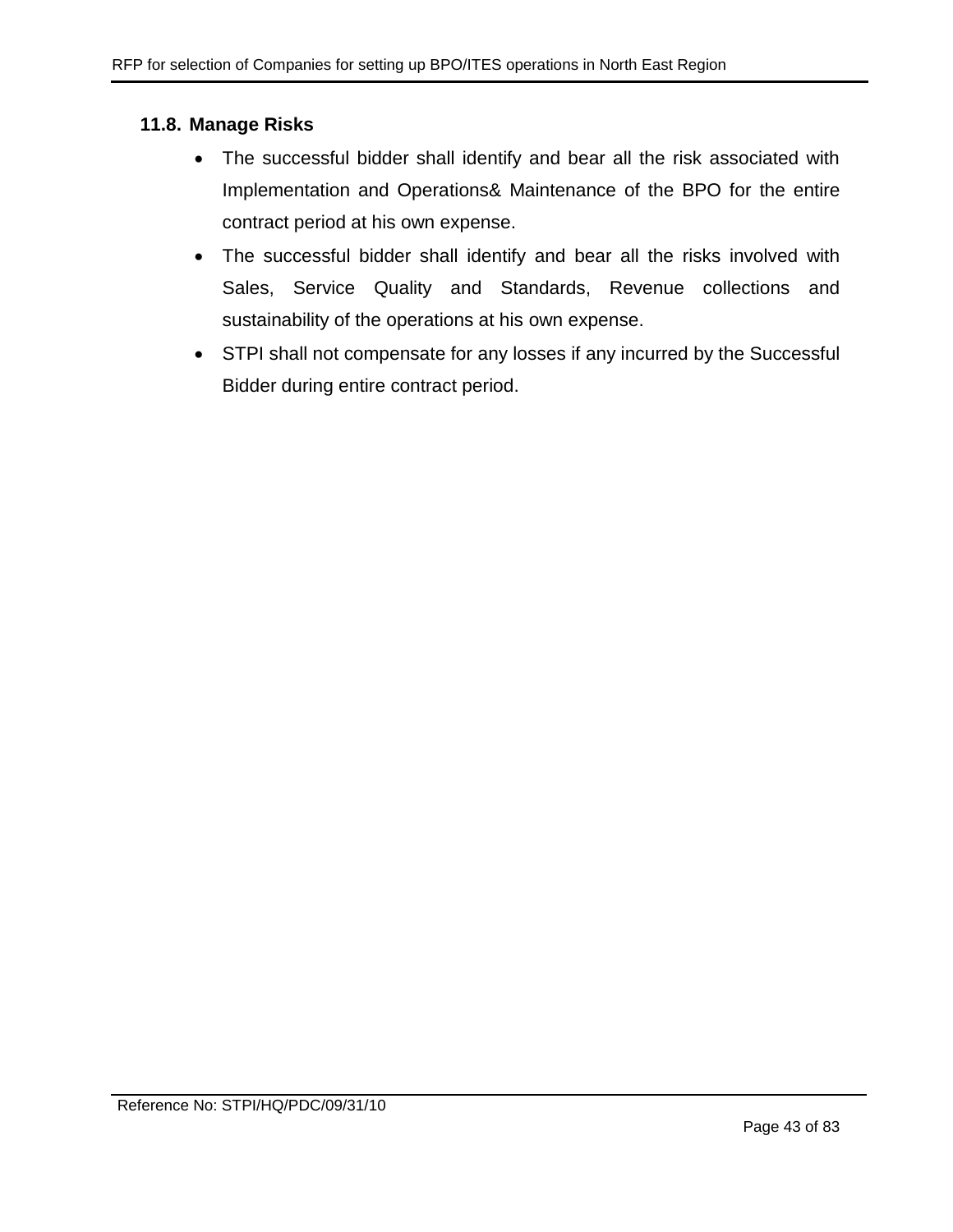# **12.LIST OF APPENDICES**

| Appendix - A. | <b>Covering Letter</b>                         |
|---------------|------------------------------------------------|
| Appendix - B. | <b>Format For Technical Eligibility</b>        |
| Appendix - C. | <b>Bidder's Client Reference</b>               |
| Appendix - D. | Declaration Regarding Clean Track Record       |
| Appendix - E. | List Of Admissible Items For Financial support |
| Appendix - F. | <b>Format For Financial Bid</b>                |
| Appendix - G. | <b>Implementation Timelines</b>                |
| Appendix - H. | Form Of Performance Bank Guarantee             |
| Appendix - I. | In-Principle Approval Format                   |
| Appendix - J. | <b>MSA Format</b>                              |
| Appendix - K. | <b>Instructions for Online Bid Submission</b>  |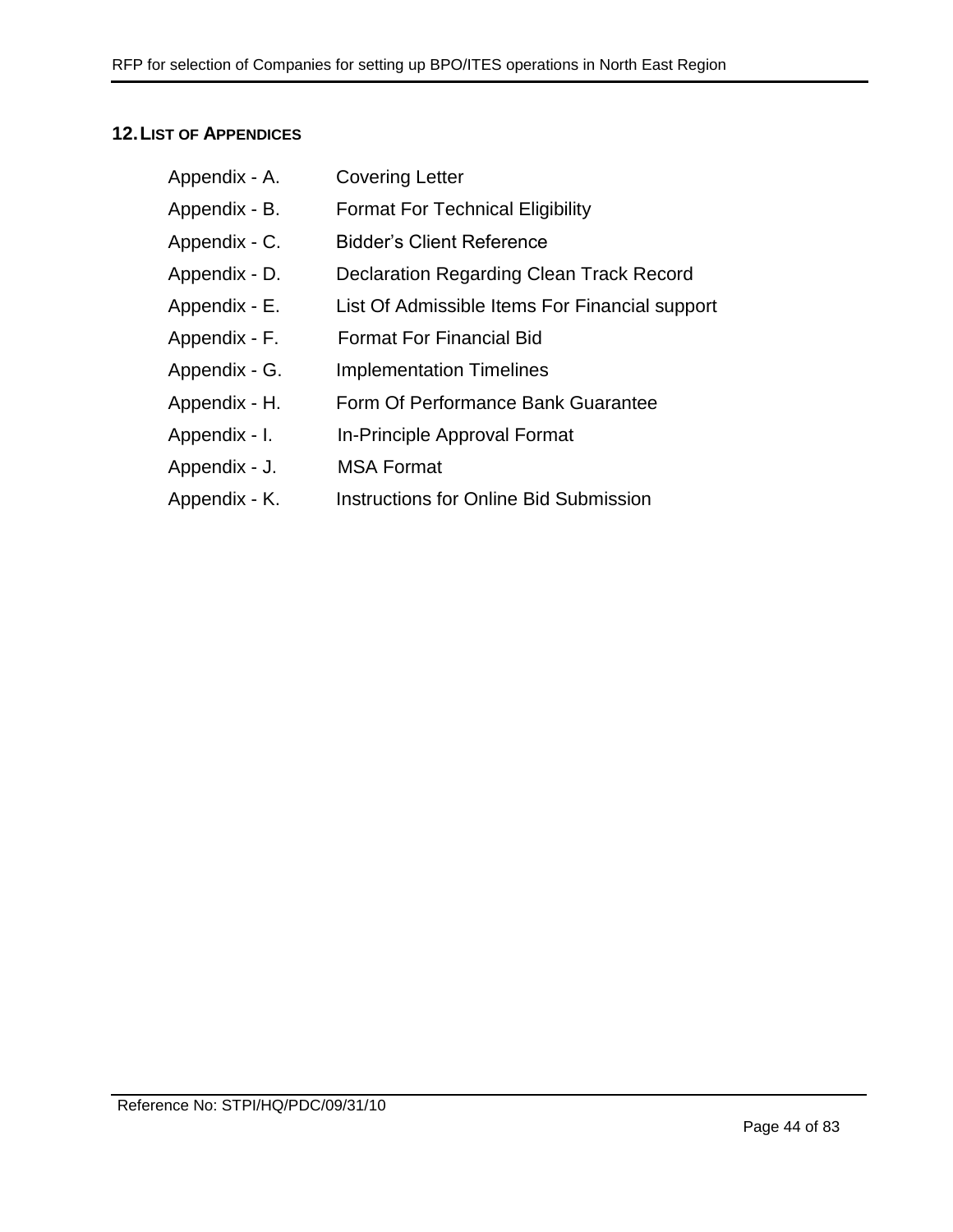**APPENDIX – A: COVERING LETTER**

To,

The Chief Administrative Officer, Software Technology Parks of India, 9th Floor, NDCC-II Building, Jai Singh Road (Opp. Jantar Mantar), New Delhi-110 001

**Sub: Setting up of BPO/ITES operations under the "North East BPO Promotion Scheme (NEBPS)"**

Ref: RFP No. ……………………………………………….

Sir,

This has reference to the RFP document [No. ………………………………….Dated.....] regarding Setting up of the BPO/ITES operations under the **NEBPS.**

All the provisions of this RFP Document and corrigendum(s) are acceptable to *M/s <Company Name>* .The undersigned is authorized signatory on behalf of *M/s <Company Name>* and is, therefore, competent Authority to submit this Bid (Power of Attorney Enclosed). The proof of online submission of Tender fee of Rs. 5000/- and Bid Security Deposit is enclosed with the Technical Bid.

Yours faithfully,

(Signature of the Bidder)

Printed Name

**Designation** 

Seal

Date:

Business Address, Email & Contact Number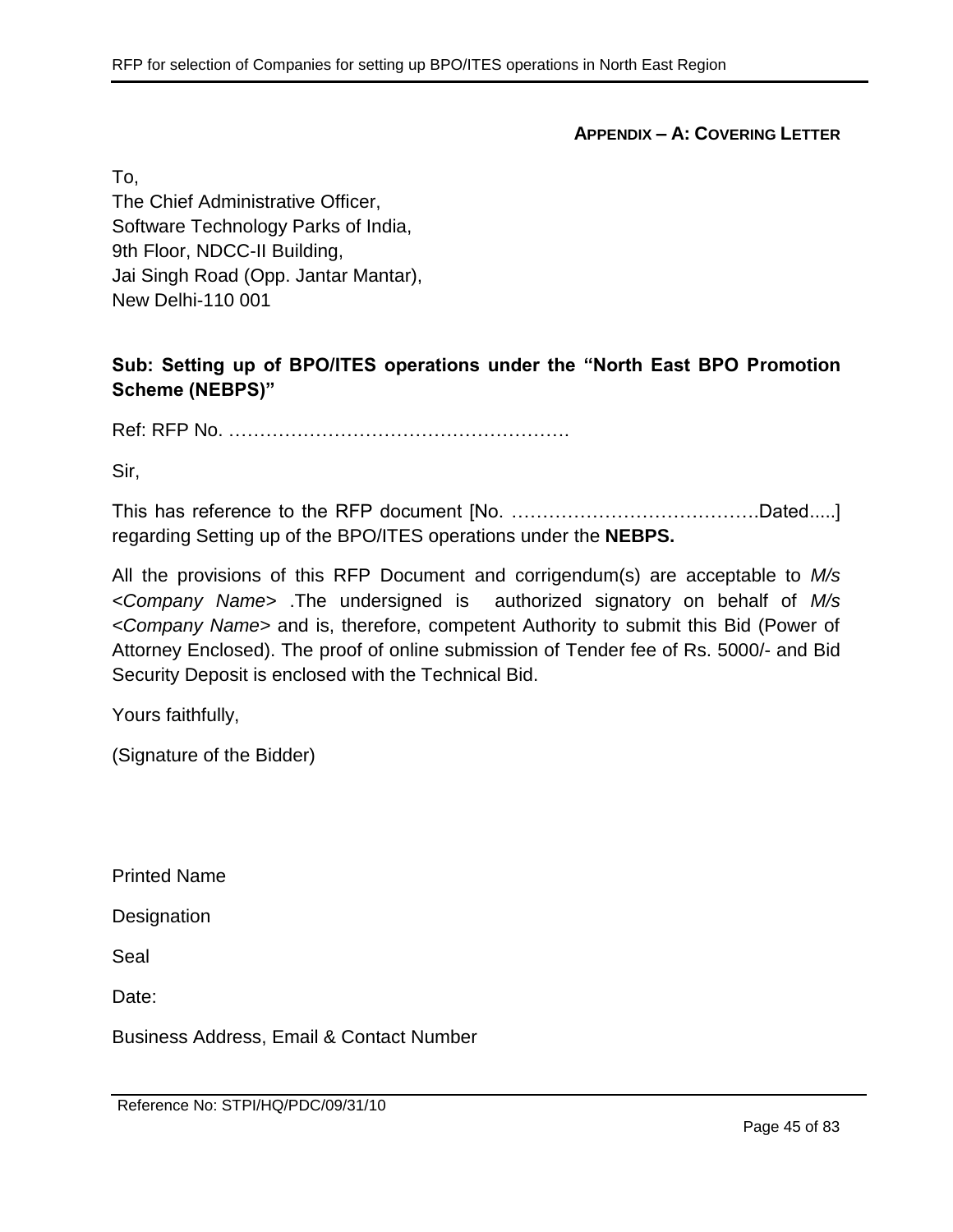| S.<br>No. | <b>Criteria</b>                                                                                                                                                                                                                       | <b>Proof of</b><br><b>Documents</b>                          | <b>Bidder's</b><br><b>Response</b><br>(Yes/No) | <b>Document</b><br><b>Evidence</b><br>(Page<br><b>Number</b><br>references) |
|-----------|---------------------------------------------------------------------------------------------------------------------------------------------------------------------------------------------------------------------------------------|--------------------------------------------------------------|------------------------------------------------|-----------------------------------------------------------------------------|
| 1.        | Registered in India under<br>Companies Act 1956/2013<br>Limited<br>Liability<br><b>or</b><br>Partnership Act 2008                                                                                                                     | Copy of Certificate<br>of Incorporation                      |                                                |                                                                             |
| 2.        | Undertaking to operate for<br>a minimum period of 3<br>years and commitment to<br>employ at least 1.5 times<br>the number of seats, for<br>which the bid is submitted.                                                                | Certification<br>Self<br>by the Authorized<br>Representative |                                                |                                                                             |
| 3.        | Proof of Ownership of the<br>premise for<br>setting<br><b>up</b><br><b>BPO/ITES</b><br>operations<br>(provide<br>documentary<br>evidence).                                                                                            | As applicable                                                |                                                |                                                                             |
|           | <b>OR</b><br><b>Details</b><br>of<br><b>of</b><br>lease<br>premises for at least 3<br>with<br>years<br>area<br>and<br>location along with copy of<br>lease agreement for<br><b>BPO/ITES</b><br>setting up<br>operations.<br><b>OR</b> |                                                              |                                                |                                                                             |

# **APPENDIX – B: FORMAT FOR TECHNICAL ELIGIBILITY**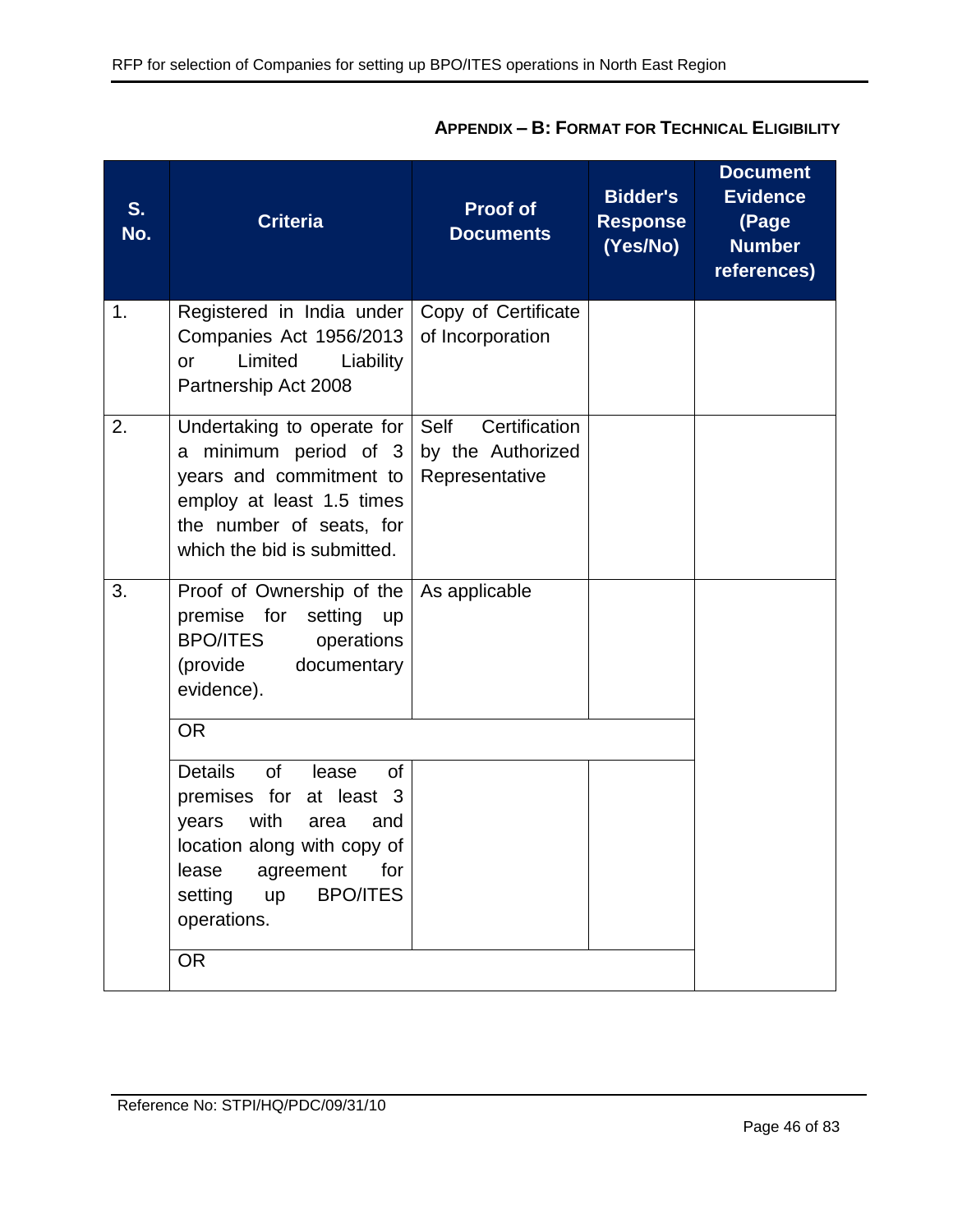|    | Undertaking<br>take<br>to<br>appropriate<br>premise<br>(@40sq.ft./seat) on lease<br>for at least 3 years for<br><b>BPO/ITES</b><br>setting<br><b>up</b><br>operations. |                                                                                                                          |  |
|----|------------------------------------------------------------------------------------------------------------------------------------------------------------------------|--------------------------------------------------------------------------------------------------------------------------|--|
| 4. | Annual turnover of the<br>eligible Indian company as<br>laid down in the eligibility<br>criteria.<br>Please provide details as<br>Table-A below.                       | Copy of Balance<br>Sheet/Chartered<br>Accountant<br>Certificate.<br>Copy of IT Returns<br>for immediate past<br>3 years. |  |
|    | of Consortium<br>In.<br>case<br>please provide details as<br>Table-B below.                                                                                            |                                                                                                                          |  |
| 5. | Positive Net worth of the<br>eligible Indian company as<br>on last audited FY, CA<br>certified.                                                                        | Chartered<br>Accountant<br>Certificate.                                                                                  |  |
| 6. | Technical<br>resource<br>availability                                                                                                                                  | Attach copy of CVs<br>of 5 key resources.                                                                                |  |
| 7. | Should<br>under<br>not<br>be<br>declaration of ineligibility<br>for corrupt or fraudulent<br>practices or blacklisted by<br>any of the Government<br>agencies          | Furnish<br>Undertaking as per<br><b>Appendix-D</b>                                                                       |  |
| 8. | <b>The</b><br>necessary<br>permissions<br>and<br>registration required as per<br>the DoT guidelines w.r.t.                                                             | Furnish necessary<br>supporting<br>documents/<br>registration                                                            |  |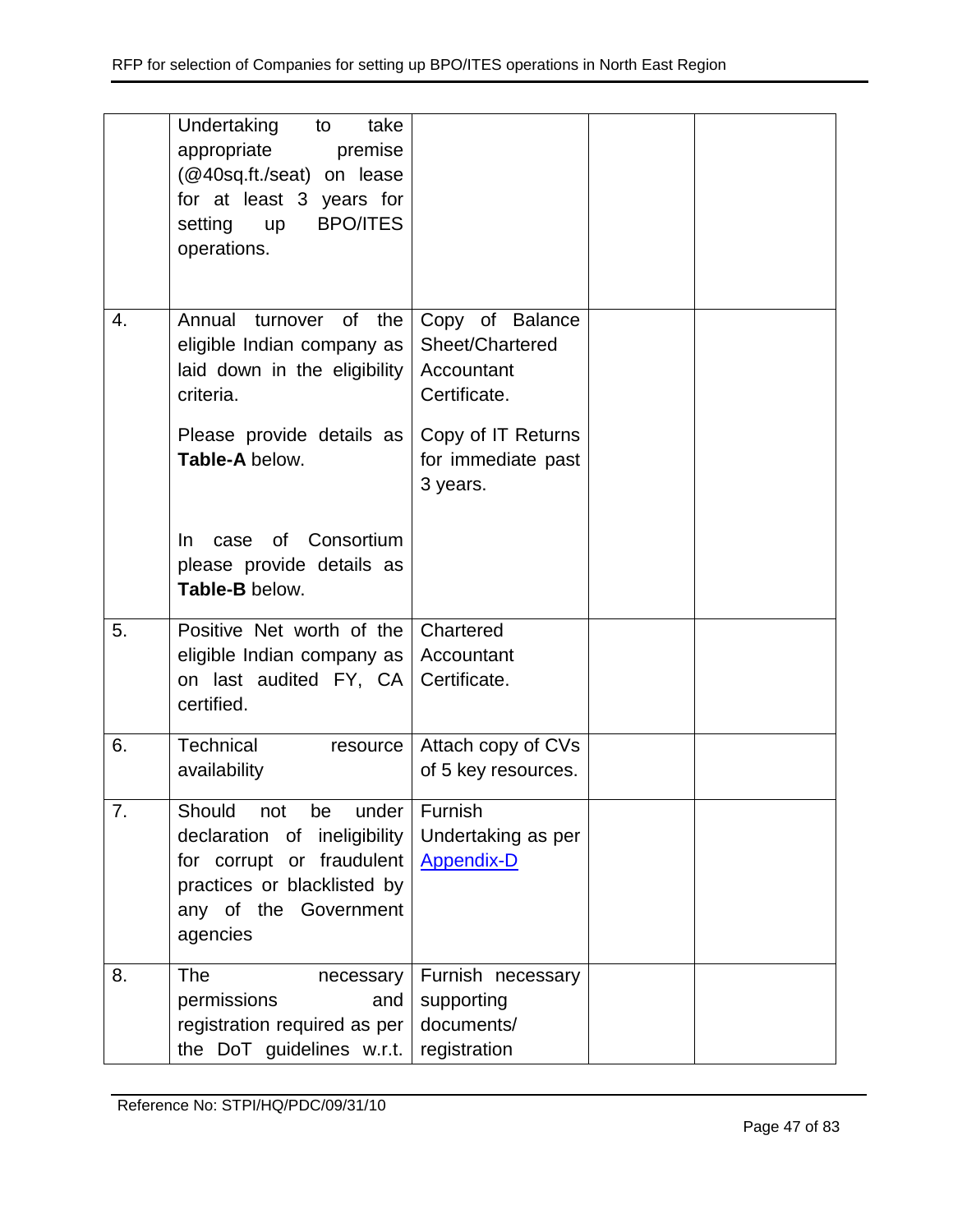|     | BPO operations.                                                                                                                                                                                                                                                                             | certificates.                                                      |  |
|-----|---------------------------------------------------------------------------------------------------------------------------------------------------------------------------------------------------------------------------------------------------------------------------------------------|--------------------------------------------------------------------|--|
| 9.  | <b>The</b><br>and<br>other<br>certificate(s)<br>applicable documents such<br>as PAN, Service tax, VAT, documents.<br>Labour department, GST<br>etc., and any other<br>statutory requirements to<br>operate in the region<br>where willing to setup<br>Operations,<br>to<br>be<br>submitted. | registration   Furnish applicable<br>registration<br>certificates/ |  |
| 10. | Details of Seats applied in<br>each State along with<br>location<br>wise<br>seats<br>distribution as per Table-C                                                                                                                                                                            |                                                                    |  |
| 11  | Contact details<br>as<br>per<br><b>Table-D</b>                                                                                                                                                                                                                                              |                                                                    |  |
| 12  | <b>Bidder Bank Account detail</b><br>as per Table-E                                                                                                                                                                                                                                         |                                                                    |  |
| 13  | Detail if investment started<br>for the operation after<br>previous round of NEBPS<br>bidding (Table-F)                                                                                                                                                                                     |                                                                    |  |

*Note: Please enclose the supporting documents in the same sequence as mentioned in above table*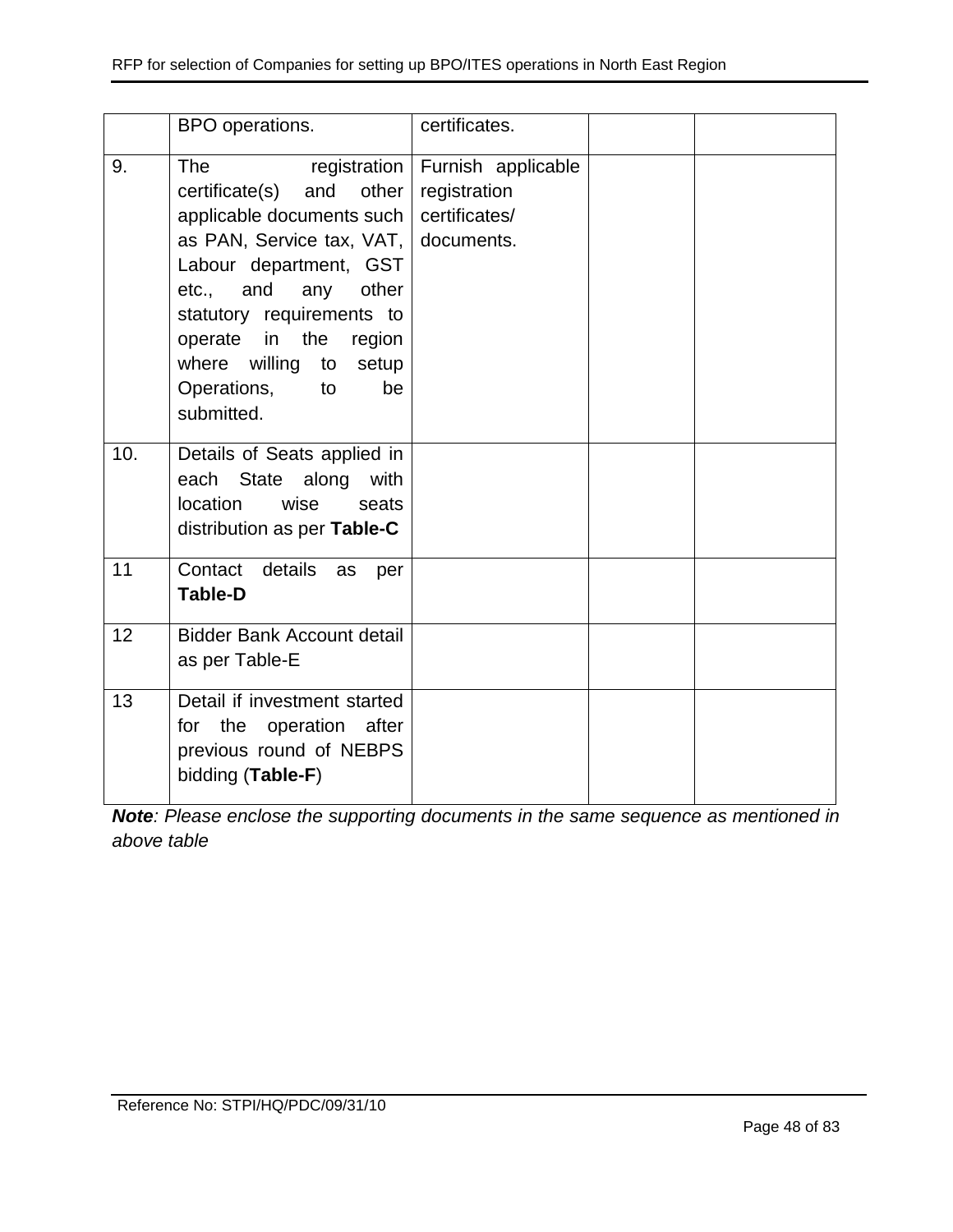| Name of Bidder | <b>Annual turnover - in Rs Lakhs</b> |              |                   |         |  |
|----------------|--------------------------------------|--------------|-------------------|---------|--|
|                | FY 2015-16 <b>1</b>                  | $FY 2016-17$ | <b>FY 2017-18</b> | Average |  |
|                |                                      |              |                   |         |  |

*Table A: Annual Turnover of Bidder*

# *Table B: Equity Share Holding Pattern of Consortium*

| S.<br>No.     | Name of the<br><b>Consortium</b><br><b>Member</b> | Status- eligible Indian Co./<br><b>Entrepreneur/ Local</b><br><b>Entrepreneur/Society</b> | <b>Equity share holding</b><br>percentage |
|---------------|---------------------------------------------------|-------------------------------------------------------------------------------------------|-------------------------------------------|
|               |                                                   |                                                                                           |                                           |
| $\mathcal{P}$ |                                                   |                                                                                           |                                           |
| $\mathbf{3}$  |                                                   |                                                                                           |                                           |

*Note: Please furnish the following:*

- *1) Copy of Balance Sheet, IT returns of Consortium Partners with CA Certificate.*
- *2) Copy of the agreement indicating responsibility of each consortium partner.*
- *3) Copy of the Domicile of the State in case of Local Entrepreneur as Consortium Partner*

## *Table C: Details of Seats applied across States*

| <b>State/UT</b>                  | Name of<br><b>City/District</b> | <b>Number of seats</b> | <b>Total Seats in a</b><br><b>State</b> |
|----------------------------------|---------------------------------|------------------------|-----------------------------------------|
|                                  | (i)                             |                        |                                         |
|                                  | (ii)                            |                        |                                         |
|                                  |                                 |                        |                                         |
| <b>Total seats across States</b> |                                 |                        |                                         |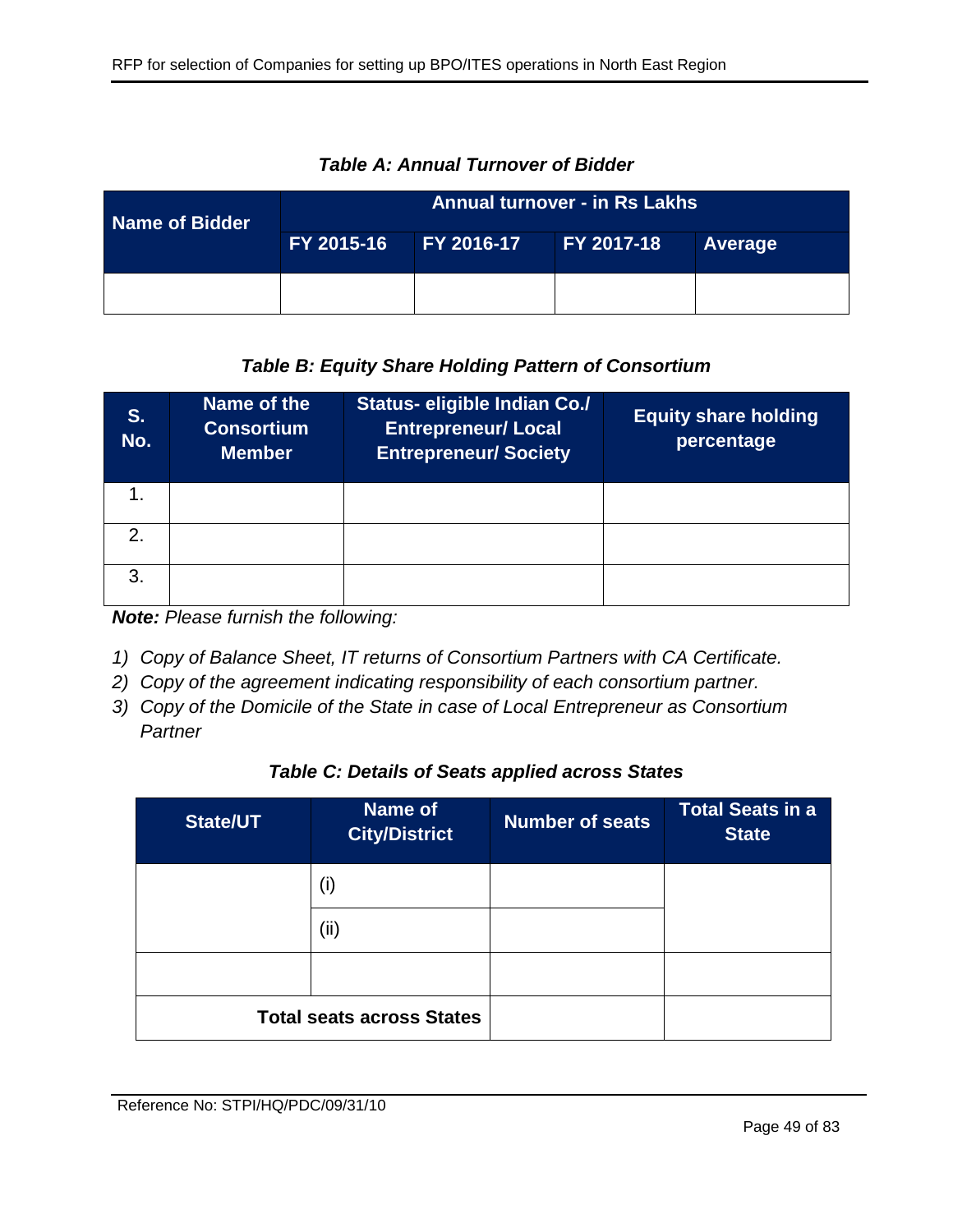| <b>Contact Person Name</b>       |                       |             |              |                 |
|----------------------------------|-----------------------|-------------|--------------|-----------------|
| <b>Registered Office Address</b> |                       |             |              |                 |
| <b>Address Line1</b>             | <b>Address Line 2</b> | <b>City</b> | <b>State</b> | <b>Pin Code</b> |
|                                  |                       |             |              |                 |
| <b>Communication Address</b>     |                       |             |              |                 |
| <b>Address Line1</b>             | <b>Address Line 2</b> | <b>City</b> | <b>State</b> | <b>Pin Code</b> |
|                                  |                       |             |              |                 |
| <b>Contact No.1(Mobile)</b>      |                       |             |              |                 |
| <b>Contact No. 2</b>             |                       |             |              |                 |
| <b>Email ID 1</b>                |                       |             |              |                 |
| <b>Email ID 2</b>                |                       |             |              |                 |
| Fax No.                          |                       |             |              |                 |

# **Table D: Contact details of bidder**

*Note: In case of consortium, contact detail as per Table - D above should be provided for all consortium partners.*

(Authorized Signatory for the Bidder)

Name:

Date:

Contact Number:

E-mail:

Reference No: STPI/HQ/PDC/09/31/10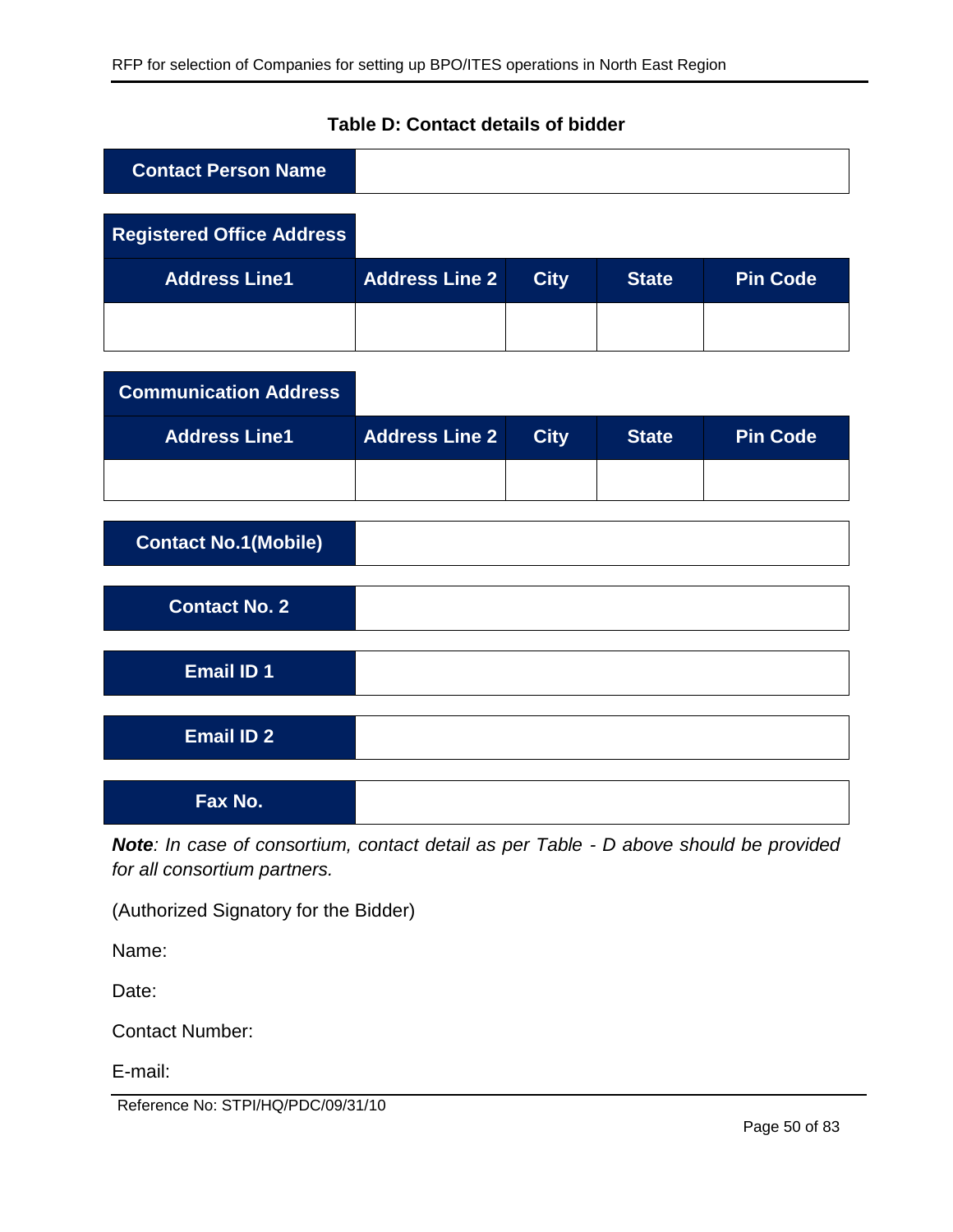### **Table–E: Bidder Bank Account Details**

| <b>Name of Account Holder</b> |  |
|-------------------------------|--|
| <b>Account No.</b>            |  |
| <b>Bank</b>                   |  |
| <b>IFSC Code</b>              |  |
| <b>Bank Branch Address</b>    |  |

Note: If applicable, the EMD/Bid Security will be released to the above mentioned account.

(Authorized Signatory for the Bidder)

Name:

Date:

Contact Number:

E-mail: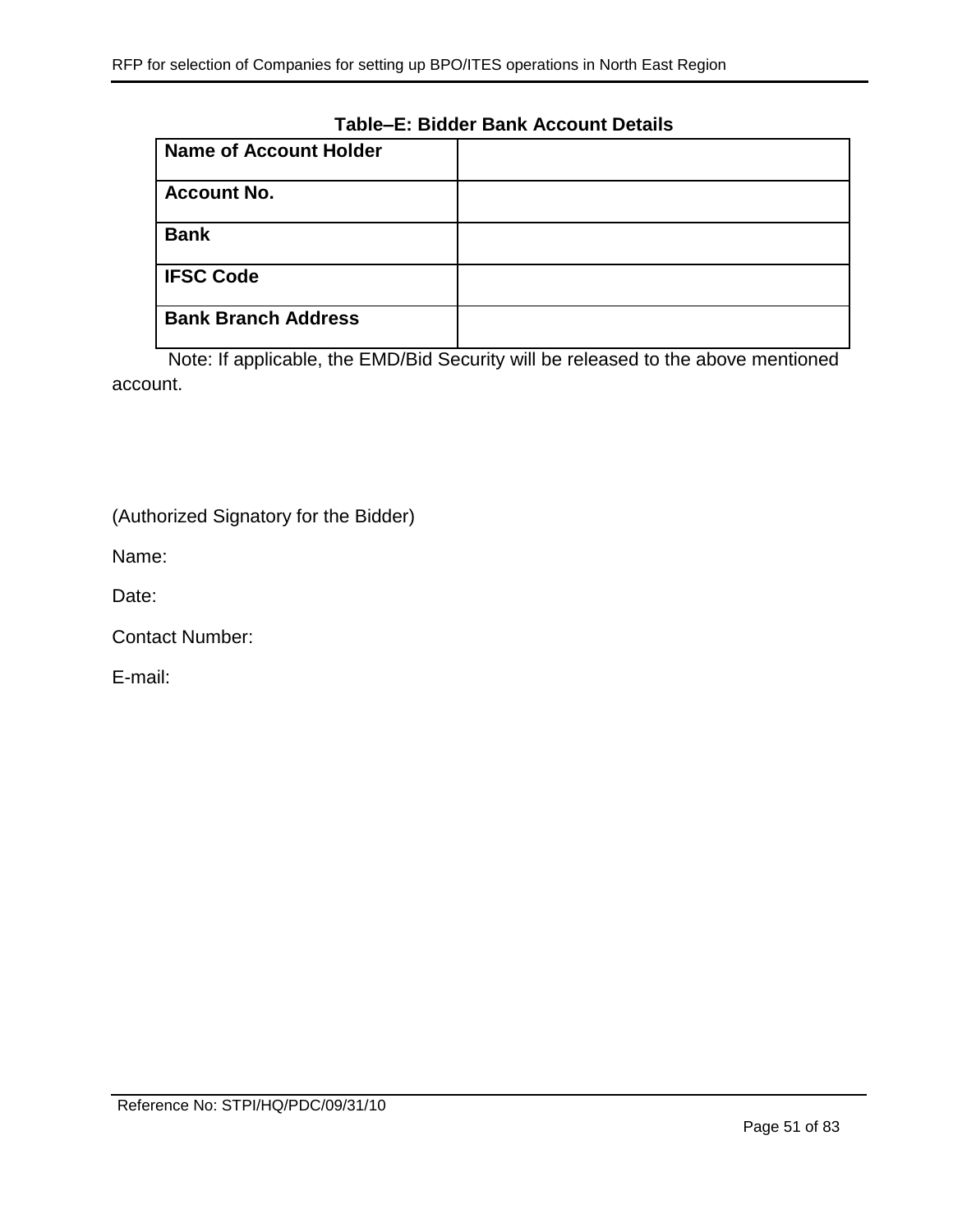# **Table–F: Detail of the BPO/ITES unit, if eligible investment started after previous round of NEBPS bidding**

| SI No. | <b>Location</b> | <b>State</b> | Date on    | <b>Complete Address of the</b>     | No. of      |
|--------|-----------------|--------------|------------|------------------------------------|-------------|
|        | (City/Town      |              | which      | <b>BPO/ITES unit, if available</b> | regular     |
|        |                 |              | eligible   |                                    | employees   |
|        |                 |              | capital    |                                    | at present, |
|        |                 |              | investment |                                    | if employed |
|        |                 |              | started    |                                    |             |
|        |                 |              |            |                                    |             |
| 1      |                 |              |            |                                    |             |
|        |                 |              |            |                                    |             |

**Note:** Fill details for each applicable location/setup

(Authorized Signatory for the Bidder)

Name:

Date:

Contact Number:

E-mail: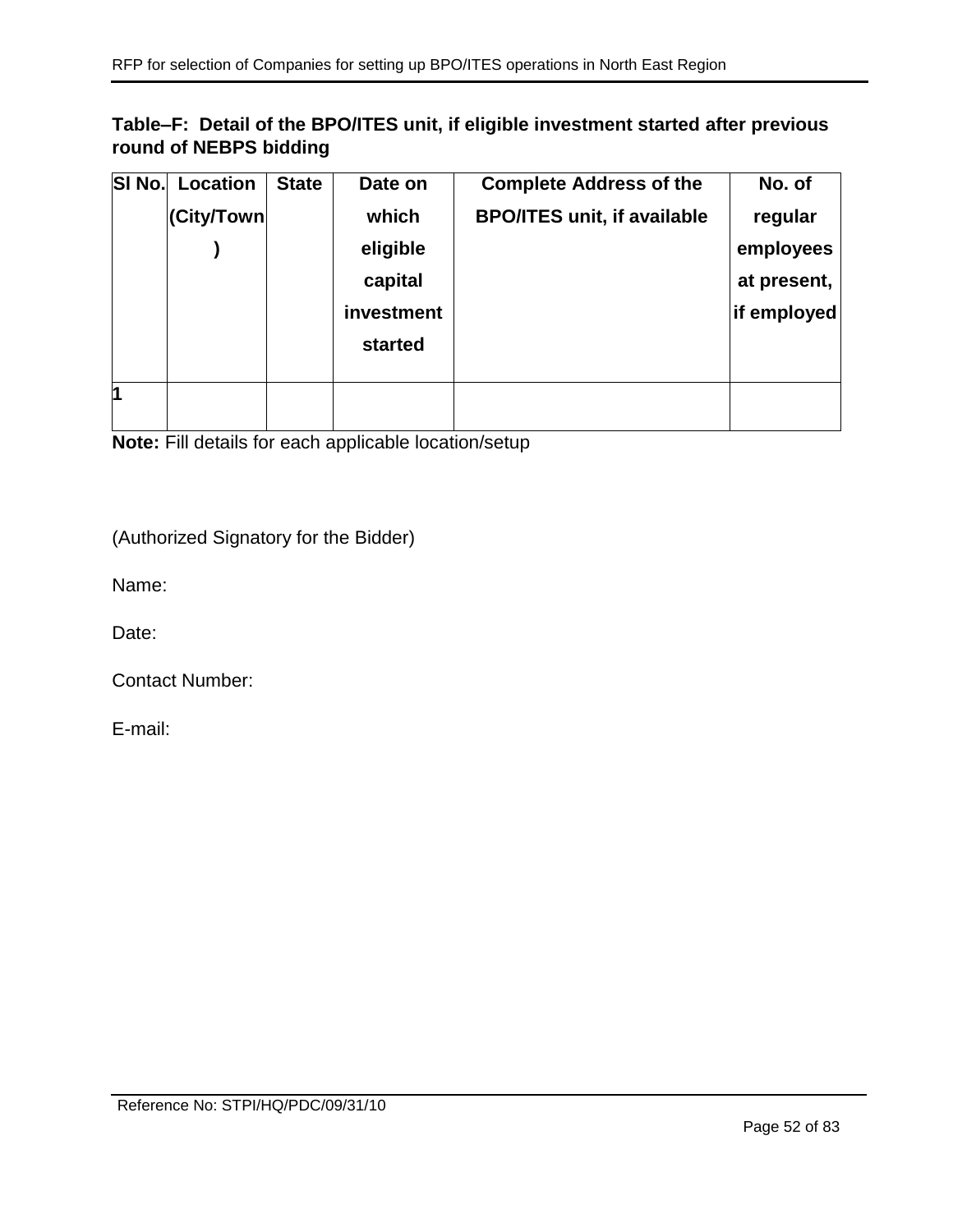| <b>Location</b> | Name of the<br><b>Customer/</b><br>organization | <b>Projects</b><br><b>Executed</b> | <b>Contact</b><br><b>Name</b> | <b>Contact</b><br>number (Phone Mail ID<br>/ mobile) |  |
|-----------------|-------------------------------------------------|------------------------------------|-------------------------------|------------------------------------------------------|--|
|                 |                                                 |                                    |                               |                                                      |  |
|                 |                                                 |                                    |                               |                                                      |  |
|                 |                                                 |                                    |                               |                                                      |  |
|                 |                                                 |                                    |                               |                                                      |  |
|                 |                                                 |                                    |                               |                                                      |  |
|                 |                                                 |                                    |                               |                                                      |  |
|                 |                                                 |                                    |                               |                                                      |  |
|                 |                                                 |                                    |                               |                                                      |  |

**APPENDIX – C: BIDDER'S CLIENT REFERENCE**

Bidders should highlight their expertise in executing such projects.

(Authorized Signatory for the Bidder)

**Name:** 

**Date:** 

**Contact Number:** 

**e-Mail ID:**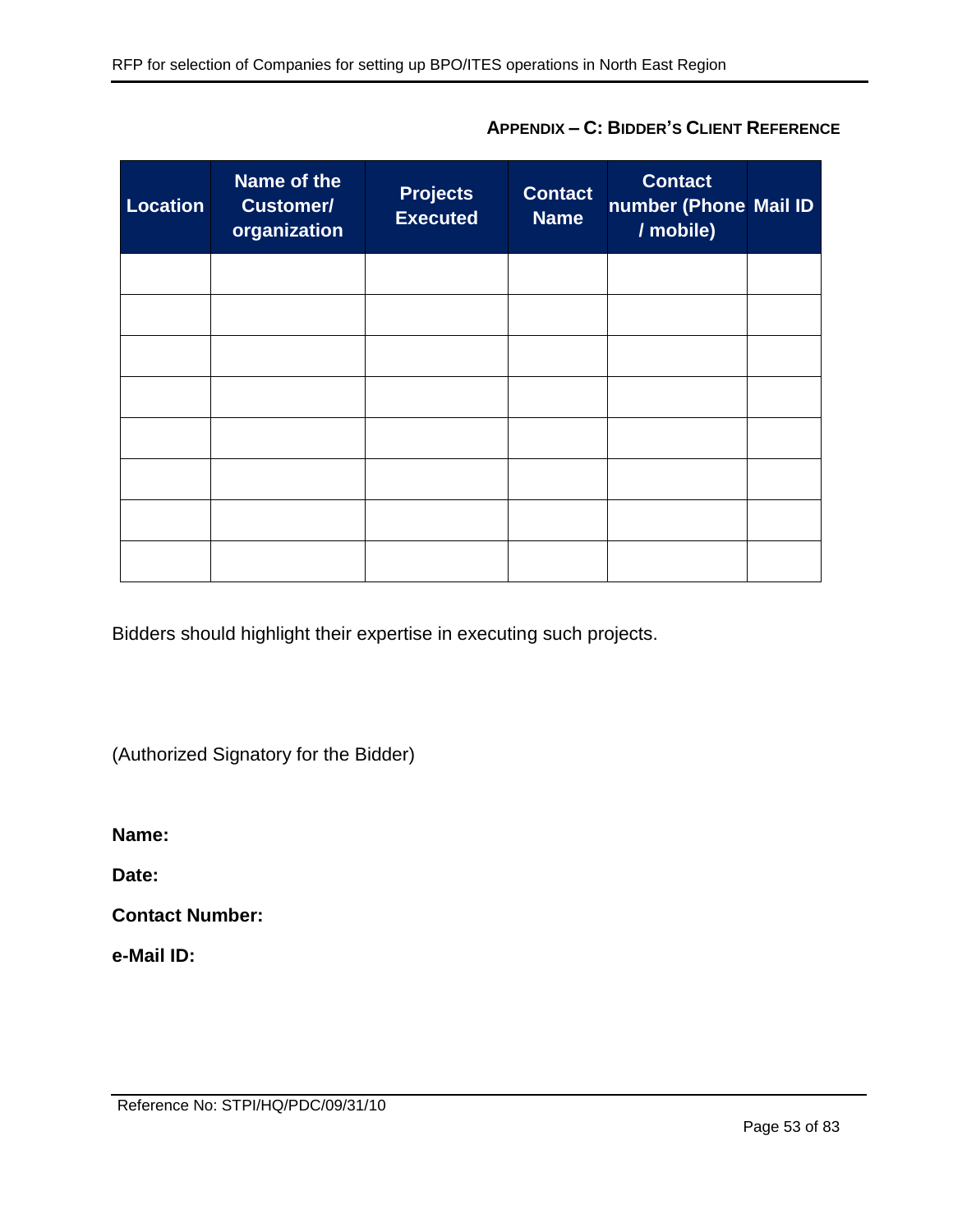### **APPENDIX – D: DECLARATION REGARDING CLEAN TRACK RECORD**

#### <span id="page-53-0"></span>**To**,

The Chief Administrative Officer, Software Technology Parks of India 9th Floor, NDCC-II Building, Jai Singh Road (Opp. Jantar Mantar), New Delhi-110 001

Sir,

This has reference to the RFP document [No. ………………………………….Dated.] regarding Setting up of the BPO/ITES operations under the **NEBPS**.

I hereby declare that M/s (Company Name) and has not been debarred/black listed by any Government / Semi Government organizations in India. I also certify that I am competent to make this declaration on behalf of the Company.

Yours faithfully,

(Signature of the Bidder)

Printed Name

**Designation** 

Seal

Date:

Business Address, Email & Contact Number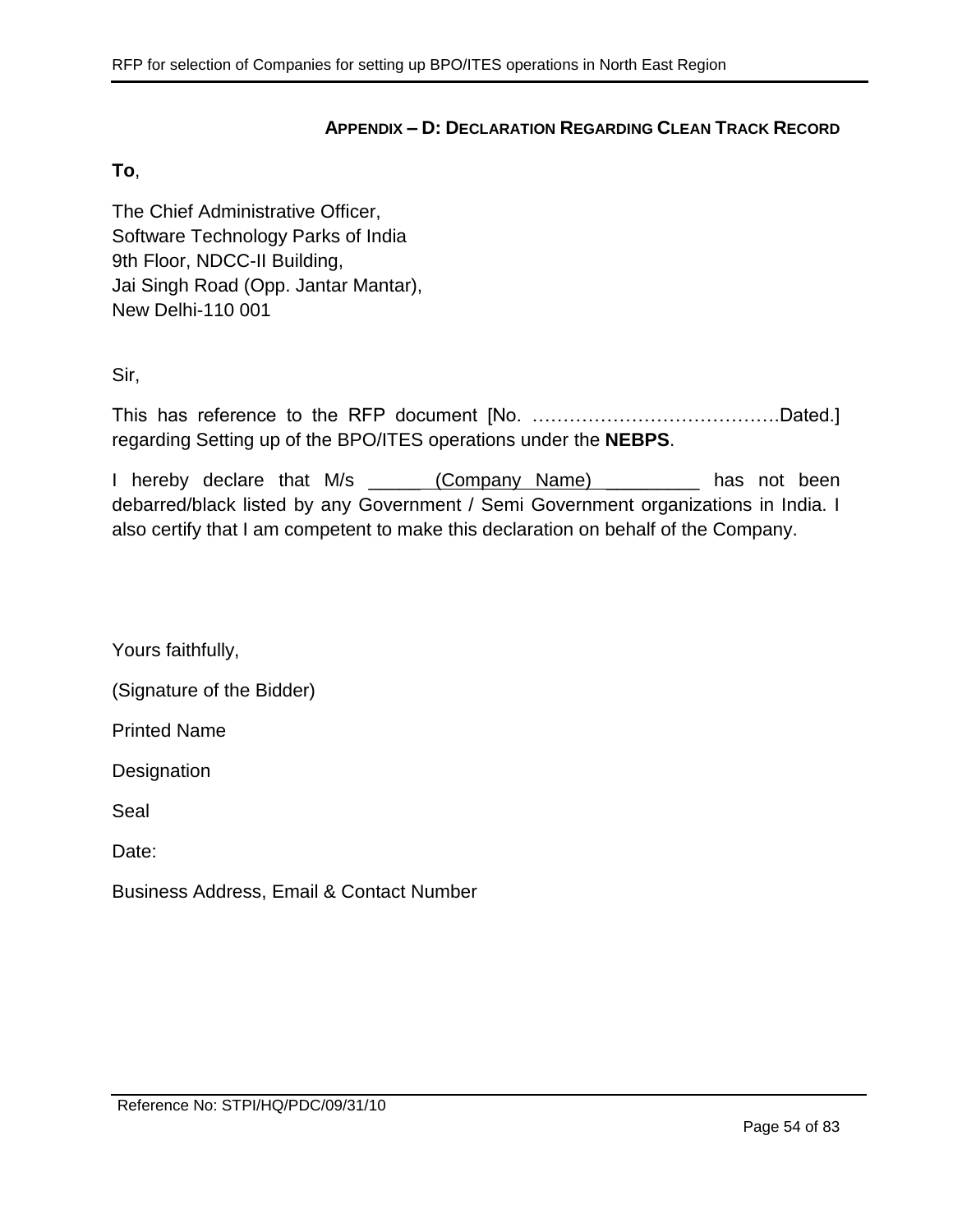<span id="page-54-0"></span>

| S.No. | <b>Item Description</b>                                                                                                                                                                |  |  |
|-------|----------------------------------------------------------------------------------------------------------------------------------------------------------------------------------------|--|--|
| 1     | Servers with OS                                                                                                                                                                        |  |  |
| 2     | Software and Hardware per license cost for BPO/ITES operations                                                                                                                         |  |  |
| 3     | Networking Equipments (Switches, Routers, Firewalls, Voice/Video<br><b>Conferencing Gateways)</b>                                                                                      |  |  |
| 4     | Workstations (Desktop, Laptop, Tablets, IP phones, Headsets)                                                                                                                           |  |  |
| 5     | Data Storage                                                                                                                                                                           |  |  |
| 6     | <b>Structured Cabling</b>                                                                                                                                                              |  |  |
| 7     | <b>UPS</b>                                                                                                                                                                             |  |  |
| 8     | Printer, Copier, Scanner & Projector                                                                                                                                                   |  |  |
| 9     | Refrigerator & Water Purifier                                                                                                                                                          |  |  |
| 10    | Fire & Security systems                                                                                                                                                                |  |  |
| 11    | <b>Computer Furniture</b>                                                                                                                                                              |  |  |
| 12    | Central Air-conditioning equipment, air-conditioning System                                                                                                                            |  |  |
| 13    | Captive Diesel Generating Set and transformer of capacity commensurate with<br>the actual requirement of the unit, solar power / Non conventional Energy<br>Generation Set (OPTIONAL)* |  |  |
| 14    | <b>Fax Machine</b>                                                                                                                                                                     |  |  |
| 15    | Private automatic branch exchange                                                                                                                                                      |  |  |
| 16    | <b>Data Communication</b>                                                                                                                                                              |  |  |
| 17    | <b>Premise Rental</b>                                                                                                                                                                  |  |  |
| 18    | <b>Electricity Charges</b>                                                                                                                                                             |  |  |
| 19    | <b>Travelling Allowances for employees</b>                                                                                                                                             |  |  |
| 20    | Research and Innovation                                                                                                                                                                |  |  |
| 21    | Other misc. goods and services not exceeding 5 % of the total cost of above<br>items including canteen setup, tools, kits and spares etc.                                              |  |  |

## **APPENDIX – E: LIST OF ADMISSIBLE ITEMS FOR FINANCIAL SUPPORT**

\* The unit may avail incentive on Generating Set from the State Govt., if needed.

**Note**: Any item not covered above shall be decided by and permitted by India BPO Promotion Scheme Management Committee (IMC).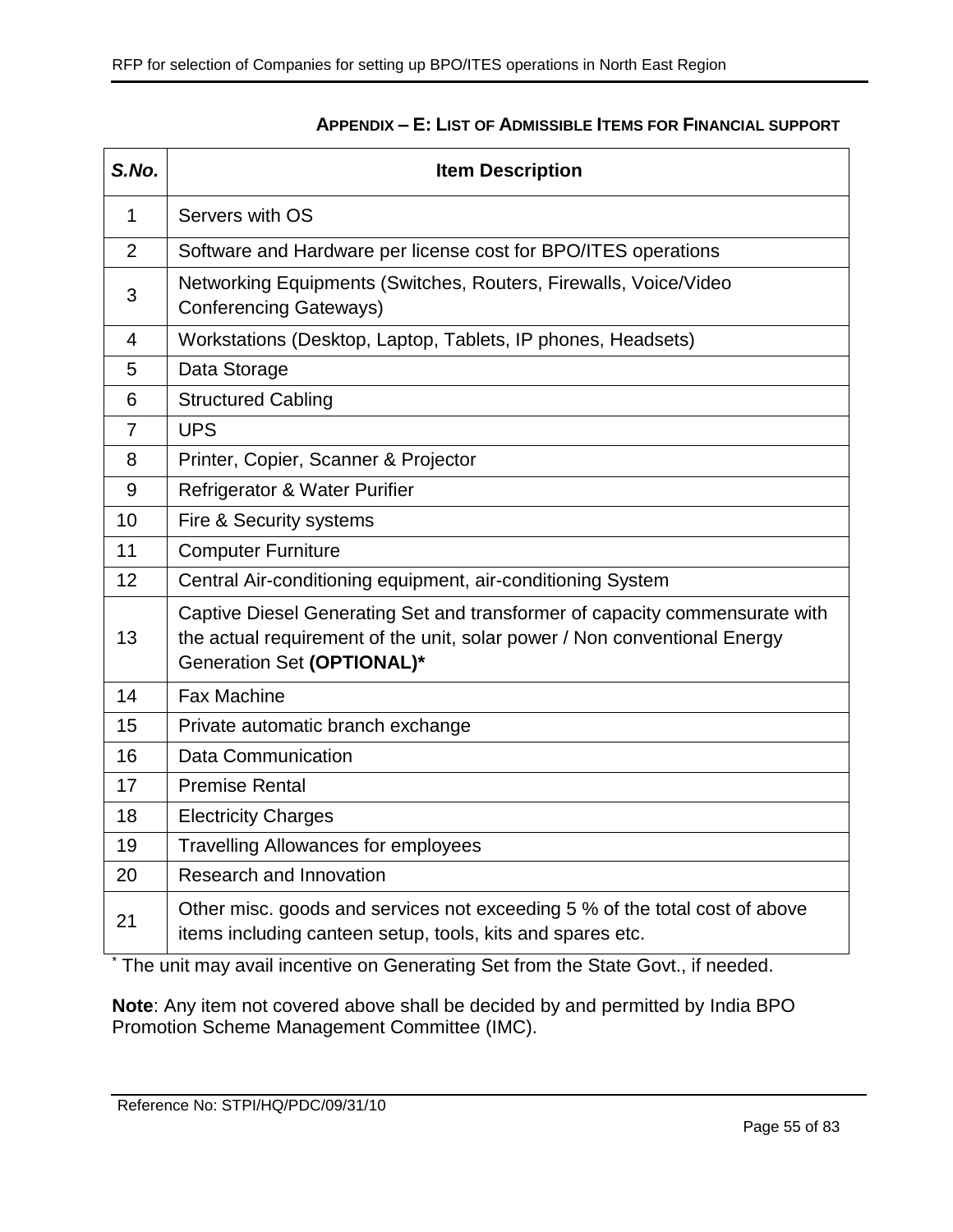### **APPENDIX – F: FORMAT FOR FINANCIAL BID**

Note: **BOQ\_XXXX.xls** is provided along with the tender document in eProcurement portal. Bidder has to download the same, fill it and upload it on to the portal (in Financial bid section). Bidder may refer to the following table while putting the quote:

| Sr. No. | <b>Particulars</b>                                                                                             | <b>INR</b> |
|---------|----------------------------------------------------------------------------------------------------------------|------------|
| a)      | Total estimated financial expenditure per seat                                                                 | X          |
| b)      | Viability Gap Funding(VGF) support per seat<br>under the scheme i.e. 50% of estimated financial<br>expenditure | x/2        |

Bidder's quote should reflect (b). List of admissible items for Financial Support is mentioned in [Appendix-E](#page-54-0)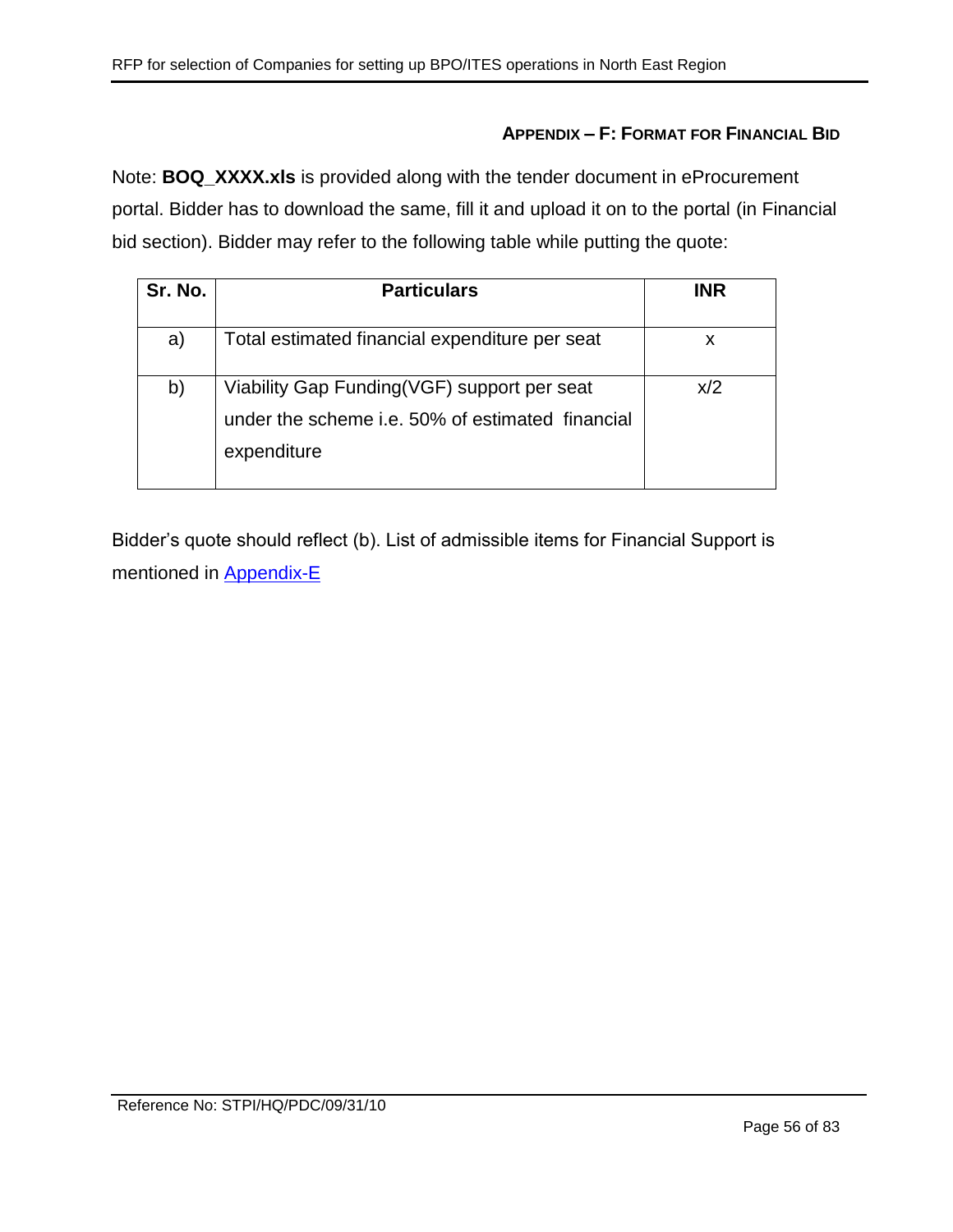| SI.       | <b>Activity</b>                             | <b>Time Periods</b>                 |
|-----------|---------------------------------------------|-------------------------------------|
| <b>No</b> |                                             |                                     |
| 1.        | Award of In-Principle Approval (IPA) to the | T <sub>0</sub>                      |
|           | successful bidder                           |                                     |
| 2.        | Signing of Master Service Agreement (MSA)   | T1 : T0 to T0+02 weeks              |
| 3.        | Commencement of BPO/ITES operations         | T2: T0 to $T0 + 06$ months          |
|           |                                             | T2: T0 to $T0 + 09$ months          |
|           |                                             | [with penalty                       |
|           |                                             | as per para 8.(i)]                  |
| 4.        | Report to STPI about commencement of        | $T3: T2$ to $T2 + 02$ weeks         |
|           | operation (COO)                             |                                     |
| 5.        | Verification of COO by STPI                 | $T4: T3 + 02$ weeks                 |
| 6.        | Grant of advance                            | T5: $T4 + 04$ weeks, after          |
|           |                                             | furnishing Bank Guarantee for       |
|           |                                             | 10% of eligible bid amount and      |
|           |                                             | its verification by STPI.           |
| 7.        | <b>Release of Bid Security Deposit</b>      | T6: T5                              |
|           | (BSD)/Earnest Money Deposit (EMD)           |                                     |
| 8.        | Request for release of VGF1 and special     | $T7: T2 + 1$ year to T2+ 1 year     |
|           | incentives                                  | and 3 months                        |
| 9.        | Request for release of VGF2                 | T8 : $T2 + 2$ year to $T2 + 2$ year |
|           |                                             | and 3 months                        |
| 10.       | Request for release of VGF3                 | T9 : $T2 + 3$ year to $T2 + 3$ year |
|           |                                             | and 1 months                        |
| 11.       | Release of BG                               | On disbursement of VGF3             |

## **Note:**

- The Time line shown above is the maximum allowable time frames for each activity.
- The timelines are as per English calendar days.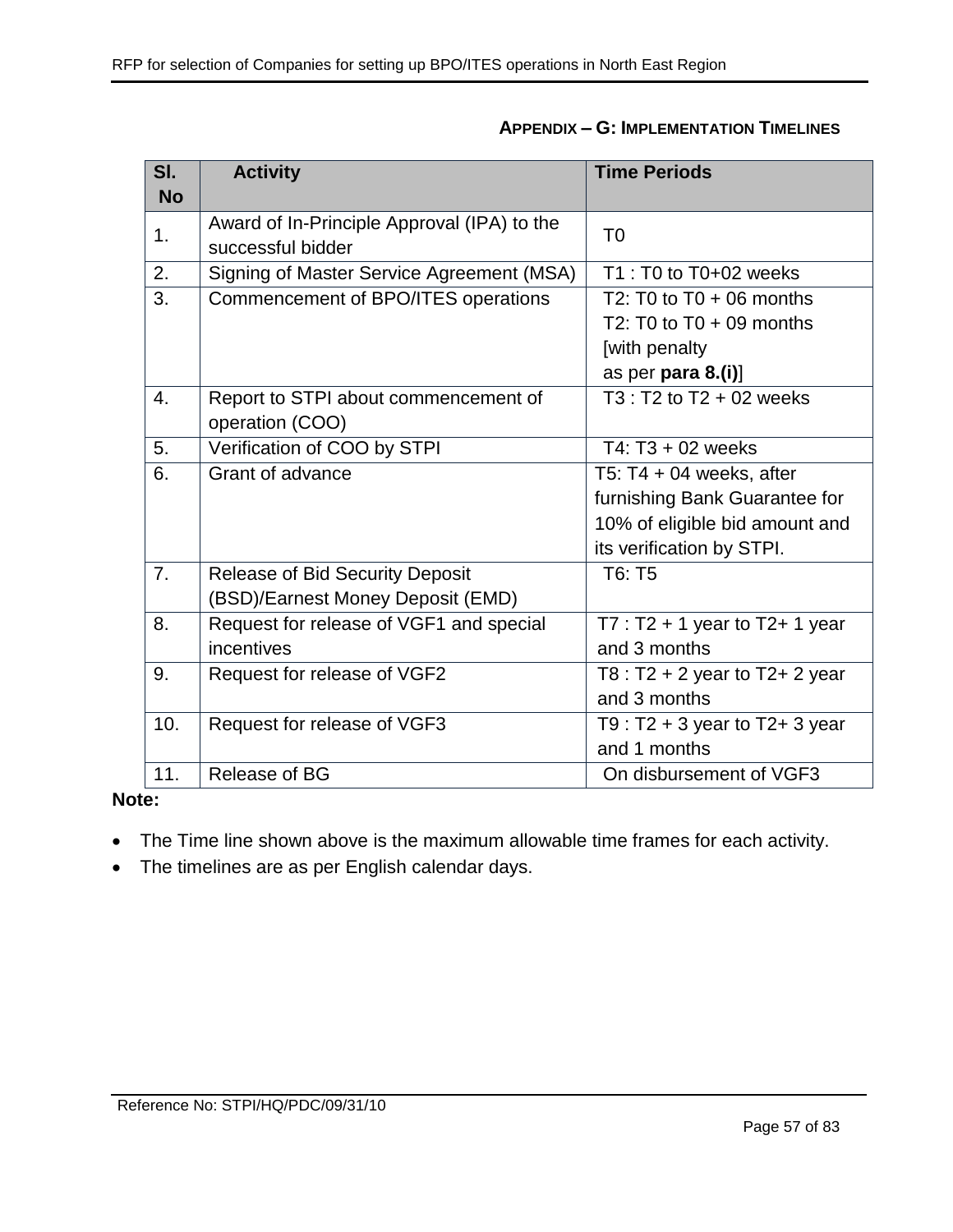## **APPENDIX – H: FORM OF PERFORMANCE BANK GUARANTEE**

### **Form of Financial/Performance Bank Guarantee**

In consideration of the Software Technology Parks of India (hereinafter called "STPI") having agreed to allow M/s. ……………………….. (Hereinafter called "the said BIDDER") from the demand under the terms and conditions of the RFP floated by STPI vide no. .................................... Dt. .................................... along with subsequent corrigendum(if any) under NEBPS and the Master Service Agreement (MSA) signed between STPI & M/s .................................... on .............................. for the work of setting up of BPO/ITES operations at "................" under NEBPS (hereinafter called "the said Agreement" for furnishing Performance Bond for the due fulfillment by the said Contractor(s) of the terms and conditions in the said Agreement, by production of a BANK GUARANTEE for Indian Rs . . . . . . . (Indian Rs . . . . . . . . . . only).

We .................................... (Name of the Bank) having our Head Office at .................................... and having branch at .................................... referred to as "the Bank" at the request of BIDDER do hereby undertake to pay to STPI an amount not exceeding Indian Rs ................................(Indian Rs ..................................only).

We the Bank do hereby undertake to pay the amounts due and payable under this guarantee without and demure, merely on a demand from STPI stating that the amount claimed is required to meet the recoveries due or likely to be due from the BIDDER. Any such demand made on the Bank shall be conclusive as regards the amount due and payable by the Bank under this guarantee. However, our liability under this guarantee shall be restricted to an amount not exceeding Rs . . . . . . . (Rs . . . . . . . . . . only).

We undertake to pay to the STPI, the amount due under this Guarantee so demanded notwithstanding any dispute to disputes raised by the BIDDER in any suit or proceeding pending before any Court or Tribunal relating thereto, our liability under this present being absolute and unequivocal.

The payment so made by us under this bond shall be a valid discharge of our liability for payment thereunder.

We the Bank further agree that the guarantee herein contained shall remain in full force and effect during the period that would be taken for the performance of the said agreement and that it shall continue to be enforceable till the dues of STPI under or by virtue of the said agreement have been fully paid and its claims satisfied or discharged or till the Project Coordinator on behalf of STPI certifies that the terms and conditions of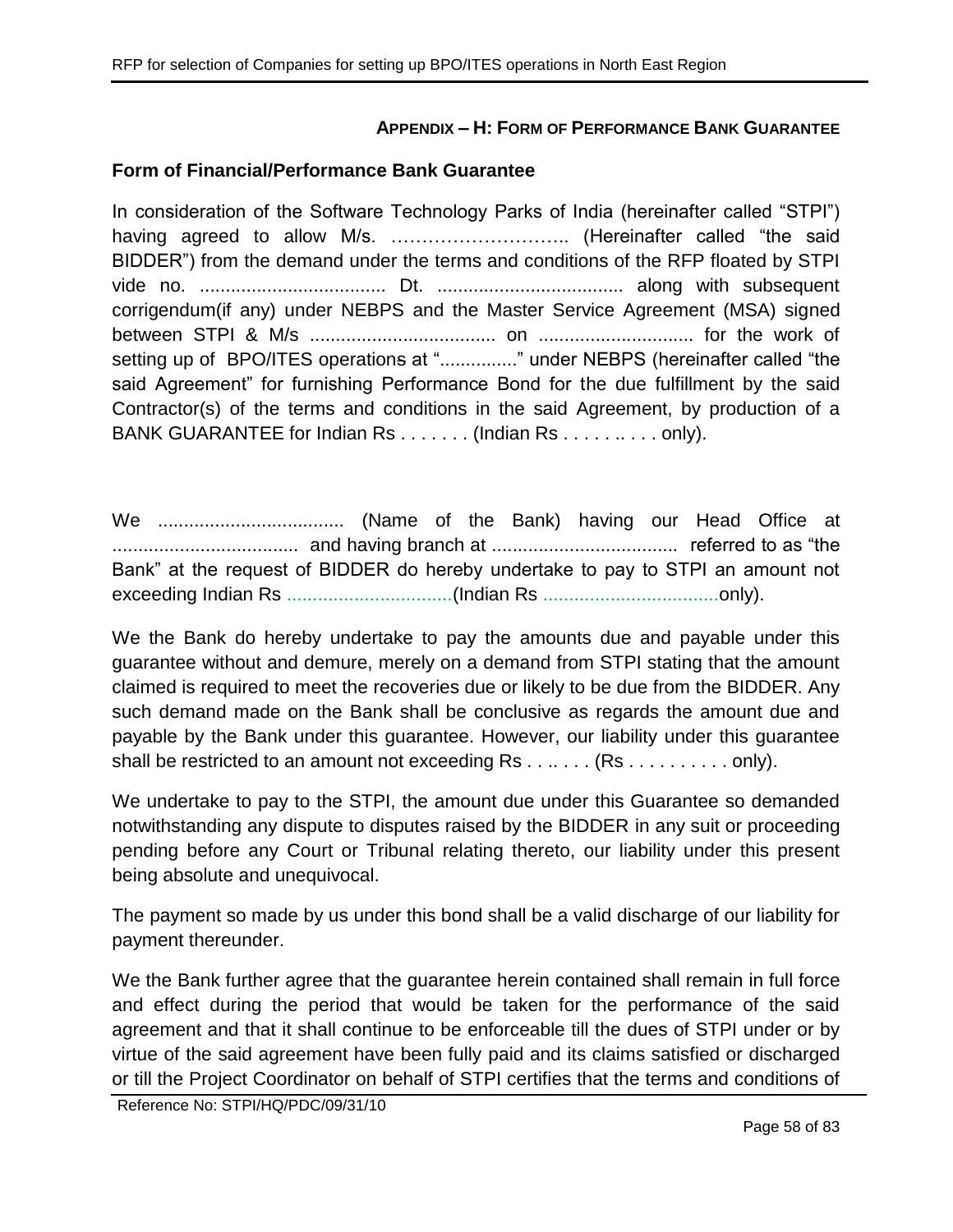the said Agreement have been fully and properly carried out by the said BIDDER accordingly discharges this guarantee.

We the Bank further agree with STPI, that STPI shall have the fullest liberty without our consent and without affecting in any manner our obligations hereunder to vary any of the terms and conditions of the said Agreement or to extend time of performance by the said BIDDER from time to time or to postpone for any time or from time to time any of the powers exercisable by STPI against the said BIDDER and to forbear or enforce any of terms and conditions relating to the said agreement and we shall not be relieved from our liability by reason of any such variation or extension being granted to the said BIDDER or for any forbearance act or omission on the part of the STPI or any indulgence by the STPI to the said BIDDER or by any such matter or thing whatsoever which under the law relating to sureties would but for this provision have effect of so relieving us.

This guarantee will not be discharged due to the change in the constitution of the Bank or the BIDDER.

We hereby waive the necessity of your demanding the Successful Bidder before presenting us with the demand.

We the Bank lastly undertake not to revoke this guarantee except with the previous consent of the STPI in writing.

. Notwithstanding anything contained herein before our liability against this guarantee is restricted to Indian Rs . . . . . . . (Indian Rs . . . . . . . . . . only). and it will remain in force till . . . . . . . . . . . . . . . . unless a claim or demand in writing is made against us under this guarantee before the expiry of six months from the aforesaid date that is before . . . . . . . of . . . .

……….. …. ( . . ………………..) all your rights under the said guarantee shall be forfeited and we shall be relieved and discharged from all liability hereunder.

Dated the day of ………for (Name of the Bank) Branch.

WITNESS 1 WITNESS 2

……… (Signature)……………… …………… (Signature)

Attorney as per Power of Attorney:

Attorney Number & Date :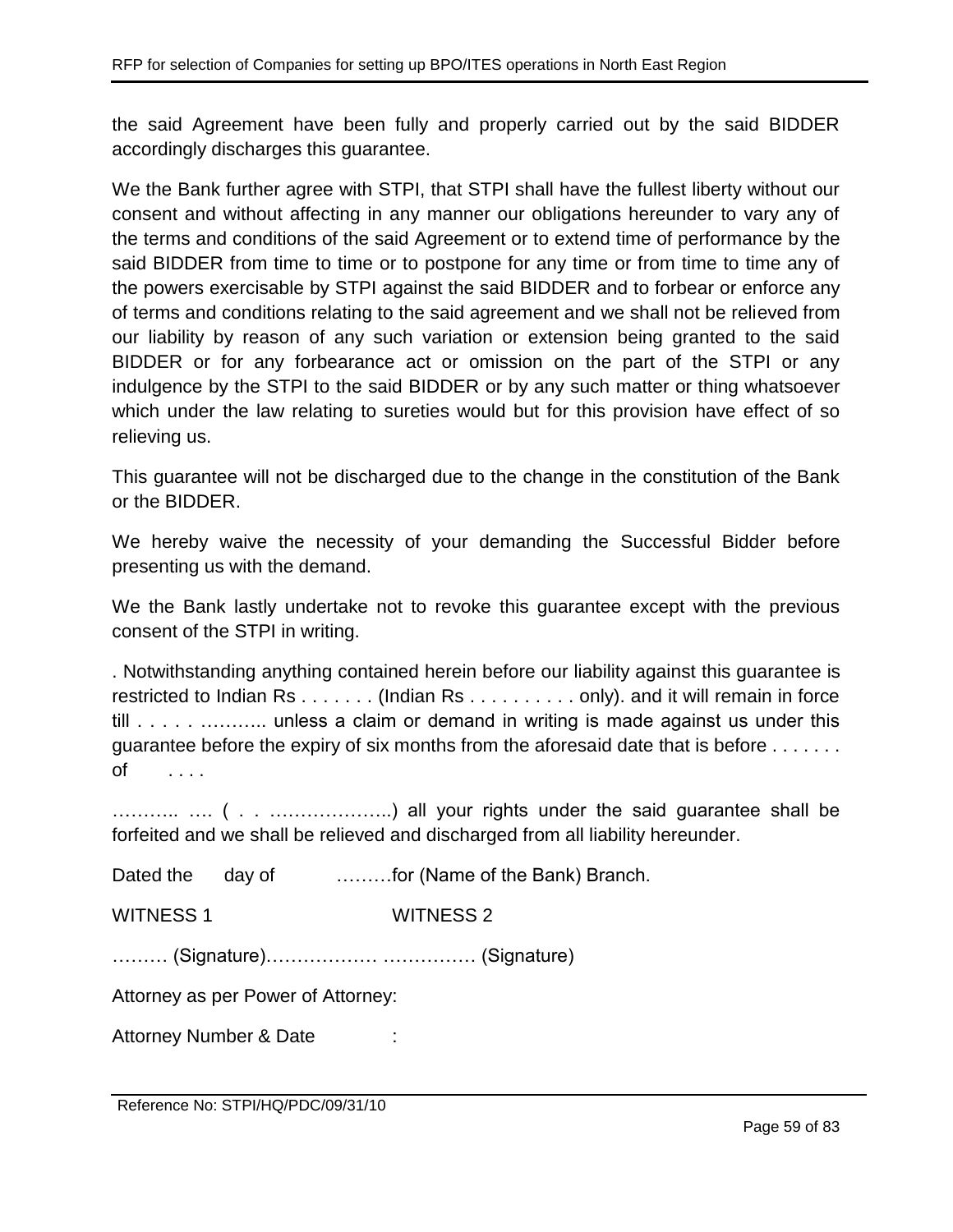#### **APPENDIX – I: IN-PRINCIPLE APPROVAL FORMAT**

M/s ........

................

# **Subject: In-Principle Approval (IPA) to setup BPO/ITES operations under North East BPO Promotion Contract Scheme (NEBPS)-reg.**

This has reference to your bid dated …….., pursuant to the RFP issued by STPI vide ........ dated ...... and subsequent correspondence/discussions (wherever applicable).

2. In the above context, the undersigned is directed to convey the In-Principle Approval (IPA) to M/s ABC Company to setup BPO/ITES operations under NEBPS as per the details given below:-

| Location[State, | <b>Number of</b> | <b>Financial support per seat</b> |
|-----------------|------------------|-----------------------------------|
| City/Town(s)]   | Seats/Location   | $(VGF)^*$                         |
| (1)             | (2)              | (3)                               |
|                 |                  |                                   |

\* Upto 50% of expenditure incurred on admissible items at each of the location(city/town) subject to above financial support per seat, whichever is lower.

3. M/s ABC has /hasn't bid as consortium.

| <b>Consortium Detail</b> |                             |                    |                             |  |
|--------------------------|-----------------------------|--------------------|-----------------------------|--|
|                          | SI No.   Consortium partner | <b>Entity type</b> | <b>Equity in consortium</b> |  |
|                          |                             |                    |                             |  |

- 4. M/s ABC Company shall be under obligation to commence its BPO operations within 6 months, from the date of issue of this IPA.
- 5. Please convey your acceptance of the IPA and submit the Master Service Agreement (MSA) separately for each of the location (city/town), duly signed and stamped by the Authorized Signatory within a period of 2 weeks from the date of issue of this IPA.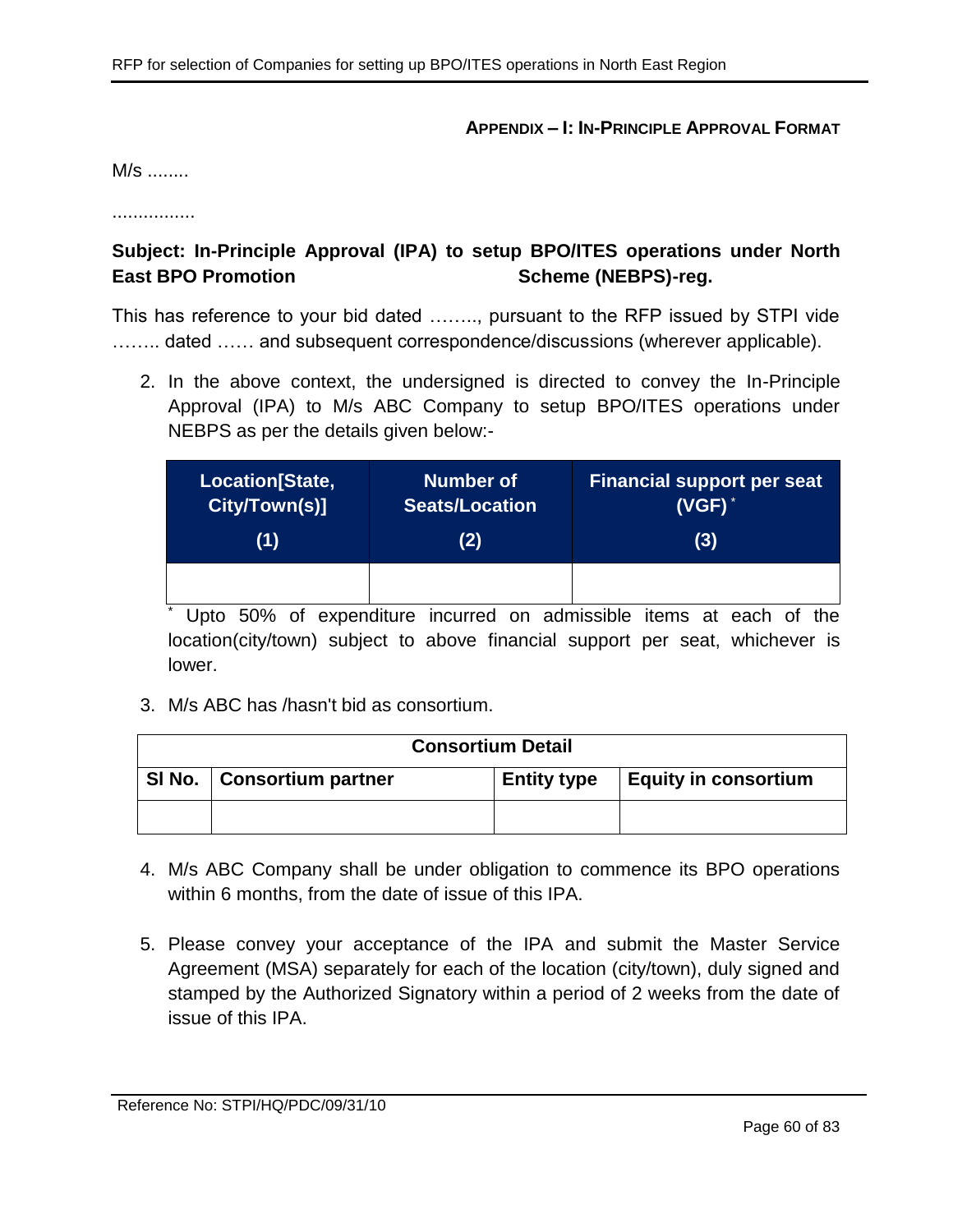Sr. Director, STPI

Copy to:

(1) Industry Promotion: Software and IT Services Division, Ministry of Electronics and IT, Govt. of India, New Delhi

(2) Secretary (IT) of the concerned State in NER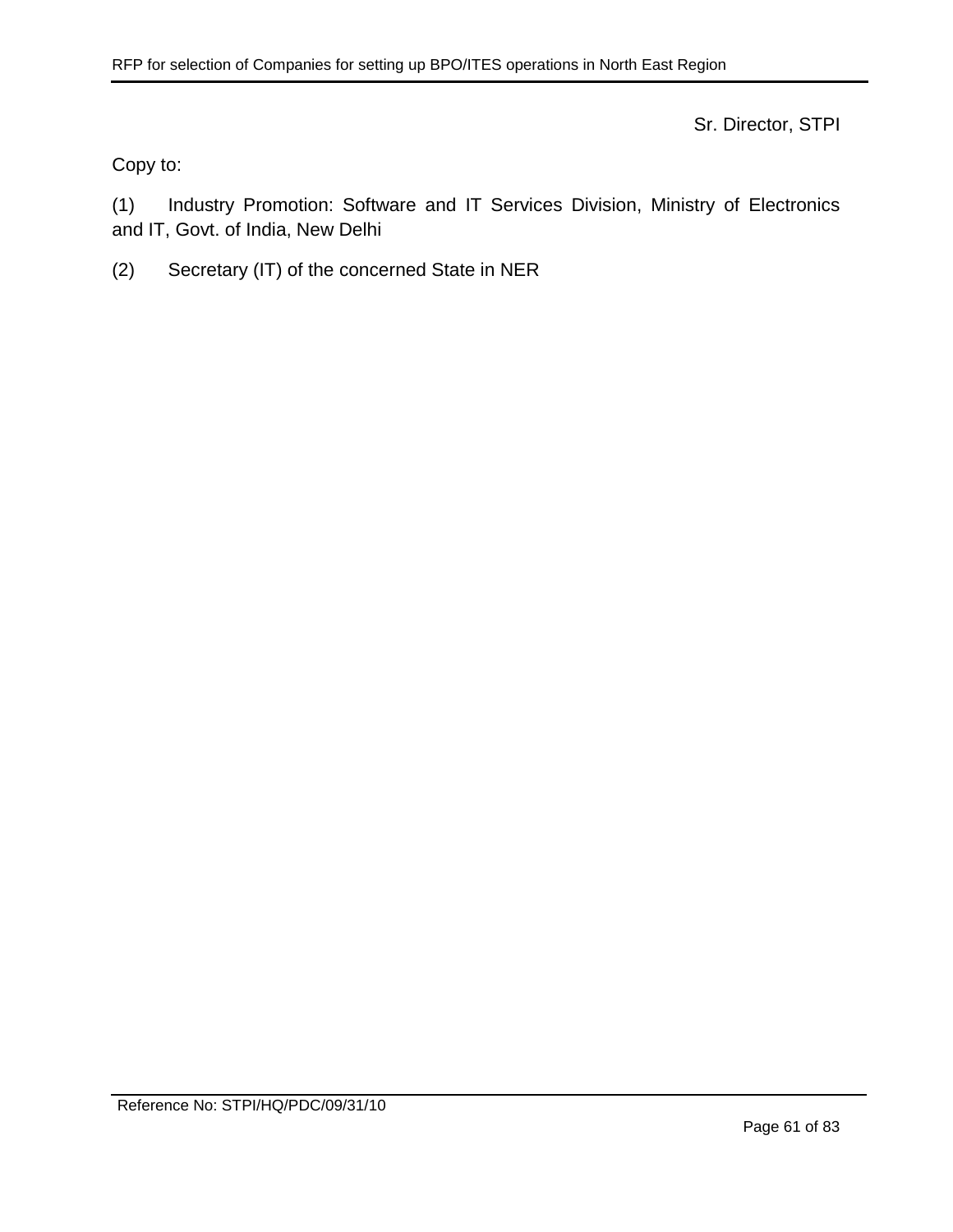**APPENDIX –J: MSA FORMAT**

# Master Service Agreement(MSA) for Setting up of BPO/ITES operation at **"XYZ city/town**" under NEBPS

This **MASTER SERVICE AGREEMENT (MSA)** is made on this day \_\_\_\_\_\_\_\_\_ between **Software Technology Parks of India (STPI),** an autonomous society of Ministry of Electronics and IT, Govt of India, located 9th Floor, NDCC-II Building, Jai Singh Road (Opp. Jantar Mantar), New Delhi-110 001 hereinafter called "FIRST PARTY" which expression shall include its successors-in-interest, legal representatives and permitted assigns, if any;

## **AND**

**M/s \_\_\_\_\_\_\_\_\_\_\_\_Bidder\_\_\_\_\_\_\_\_\_\_\_\_**, **\_\_\_\_\_\_\_\_\_\_\_\_Bidder**  Address **Address** , India hereinafter called "SECOND PARTY" which expression shall include its successors-in-interest, legal representatives and permitted assigns, if any.

#### WITNESSTH

# **NOW THEREFORE THE PARTIES HERETO HEREBY AGREE AND THIS AGREEMENT WITNESSETH AS FOLLOWS**

#### **Definitions**

**First Party:** STPI, 9th Floor, NDCC-II Building, Jai Singh Road (Opp. Jantar Mantar), New Delhi-110 001, Implementation Agency of the North East BPO Promotion Scheme (NEBPS).

**Second Party:** M/s **\_\_\_\_\_\_\_\_\_\_\_\_Bidder\_\_\_\_\_\_\_\_\_\_\_\_**, **\_\_\_\_\_\_\_\_\_\_\_\_Bidder Address\_\_\_\_\_\_\_\_\_\_\_\_** Represented by its authorized signatory.

**Bid Response:** The bid submitted by the SECOND PARTY accepting the terms of the RFP & Corrigendum if any published by the FIRST PARTY.

**Scheme:** The North East BPO Promotion Scheme proposes to provide the following financial support in the form of Viability Gap Funding (VGF) to eligible Companies, to encourage the growth of the IT Industry in the North Eastern Region (NER) through BPO operations.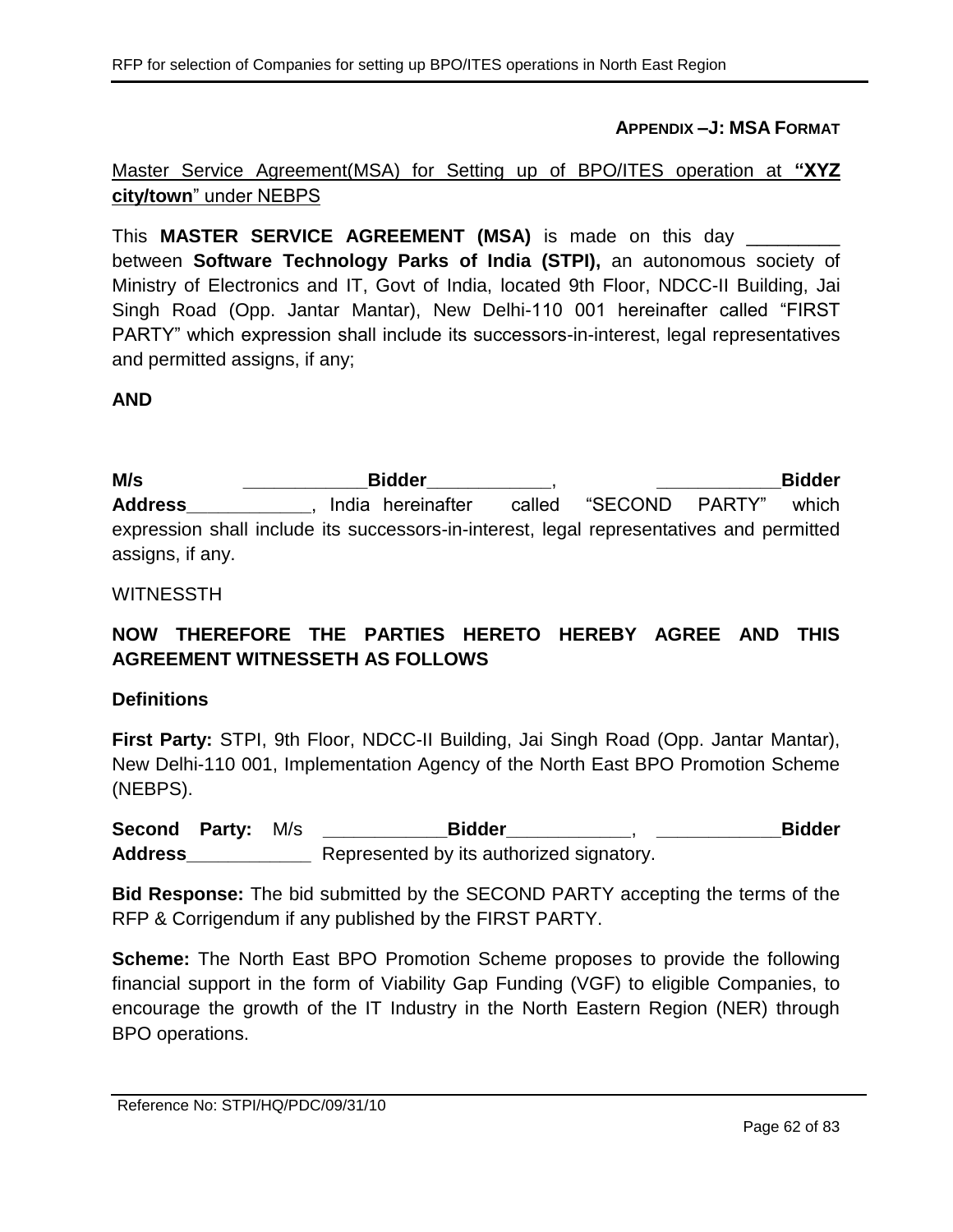**Financial support:** Upto 50% of expenditure incurred on BPO/ITES operations towards capital expenditure (CAPEX) and/or operational expenditure (OPEX) on admissible items (Annexure-II) or Rs. \_\_\_\_Bid Amount\_\_\_\_/- per seat as per IPA, whichever is lower.

**RFP:** The Request for Proposal (RFP) published by the FIRST PARTY for the selection of the companies willing to setup BPO operations and to meet the obligations of the RFP. The RFP document refers to the RFP document …………………………. dated ………………………

**BPO:** The facility setup and operated by the selected bidders in the North East Region.

**1. The terms and conditions contained in RFP issued vide STPI's No. …….. dated …… and IPA issued vide ….. no. …….. dated …….., which may not have been exclusively mentioned in this Agreement, shall however form part of this Agreement.**

# **2 Agreement Period**

This Agreement shall be effective from the date of signing MSA and shall remain valid till the expiry of a period of 3 (three) years from the date of commencement of BPO Operations, excluding the period of VGF claim and disbursement.

## **3. Financial support**

- 3.1Upto 50% of one time expenditure incurred on BPO/ITES operations towards capital expenditure (CAPEX) and/or operational expenditure (OPEX) on admissible items (Annexure-II) or Rs. \_\_\_\_\_Bid Amount \_\_\_/- per seat as per IPA, whichever is lower.
- 3.2A Company, seeking to avail financial support under this scheme, shall be under obligation not to claim the similar financial support under any other Scheme of the Central/State Government concerned. However, other supports not claimed under NEBPS may be availed from other Schemes of Central/State Government

# **4. Commitment of the Second Party**

- 4.1Must commit itself to employ at least 1.5 times the number of seats quoted i.e. employment target.
- 4.2The Second Party shall: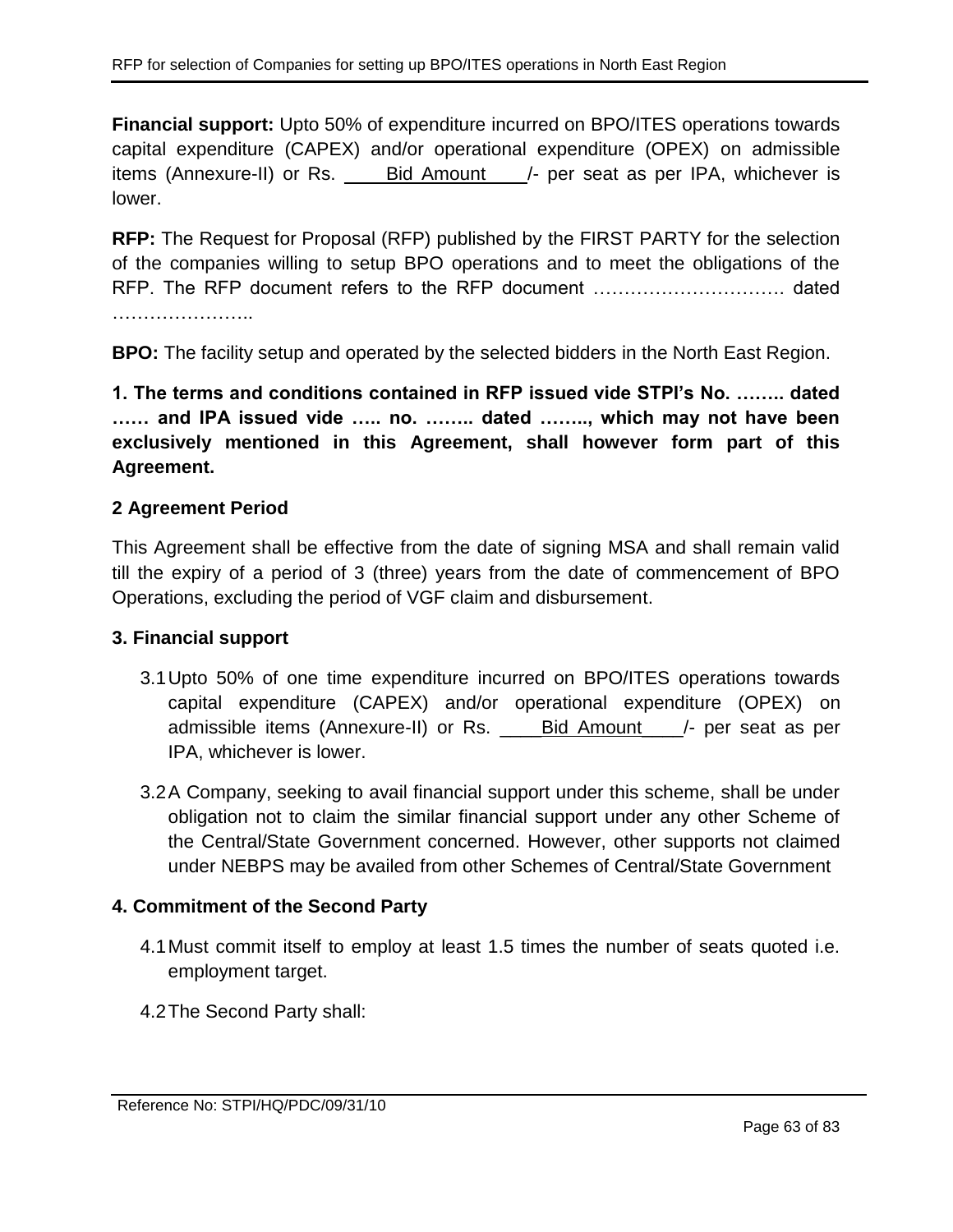- (i) Commit to set-up BPO/ITES operations for '........' number of seats and operate it for a minimum period of Three Years from the date of commencement of the BPO operations.
- (ii) Start operations within 6 months from the date of issue of In-Principle Approval (IPA).

# **5. General Terms and Conditions**

- 5.1The Second Party (BPO Unit) shall be under obligation to commence its BPO/ITES operations within 6 months, from the date of issue of In-Principle Approval (IPA) referred above. If the BPO Unit not able to commence its BPO/ITES operations within the 6 months from issuance of IPA, it can request to give extension not more than 3 months with penalty of 2% per month (for each completed month) of eligible financial support (on pro-rata basis for both installments) after expiry of 6 months duration. Failure to do so shall automatically result in cancellation/termination of IPA/Agreement and Bid Security Deposit (BSD)/Earnest Money Deposit (EMD) will be forfeited.
- <span id="page-63-0"></span>5.2Soon after the commencement of BPO/ITES Operations, the BPO unit shall report the fact of commencement of its operations to STPI within a period of two weeks. The BPO Unit can request for release of advance of 10% of approved financial support as per IPA, after verification of COO by STPI, subject to furnishing Bank Guarantee of 10 *%* of approved financial support as per IPA valid for 3 years from commencement of operation and its verification by STPI. The eligible support as per the agreed amount shall be released in 3 yearly installments, subject to fulfillment of all formalities and compliance with various conditions laid down in RFP and submission of following documents:
	- (a) AADHAAR number of all the regular employees recruited/joined the unit after the issuance of In Principle Approval (IPA).
	- (b) PAN of regular employees recruited/joined the unit after the issuance of In-Principle Approval (IPA).
	- (c) Provident fund account number and Aadhaar linked Universal Account Number (UAN) for the regular employees recruited/joined the unit after the issuance of In Principle Approval (IPA).
	- (d) Proof of Employee State Insurance (ESI) contribution for the regular employees eligible under this scheme and recruited/joined the unit after the issuance of IPA.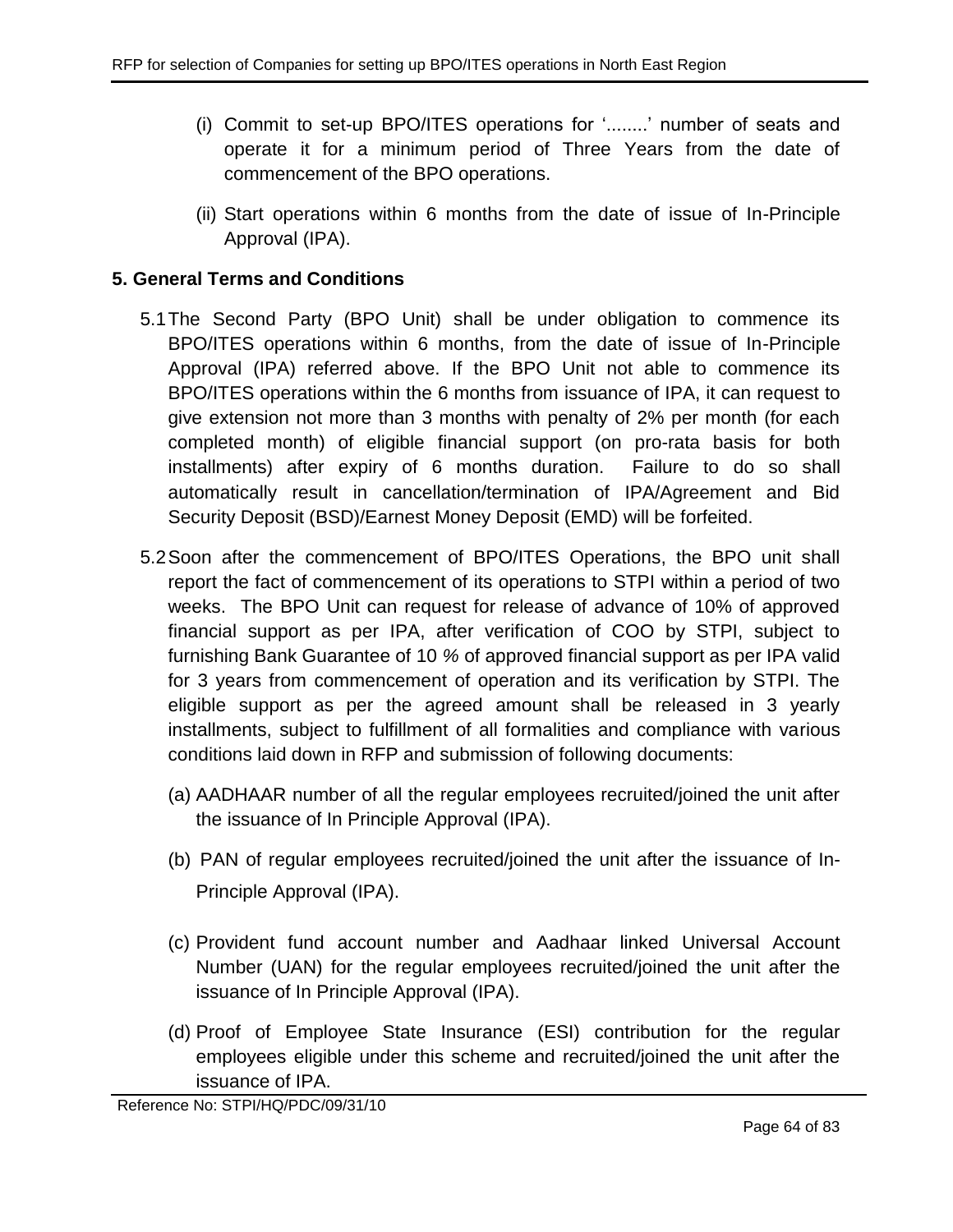- (e) Proof of State Professional Tax, as applicable.
- (f) Certificate of disability issued by a medical authority (Notified by State Govt), if applicable.
- (g) Any other relevant documents.
- 5.3**Disbursement of Financial support:** The successful bidder needs to submit proof of expenditure at the time of claiming VGF. The approved amount of financial support will be disbursed in three installments as under:
	- a) **The first installment shall** be upto 40% of the total eligible VGF, to be calculated on pro-rata basis, subject to at least 50% of employment target from commencement of operation and further subject to verification of required proofs/documents and site inspection by STPI. This installment shall be claimed anytime after one year from commencement of operation but not later than fifteen months from commencement of operation.
	- b) **The Second installment** shall be upto 70% of total eligible VGF, to be calculated on pro-rata basis, subject to meeting at least 50% of employment target from commencement of operation and further subject to verification of required proofs/documents and site inspection by STPI. This installment shall be claimed anytime after twenty four months from commencement of operation, but not later than twenty seven months from commencement of operation.
	- c) **The Third installment** shall be upto 100% of total eligible VGF, to be calculated on pro-rata basis, subject to meeting at least 50% of employment target from commencement of operation and further subject to verification of required proofs/documents and site inspection by STPI. This installment shall be claimed anytime after thirty six months from commencement of operation, but not later than thirty seven months from commencement of operation.

**Procedure to calculate employment target for disbursement of financial support:** Average monthly employment for the duration from commencement of operation till the time of request for release of financial support will be considered to calculate the eligible financial support for each installment.

*e.g. Assuming the estimated per seat expenditure for setting up BPO/ITES operations is Rs. 1,60,000/seat then the bid amount of the Unit shall be Rs. 80,000/seat. If the unit wins the bid for 100 seats BPO/ITES operation @ f 80,000/seat and the actual expenditure by the unit is Rs. 1,60,000/seat or more,*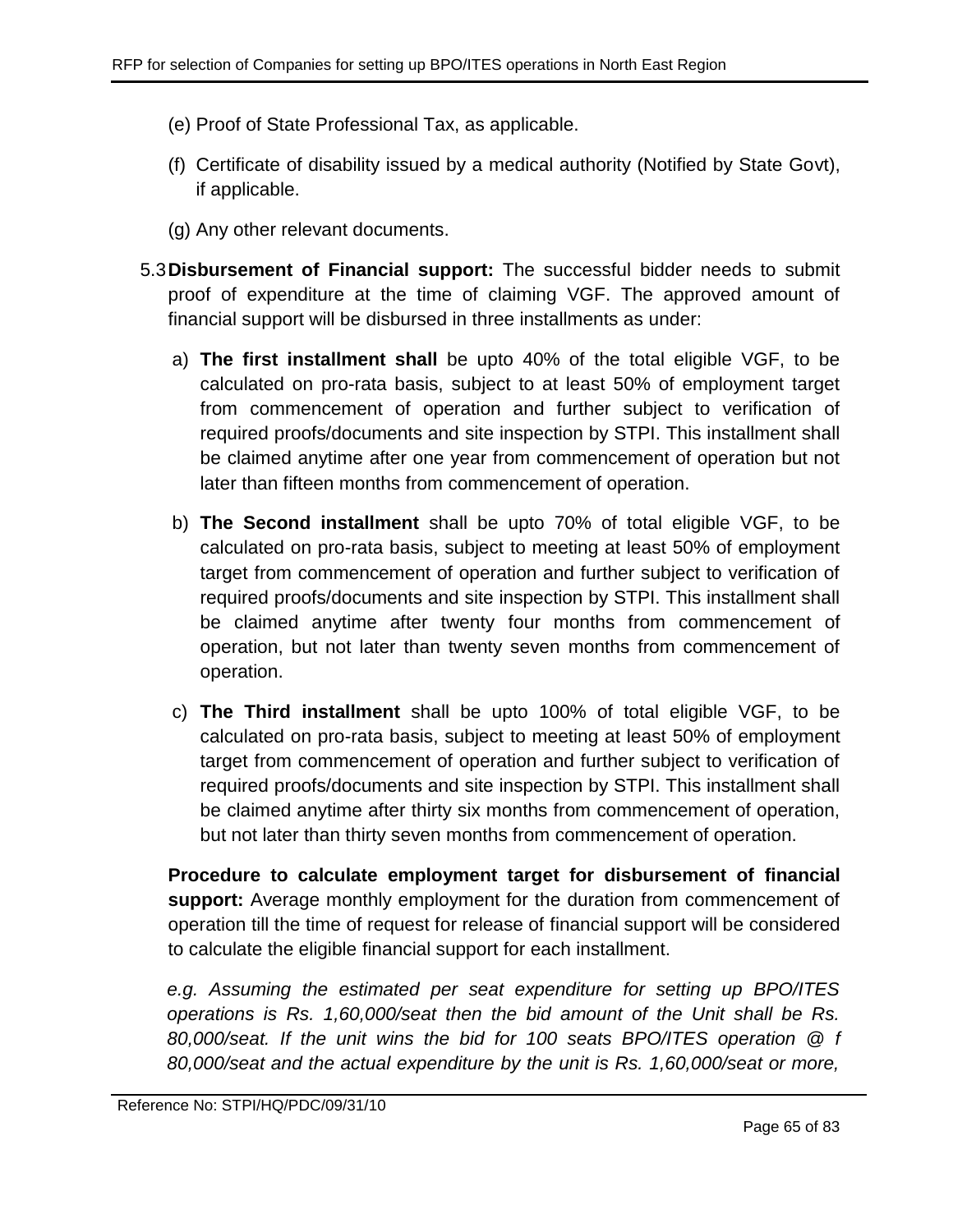| S.<br>N<br>$\mathbf{o}$ | <b>Achieved</b><br>average<br>monthly<br><b>Employment</b><br>Target (E.T.) at<br>the time of<br>claiming 1 <sup>st</sup><br>installment<br>from<br>commenceme<br>nt t of<br>operation | <b>Disbursed</b><br>amount of<br>financial<br>support in<br>1 <sup>st</sup><br>installmen<br>t $(X\%$ of<br>E.T.<br>40% of<br><b>Total</b><br>financial<br>support -<br>advance<br>amount) | <b>Achieved</b><br>average<br>monthly<br><b>Employment</b><br>Target (E.T.)<br>at the time<br>of claiming<br>2 <sub>nd</sub><br>installment<br>from<br>commencem<br>ent t of<br>operation | <b>Disbursed</b><br>amount of<br>financial<br>support in<br>2 <sup>n</sup> d<br>installment<br>(remarks)<br>$[(X\%$ of<br>E.T. * 70% of<br><b>Total</b><br>financial<br>support) -<br>disbursed<br>amount till<br>1st<br>installment | <b>Achieved</b><br>average<br>monthly<br><b>Employment</b><br>Target (E.T.)<br>at the time of<br>claiming 3rd<br>installment<br>from<br>commencem<br>ent t of<br>operation | <b>Disbursed</b><br>amount of<br>financial<br>support in<br>3 <sup>rd</sup><br>installment<br>(remarks)<br>$(X\%$<br>of<br>E.T.<br><b>Total</b><br>financial<br>support) -<br>(disbursed<br>amount till<br>2 <sub>nd</sub><br>installment |
|-------------------------|----------------------------------------------------------------------------------------------------------------------------------------------------------------------------------------|--------------------------------------------------------------------------------------------------------------------------------------------------------------------------------------------|-------------------------------------------------------------------------------------------------------------------------------------------------------------------------------------------|--------------------------------------------------------------------------------------------------------------------------------------------------------------------------------------------------------------------------------------|----------------------------------------------------------------------------------------------------------------------------------------------------------------------------|-------------------------------------------------------------------------------------------------------------------------------------------------------------------------------------------------------------------------------------------|
| ı                       | (135)<br>90%<br>persons against<br>E.T. of 150)                                                                                                                                        | Rs. 20.8<br>Lakh [Rs.<br>28.8Lakh -<br><b>Rs. 8</b><br>Lakh]                                                                                                                               | 80%<br>(120)<br>persons<br>E.T.<br>against<br>of 150)                                                                                                                                     | Rs. 16 Lakh<br>[Rs.<br>44.8Lakh<br>$\sim$<br>Rs.<br>28.8<br>Lakh]                                                                                                                                                                    | 70%<br>(105)<br>persons<br>against<br>the<br>target of 150)                                                                                                                | 11.2<br>Rs.<br>Lakh<br>[Rs.<br>56Lakh<br>(Rs.<br>28.8<br>Lakh+Rs.<br>16 Lakh)]                                                                                                                                                            |
| Ш                       | (135)<br>90%<br>persons against<br>E.T. of 150)                                                                                                                                        | Rs. 20.8<br>Lakh [Rs.<br>28.8Lakh -<br>* 8 Lakh]                                                                                                                                           | 90%<br>(135)<br>persons<br>against E.T.<br>of 150)                                                                                                                                        | Rs. 21.6<br>Lakh<br>50.4Lakh -<br>Rs. 28.8<br>Lakh]                                                                                                                                                                                  | 90%<br>(135)<br>persons<br>against E.T. of<br>150)                                                                                                                         | 21.6<br>Rs.<br>Lakh<br>[Rs.<br>72Lakh<br>28.8<br>(Rs.<br>Lakh+Rs.<br>21.6 Lakh)]                                                                                                                                                          |
| III                     | (90)<br>60%<br>persons against<br>E.T. of 150)                                                                                                                                         | Rs. 11.2<br>Lakh [Rs.<br>19.2Lakh -<br><b>Rs. 8</b><br>Lakh]                                                                                                                               | (135)<br>90%<br>persons<br>against E.T.<br>of 150)                                                                                                                                        | Rs. 31.2Lakh<br>50.4<br>[Rs.<br>lakh - Rs.<br>19.2<br>Lakh)                                                                                                                                                                          | 80%<br>(120)<br>persons<br>against E.T. of<br>150)                                                                                                                         | Rs.13.6<br>Lakh<br>[Rs.<br>lakh<br>64<br>(Rs. 19.2)<br>Lakh + $(Rs.$<br>31.2 Lakh)                                                                                                                                                        |
| IV                      | 60%<br>(90)<br>persons against<br>E.T. of 150)                                                                                                                                         | Rs. 11.2<br>Lakh [Rs.<br>19.2Lakh -<br>8 Lakh]                                                                                                                                             | (135)<br>90%<br>persons<br>against E.T.<br>of 150)                                                                                                                                        | Rs. 31.2Lakh<br>50.4<br>[Rs.<br>lakh - Rs.<br>19.2<br>$Lakh$ )                                                                                                                                                                       | 100%<br>(150)<br>persons<br>against E.T. of<br>150)                                                                                                                        | 29.6<br>Rs.<br>Lakh<br>[Rs.<br>80<br>lakh<br>(Rs. 19.2)<br>Lakh + $(Rs.$<br>31.2 Lakh)                                                                                                                                                    |

*then the disbursement of financial support in different scenarios will be as under:*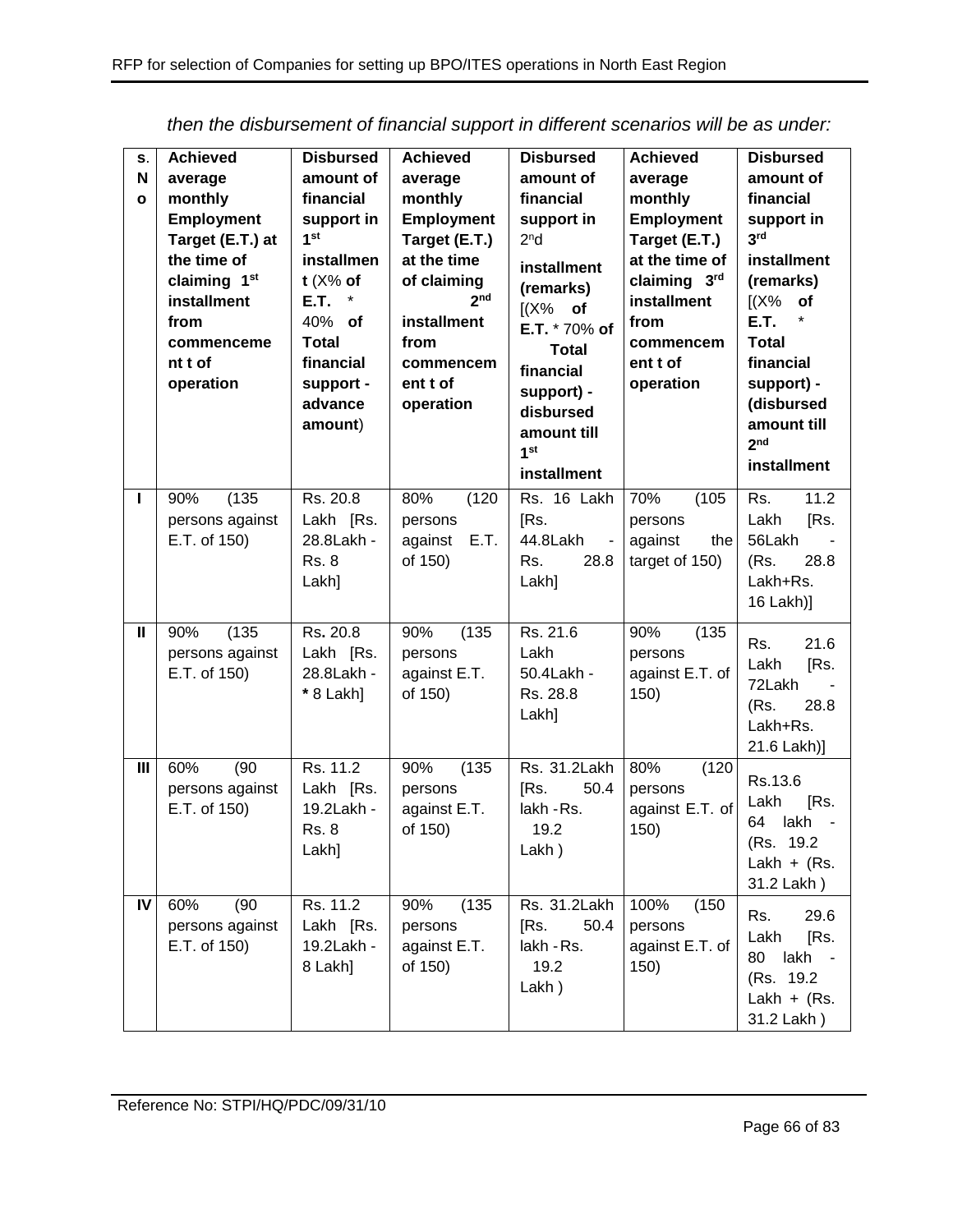**Disbursement of Special Incentives**: The special incentives as mentioned in RFP Para [2.3](#page-6-0) are subject to meeting at least 50% of employment target from commencement of operation. These incentives are to be provided on claim with/after the disbursement of 1<sup>st</sup> installment of VGF on production of documentary proofs of employment as per Para [5.2](#page-63-0) above and further subject to fulfillment of following conditions:

- **a) Training Incentive:** As per condition mentioned in RFP Para [2.3.](#page-6-0)
- **b) Incentive for diversity & inclusion:** As per condition mentioned in RFP Para [2.3](#page-6-0)
- **c) Incentive for providing employment beyond target**: This incentive will be provided to the units providing employment beyond employment target i.e. 1.5 times the number of seats as stated above..
- **d) Incentive for promoting local entrepreneur:** As per condition mentioned in RFP Para [2.3.](#page-6-0)

**Note:** The special incentive(s) may be claimed/disbursed on pro-rata basis along with each VGF disbursement (if applicable). However, disbursements towards these special incentive(s) would be adjusted in final VGF disbursement, if the overall eligibility condition changes from the condition at which the special incentive(s) were disbursed.

5.4The Second party would be required to furnish a Bank Guarantee of 10% of the approved financial support as per IPA from a Public Sector bank or Scheduled Commercial Bank, valid for a period of 3 years before the release of 10% advance of the approved financial support as per IPA (excluding period of claim). If the unit doesn't claim the 10% advance, then the Bid Security deposited by the unit will be retained as Performance Security and will be released after completion of 3 years from commencement of operation (excluding the period of VGF claim and disbursement).

# **6 Stakeholder and their responsibilities**

# **6.1Role of First Party**

• To monitor the implementation of the Project, review its performance and provide regular feedback to NMC.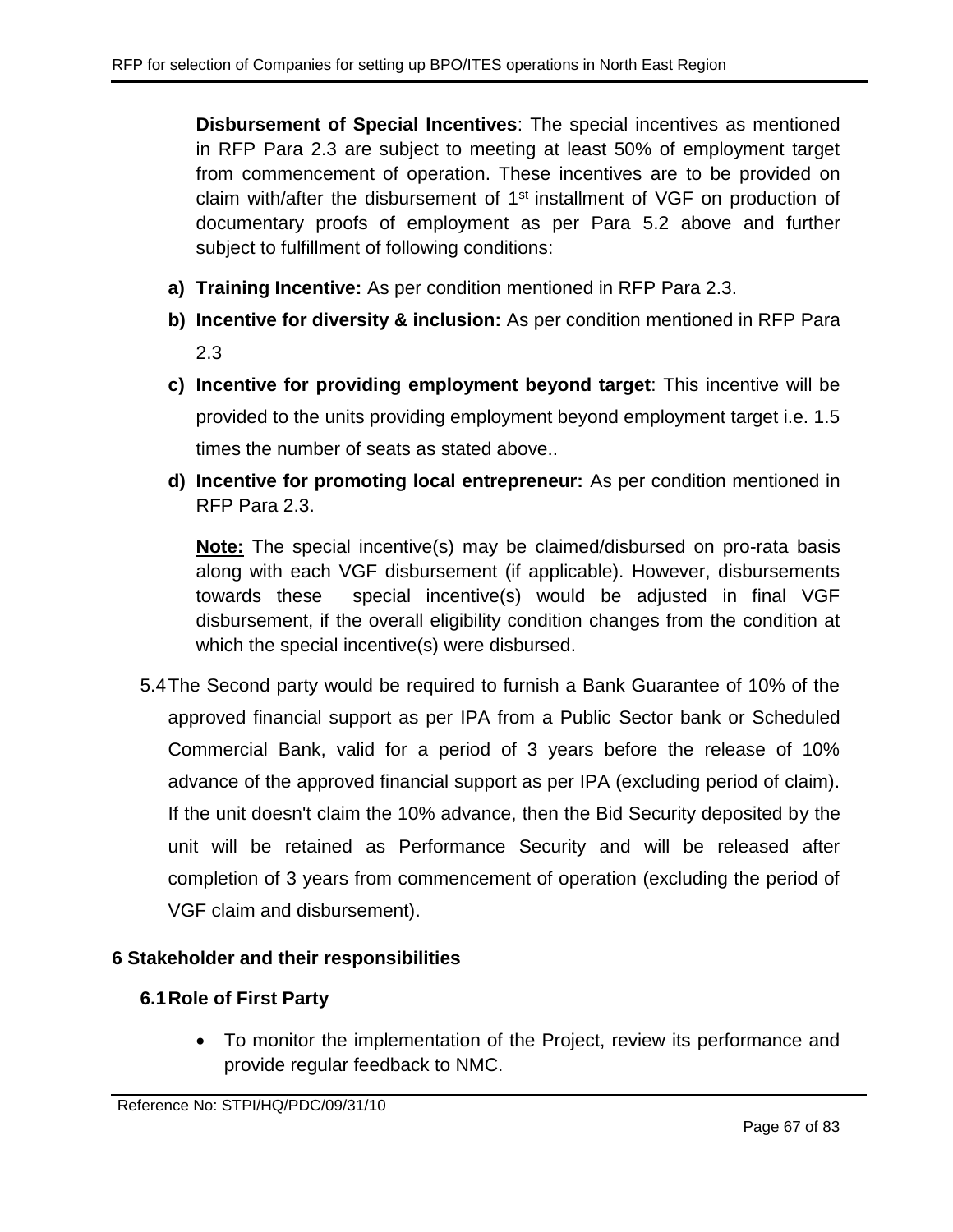- To release appropriate financial support to the eligible companies after verification of the documents and other checks & balances.
- To maintain separate accounts for this scheme and the same be covered under the internal audit of STPI.

## **6.2Role of Second Party: The Second Party shall:**

- Setup BPO/ITES operations in North Eastern Region, at the approved location.
- Generate business from the Open Market.
- Operate & Maintain the facility at least during the entire contract period.
- Absorb all the risk and costs associated with setting up and O&M phases of the BPO operations.
- Encourage employment of local youth of NER for the BPO operations.
- Employ at least 1.5 times the number of seats (employment target), of the total quoted seats.
- Make efforts to employ 3 times the number of seats to fulfill the vision of the scheme.

## **6.3 Responsibility Matrix**

| SI.<br><b>No</b> | <b>Activity</b>                                                                                                                      | <b>STPI</b> | <b>Successfu</b><br>I Bidder |
|------------------|--------------------------------------------------------------------------------------------------------------------------------------|-------------|------------------------------|
| 1.               | Procurement and installation of Capital Equipment<br>(Hardware, Software etc) that are required for setting<br>up of BPO operations. |             | V                            |
| 2.               | Recruitment of manpower and Training                                                                                                 |             | N                            |
| 3.               | Confirmation of<br><b>BPO/ITES</b><br>of<br>commencement<br><b>Operations</b>                                                        | $\sqrt{ }$  | N                            |
| 4.               | Operations and Maintenance of BPO for the entire<br>agreement period.                                                                |             | V                            |
| 5.               | Payment towards financial support (3 Installments)                                                                                   | $\sqrt{ }$  |                              |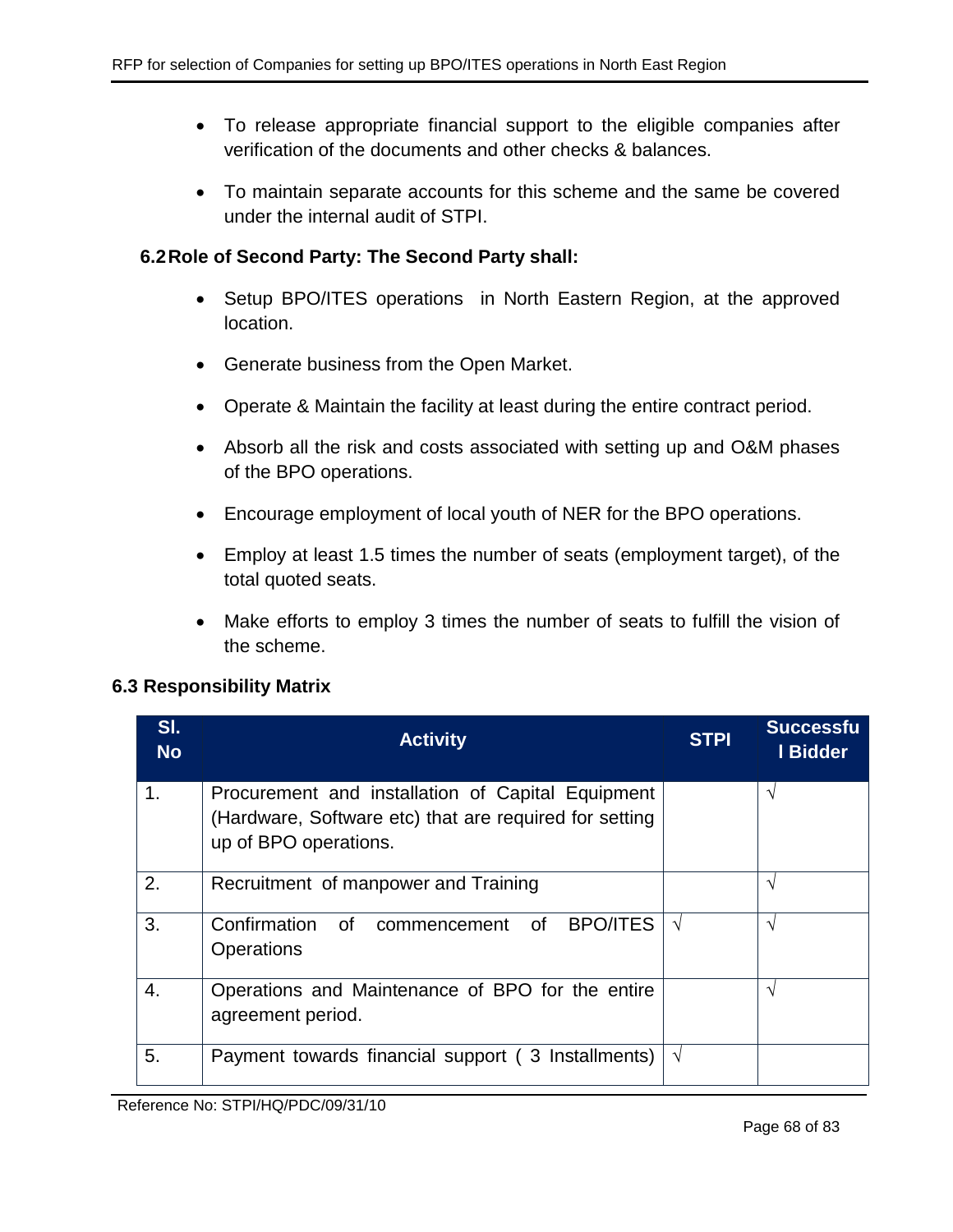| SI.<br><b>No</b> | <b>Activity</b>                                                                                                                                     | <b>STPI</b> | <b>Successfu</b><br>I Bidder |
|------------------|-----------------------------------------------------------------------------------------------------------------------------------------------------|-------------|------------------------------|
|                  | subject to fulfillment of all conditions by<br>the<br>successful bidder                                                                             |             |                              |
| 6.               | Absorb all the risks and costs associated with O & M,<br>Marketing, Sales and Providing Service to the<br>customer for the entire agreement period. |             | ٦                            |
| 7.               | <b>Performance Review</b>                                                                                                                           |             |                              |

# **7. Second Party's Employees (Implementation and Operations Team)**

- 7.1SECOND PARTY at its own expenses shall deploy skilled & experienced professionals in the area of BPO, operations, maintenance etc both during implementation and operations of the BPO. Such skilled resources are necessary for the proper and timely execution and commencement operations of BPO. The overall project works shall be monitored by the experienced project manager designated by the SECOND PARTY.
- 7.2SECOND PARTY is expected to have adequate resources working in tandem with the professionals during implementation of the project for timely completion & commencement of the BPO project.
- 7.3During O&M Period, SECOND PARTY is expected to deploy adequate O&M Team to take care of both Technical and Business operations.
- 7.4The Second Party shall meet all the Operational Expenses.

# **8. Second Party's Co-ordination**

The SECOND PARTY shall work in overall interest of the Project / Work in consultation with FIRST PARTY or its representatives to meet the set objectives of NEBPS).

# **9. Statutory and Other Obligations regarding workmen**

The SECOND PARTY shall comply with all applicable Government Regulations and Enactments pertaining to its employees, workmen and labor and FIRST PARTY shall be indemnified from and against any and all loss arising from SECOND PARTY'S non-compliance with such laws and regulations.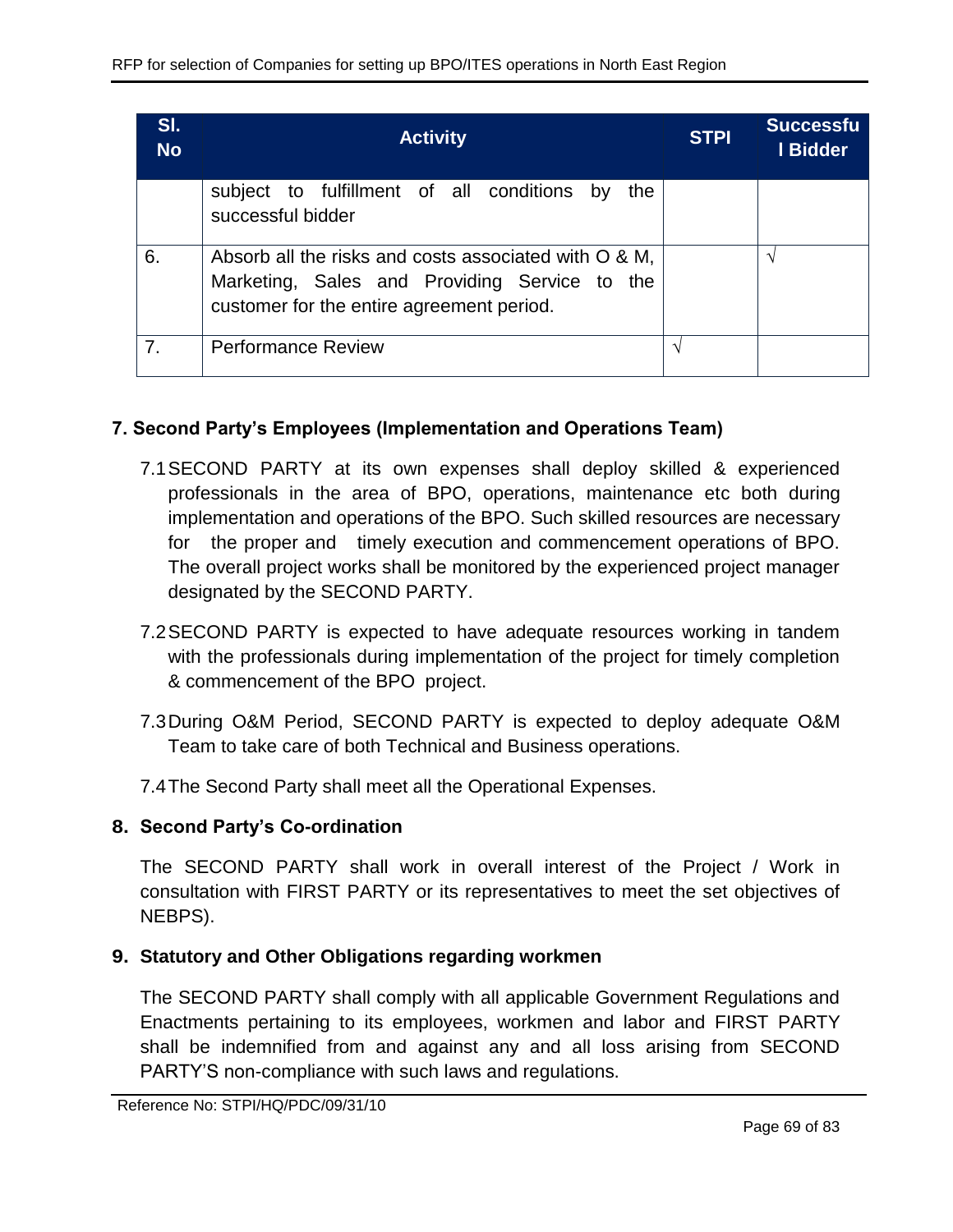## **10 Safety Regulations**

The SECOND PARTY shall be responsible to take all precautions to ensure the safety of the person or property of the User while performing its obligations hereunder.

The SECOND PARTY undertakes to comply with all sorts of safety measures under the applicable law in regards to men and material deployed for the project.

## **11 Confirmation of Commencement of BPO Operations**

SECOND PARTY must demonstrate to the FIRST PARTY the BPO unit Setup and its operations.

The FIRST PARTY reserves the right to randomly inspect the setup and its operations at any time during the Agreement period.

The Second Party should provide necessary documents regarding recruitment of the manpower for BPO.

Submission of documents such as Client list, Client Purchase/Work Orders, Agreement, Business Plan etc as and when required by the First Party.

## **12 Performance and Exit Management**

- 12.1 Upon completion of the contract period or upon termination of the agreement for any reasons, the Second Party shall comply with the following:
	- *a.* In the event of second party not being able to claim Financial support within stipulated timeline from the date of commencement of its operations, the BPO Unit will not be eligible for any support whatsoever and the IPA/Agreement shall be deemed to have been cancelled/ terminated.
	- *b.* In the event of the second party not being able to achieve minimum employment target of 50%, within stipulated timeline for VGF claim from the date of commencement of its operations, the Unit shall not be eligible for any support whatsoever and the IPA/Agreement shall be deemed to have been cancelled/ terminated. However, one time waiver up to first three months may be provided to the unit from commencement of operation in calculating average employment towards 1<sup>st</sup> VGF claim. In the event of such waiver, 2<sup>nd</sup> and 3<sup>rd</sup> VGF claim will be shifted by up to 3 months timeframe.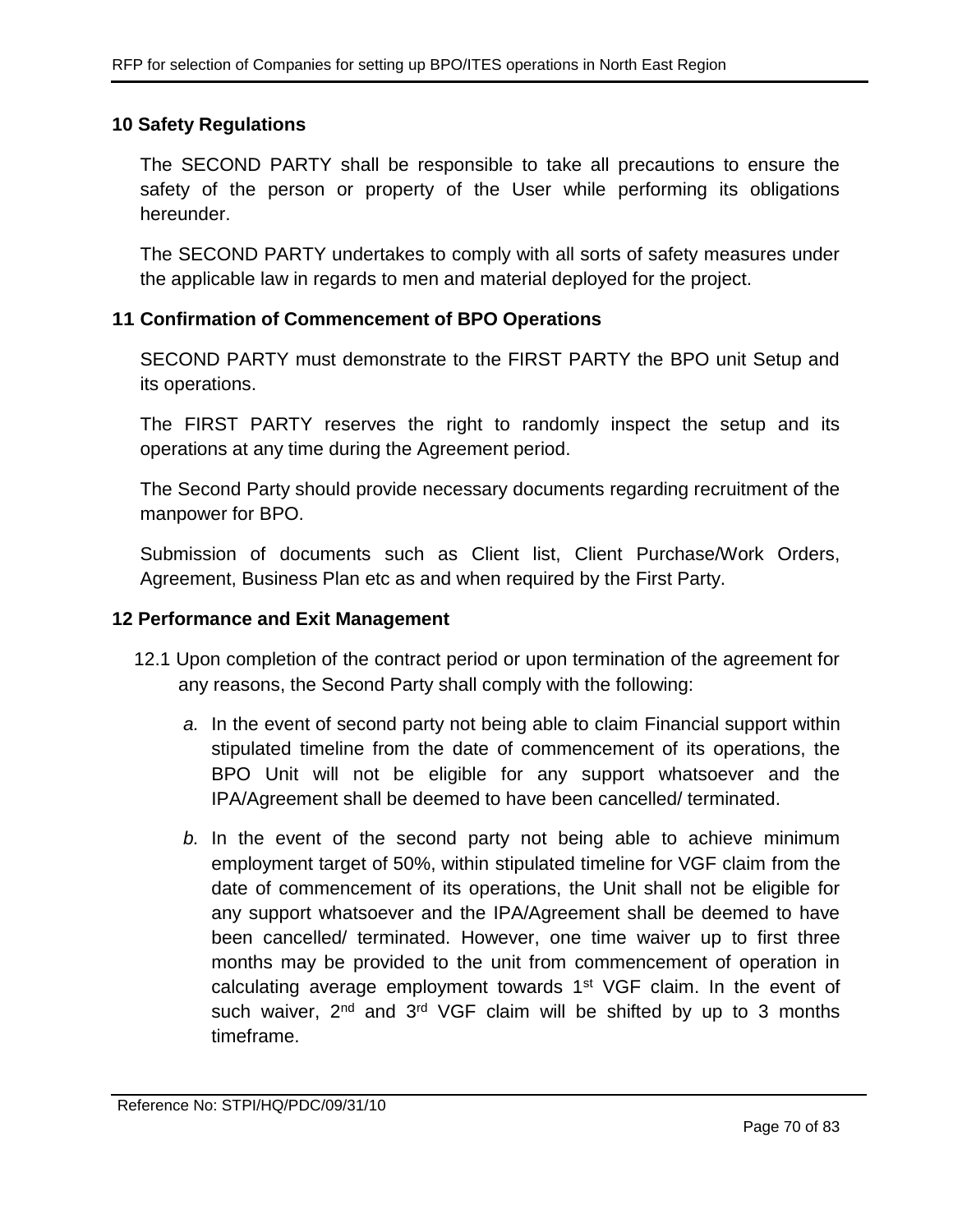- c. The second party will be obligated to furnish quarterly performance report, inter-alia, indicating the average monthly employment and GST returns for the Unit. At the stage of release of Bank Guarantee, average employment of last three years will be calculated. In the event of the BPO Unit not meeting the employment target (based on which the financial support was released), the STPI would be at liberty to invoke the Bank Guarantee/Performance Security.
- *In case the average employment is less than 50% of the employment target, Performance Bank Guarantee would be invoked by STPI & the Second Party will not be eligible for any refund.*
- 12.2 The Second Party shall be under obligation to furnish any information sought by an authorized representative of MeitY/ STPI, within a reasonable time frame and failure to do so may amount to forfeiture of Bid Security/ Encashment of Bank Guarantee, as the case may be.
- 12.3 The MeitY shall be at liberty to relax any condition, for reasons to be recorded in writing, for achieving the larger objective of this Scheme and removal of difficulties.
- 12.4Time under Force Majeure will not be considered in the *3* years period of operations, subject to the *Second Party produce* evidence of the date of occurrence and the duration of the Force Majeure in an adequate manner by means of documents drawn up by responsible authorities.

# **13. SCOPE OF WORKS**

# **13.1 SETTING UP BPO OPERATIONS**

Second Party shall set up a BPO/ITES operations as per IPA.

The Second Party shall provision the following requirements to meet their business requirements:

- Creation of Interiors
- Technical infrastructure such as Servers, Storage, Printers, Fax, EPABX etc.
- Network Connectivity: Internet, LAN, etc.
- Call Center/BPO Hardware/Software as required
- Support infrastructure: Air-conditioned, UPS as required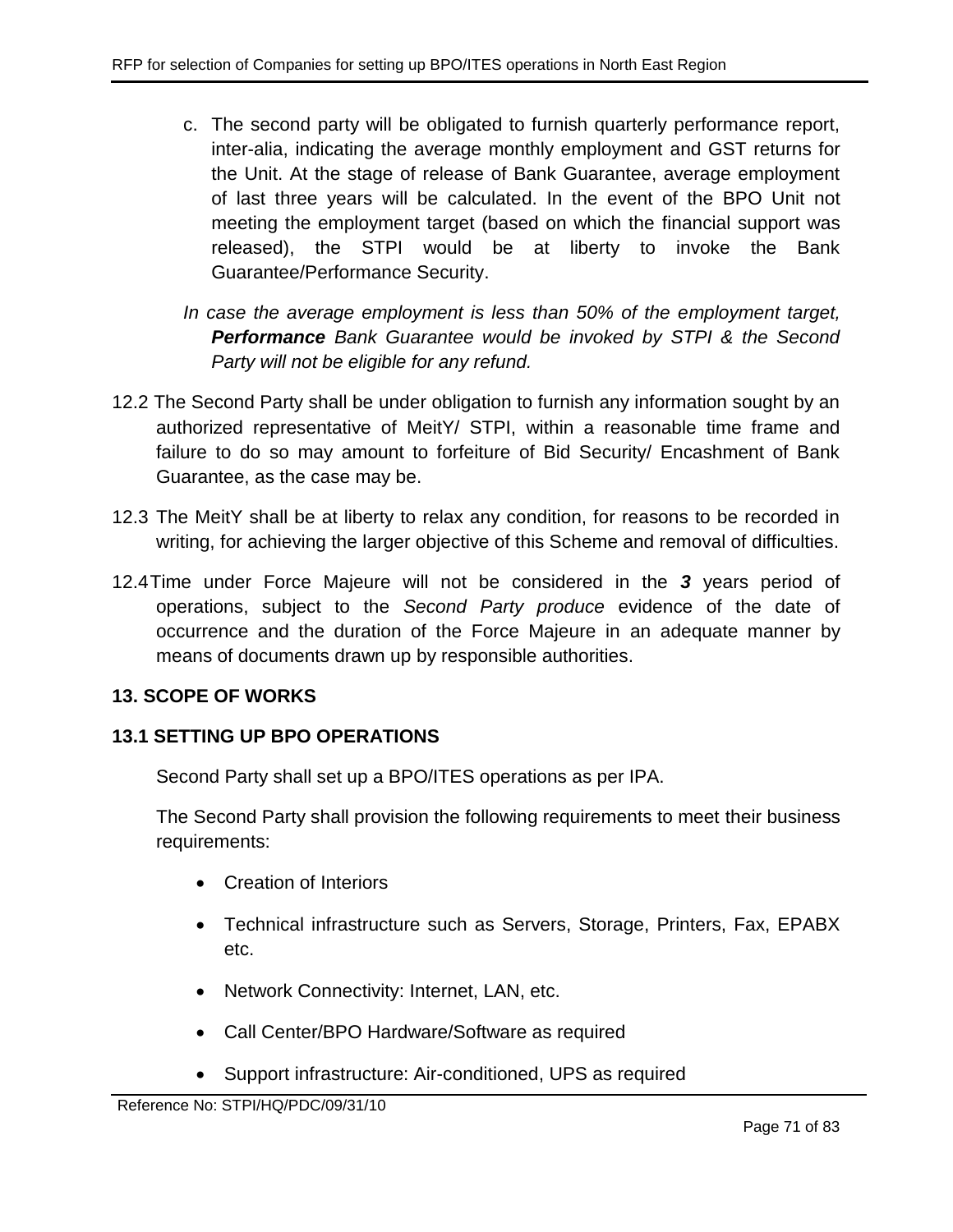# **13.2 DEVELOPMENT OF REQUIRED FACILITY/SUPPORT INFRASTRUCTURE**

Second Party shall provision a fully-functional BPO set up with the following indicative infrastructure in order to perform its activities effectively in the acquired/leased /rented space. **List of admissible items for financial support (Annexure-II) should have been purchased in the name of the** *Second Party***.**

- Air-conditioning (AC), UPS, DG
- Interiors: Portioning, Cabins, Meeting Rooms, Cafeteria, Furniture, etc.
- Electrical Wiring & fittings
- Power back-up facility
- Workstations, Headphones, CRM, IVRS, Dialer etc
- Servers, Networking & Storage equipment as required
- Network Cabling, CCTV
- Any other item i.e. tools, kits and spares as required

## **13.3 RECRUITMENT OF MANPOWER AND TRAINING**

The *Second Party* shall also create, train, manage, motivate and retain the manpower with adequate training as per the business requirements.

# **13.4 OPERATION & MAINTENANCE OF THE FACILITY**

The *Second Party* shall be responsible for Operation & Maintenance of the BPO but not limited to the following:

- Remuneration/Salary: The *Second Party* shall have sufficient funds to meet the remuneration/salary requirements of the manpower.
- Support Infrastructure: The *Second Party* shall renew the AMC regularly for AC, UPS, DG, Building Management System etc. uninterrupted operations of the business.
- Technical Infrastructure: The *Second Party* shall form O&M team consists of Project Manager, Call Center/BPO Expert, System Administrator, Network Administrator, etc.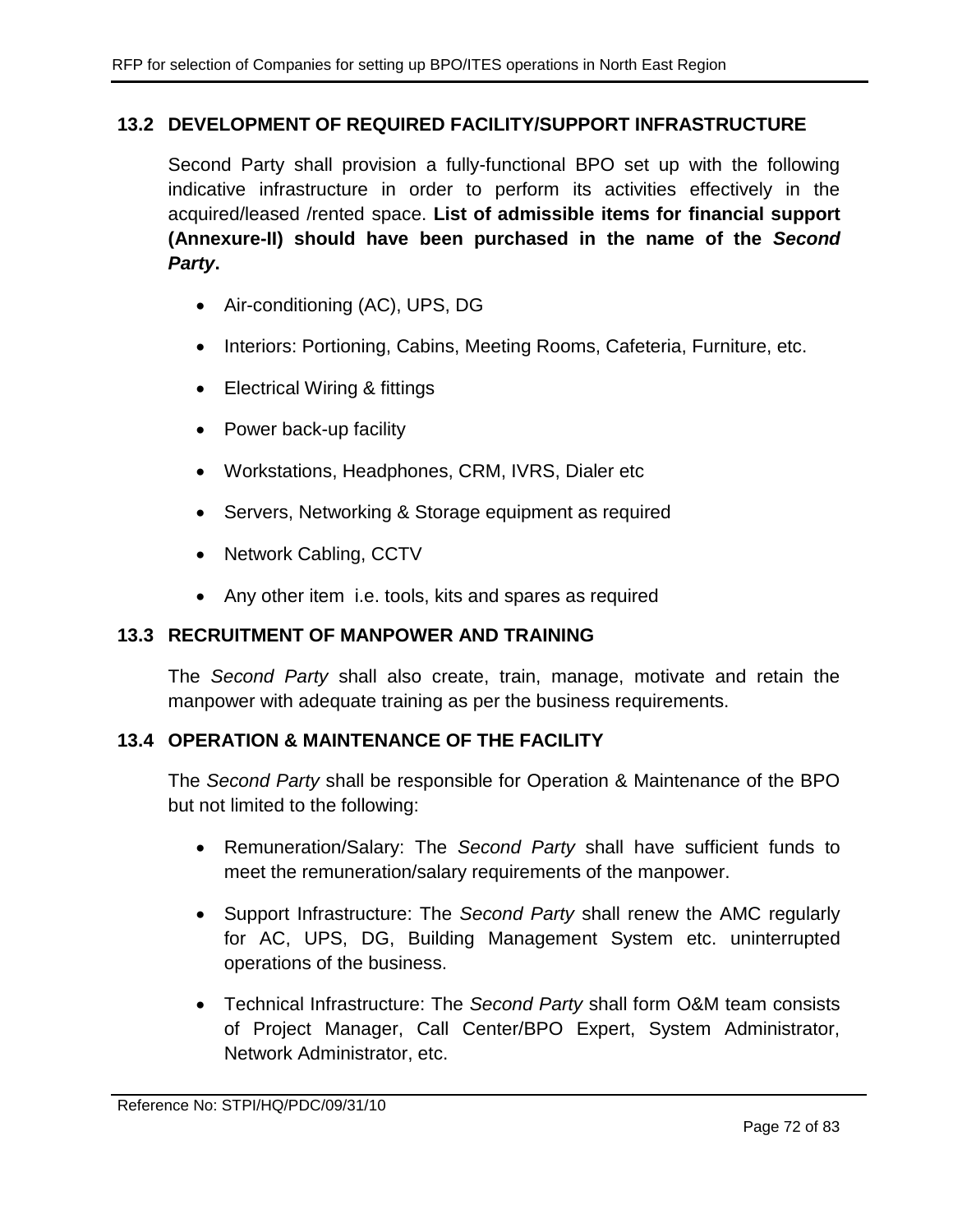• The Second Party shall ensure the safety and security for the BPO equipment and the building facilities.

#### **13.5 MARKETING OF BPO SERVICES**

The Second Party shall be required to Market their Services for generation of revenues.

#### **13.6 OPTIMAL USAGE OF THE CAPACITY**

The Second Party shall make all the efforts to employ at least 1.5 times the number of seats to achieve the employment Target.

#### **13.7 REVIEW AND AUDIT OF OPERATIONS**

- To support and facilitate STPI during its periodical review of the operation.
- To conduct the system audit periodically as per the advice of STPI.
- To extend support and provide all the documentation during statutory audit and the auditors would be appointed by STPI.

#### **13.8 MANAGE RISKS**

- The Second Party shall identify and bear all the risk associated with Implementation and Operations & Maintenance of the BPO for the entire Agreement period at his own expense.
- The Second Party shall identify and bear all the risks involved with Sales, Service Quality and Standards, Revenue collections and sustainability of the operations at his own expense.
- STPI shall not compensate for any losses if any incurred by the Second Party during entire contract period.

### **14 PROJECT TIMELINES**

The estimated timeline shall be as laid down in **Annexure-I.** The start date of the project shall be from the date of issue of IPA.

### **15 DELAY AND NON-CONFORMANCE**

The Second Party (BPO Unit) shall be under obligation to commence its BPO operations within 6 months, from the date of issue of In-Principle Approval (IPA)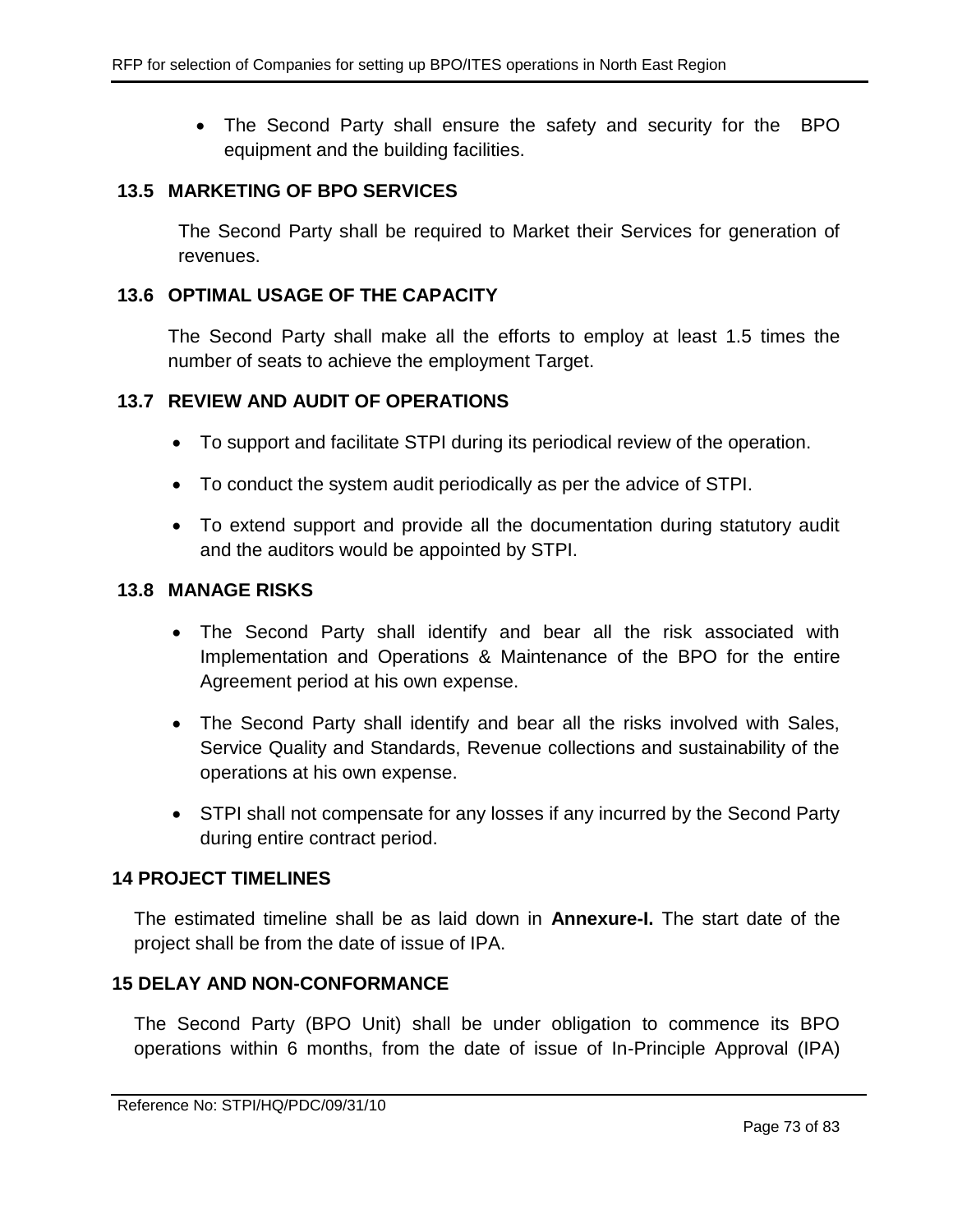referred above. Failure to do so shall automatically result in forfeiture of the Bid Security and cancellation/termination of this MSA/IPA.

# **16 LIQUIDATED DAMAGES ( PENALTY)**

If the Second Party fails to meet the Employment Target i.e. average employment of the last *three* years (Based on which the financial support were released), the First Party shall invoke the *Performance* Bank Guarantee.

# **17 FORCE MAJEURE**

STPI may grant an extension of time limit set for the completion of the work, in case the timely completion of the work is delayed by Force Majeure conditions beyond the Second Party's control, subject to what is stated in the following sub paragraphs and the procedures detailed there is being followed. Force Majeure is defined as an event of effect that cannot reasonably be anticipated such as Acts of God (like earthquakes, floods, storms etc.), acts of States, the direct and indirect consequences of wars (declared or undeclared), hostilities, national emergencies, civil commotion and strikes (only those which exceed a duration of ten continuous days) at Second Party's premises. The Second Party's right to an extension of the time limit for completion of the work in above mentioned cases is subject to the below mentioned procedures:

That within 15 days after the occurrence of a case of Force Majeure but before the expiry of the stipulated date of completion, the Second Party informs the STPI in writing that the Second Party considers himself entitled to an extension of the time limit.

That the Second Party produces evidence of the date of occurrence and the duration of the Force Majeure in an adequate manner by means of documents drawn up by the responsible authorities.

That the Second Party proves that the said conditions have actually interfered with the performance of the Agreement.

# **18 ARBITRATION**

All disputes, differences, claims and demands arising under this MSA shall be referred to arbitration of a sole arbitrator to be appointed by the DG, STPI.

The provisions of the Arbitration and Conciliation Act, 1996 and all its amendments till date shall be applicable and the award made there under shall be final and binding upon the parties hereto, subject to legal remedies available under the law.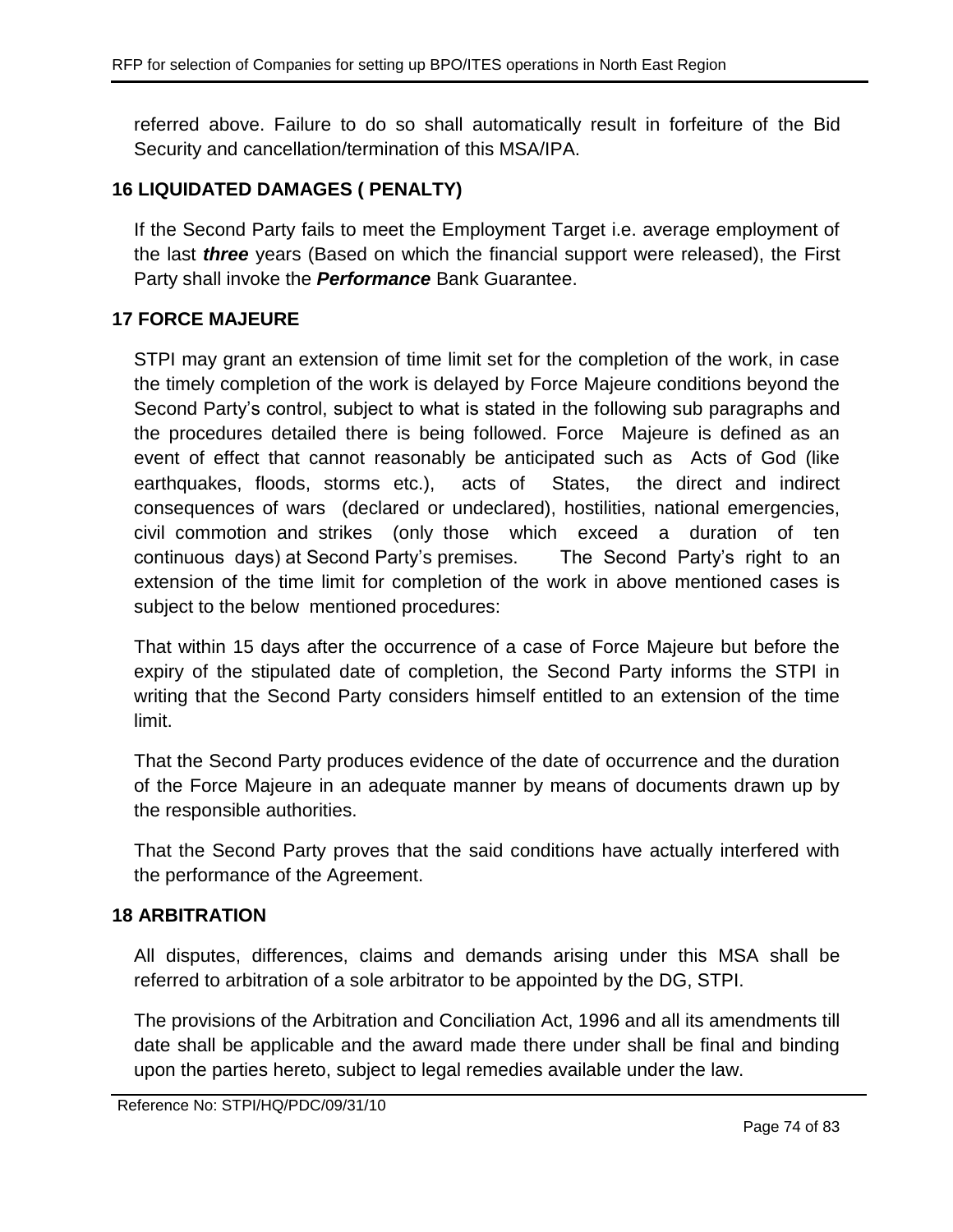# **19 JURISDICTION**

The Courts at New Delhi shall have the jurisdiction in case of litigation between the parties.

## **20 THIRD PARTY CLAIMS**

The Second Party (the "Indemnifying Party") undertakes to indemnify MeitY/ STPI (the "Indemnified Party") from all losses, claims for damages on account of bodily injury, death and damage to real property, tangible/ intangible personal property.

## **21 LIMITATIONS OF LIABILITY**

Notwithstanding any other term contained in this Agreement, the total cumulative liability of each party under the terms of this Agreement shall not exceed the total fees actually received by the Second Party/BPO-ITES unit from the STPI for the services Service that gives rise to such liability during the twelve month period immediately preceding such claim and in no event shall each party be liable to the other party for any indirect, incidental, consequential, special or exemplary damages, nor for any damages as to lost profit, data, goodwill or business, nor for any reliance or cover damages arising out of this Agreement, even if that party was advised about the possibility of the same.

The Second Party/BPO-ITES unit shall not be liable or responsible for any delay or failure to perform or failure of the services or the Deliverable under this Agreement to the extent that such delay or failure has arisen as a result of any delay or failure by STPI or its employees or agents to perform any of its duties and obligations as set out in this Agreement. In the event that the Second Party/BPO-ITES unit is delayed or prevented from performing its obligations due to such failure or delay on the part of STPI, the Second Party/BPO-ITES unit shall be allowed an additional period of time to perform its obligations and unless otherwise agreed the additional period shall be equal to the amount of time for which Second Party/BPO-ITES unit is delayed or prevented from performing its obligations due to such failure or delay on the part of STPI.

# **22 NON WAIVER**

Waiver of any breach of the provision of, or any default under the contract must be in writing and signed by the Party granting the waiver. No failure or delay on the part of either Party in exercising or any omission to exercise any right or remedy accusing to either Party under the contract shall be a waiver thereof, nor will any partial exercise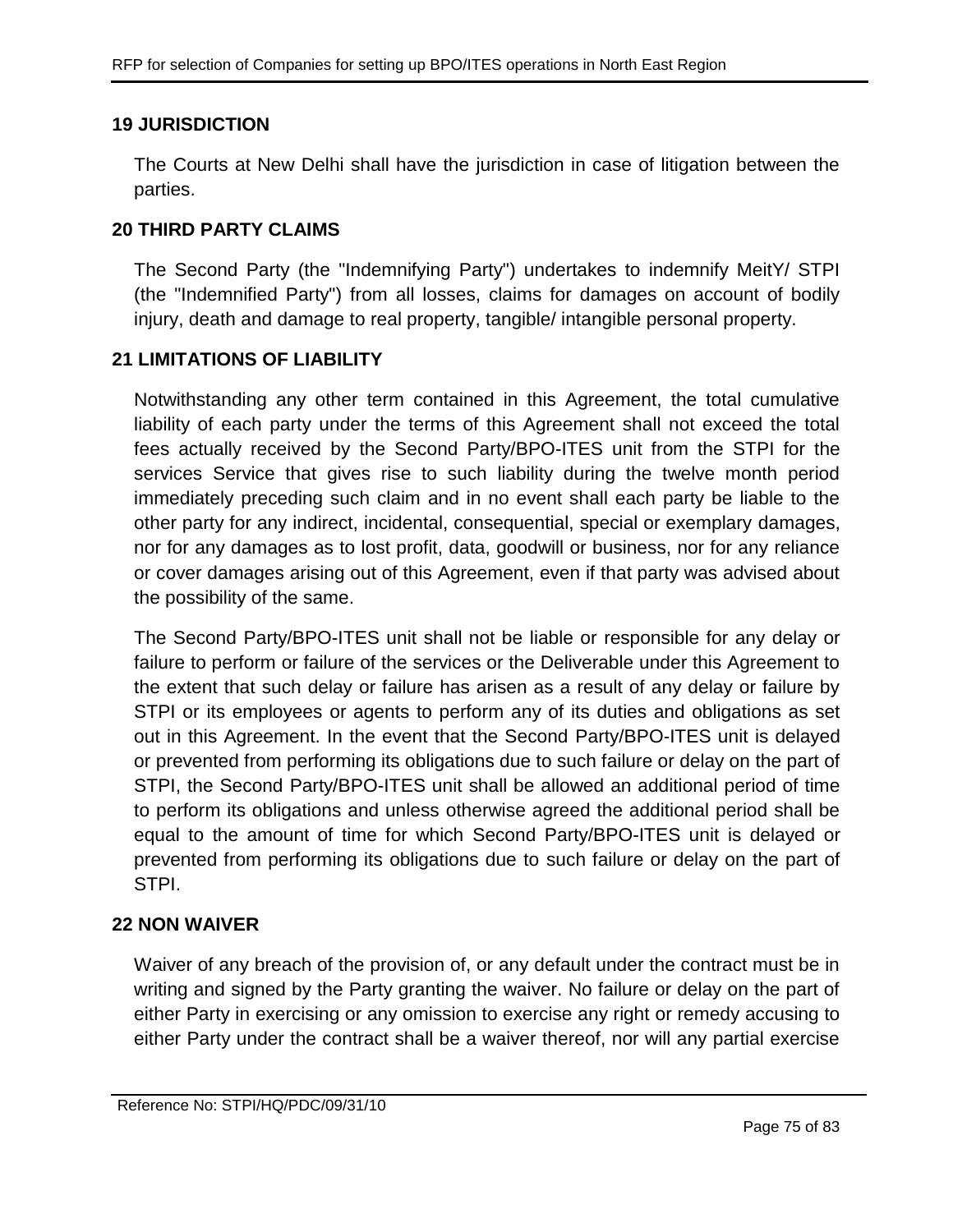of any right or remedy particular be a waiver of further exercise of that right or remedy.

EXECUTED under hand in two originals the day and year first before written

# **SIGNED for and on behalf of THE SECOND PARTY**

| BY<br><u> 1989 - Johann Stoff, deutscher Stoff, der Stoff, der Stoff, der Stoff, der Stoff, der Stoff, der Stoff, der S</u>             |  |  |  |
|-----------------------------------------------------------------------------------------------------------------------------------------|--|--|--|
| Signature<br><u> 2002 - Jan James James James James James James James James James James James James James James James James Ja</u>      |  |  |  |
| <b>Title</b>                                                                                                                            |  |  |  |
| <b>Company Stamp/Seal</b>                                                                                                               |  |  |  |
| <b>Witness</b><br><u> 1989 - Johann Barn, mars ann an t-Amhain an t-Amhain an t-Amhain an t-Amhain an t-Amhain an t-Amhain an t-Amh</u> |  |  |  |
| SIGNED for and on behalf of THE FIRST PARTY                                                                                             |  |  |  |
| <b>BY</b>                                                                                                                               |  |  |  |
|                                                                                                                                         |  |  |  |
|                                                                                                                                         |  |  |  |
| Title                                                                                                                                   |  |  |  |
| Company Stamp/ Seal<br>Reference No: STPI/HQ/PDC/09/31/10                                                                               |  |  |  |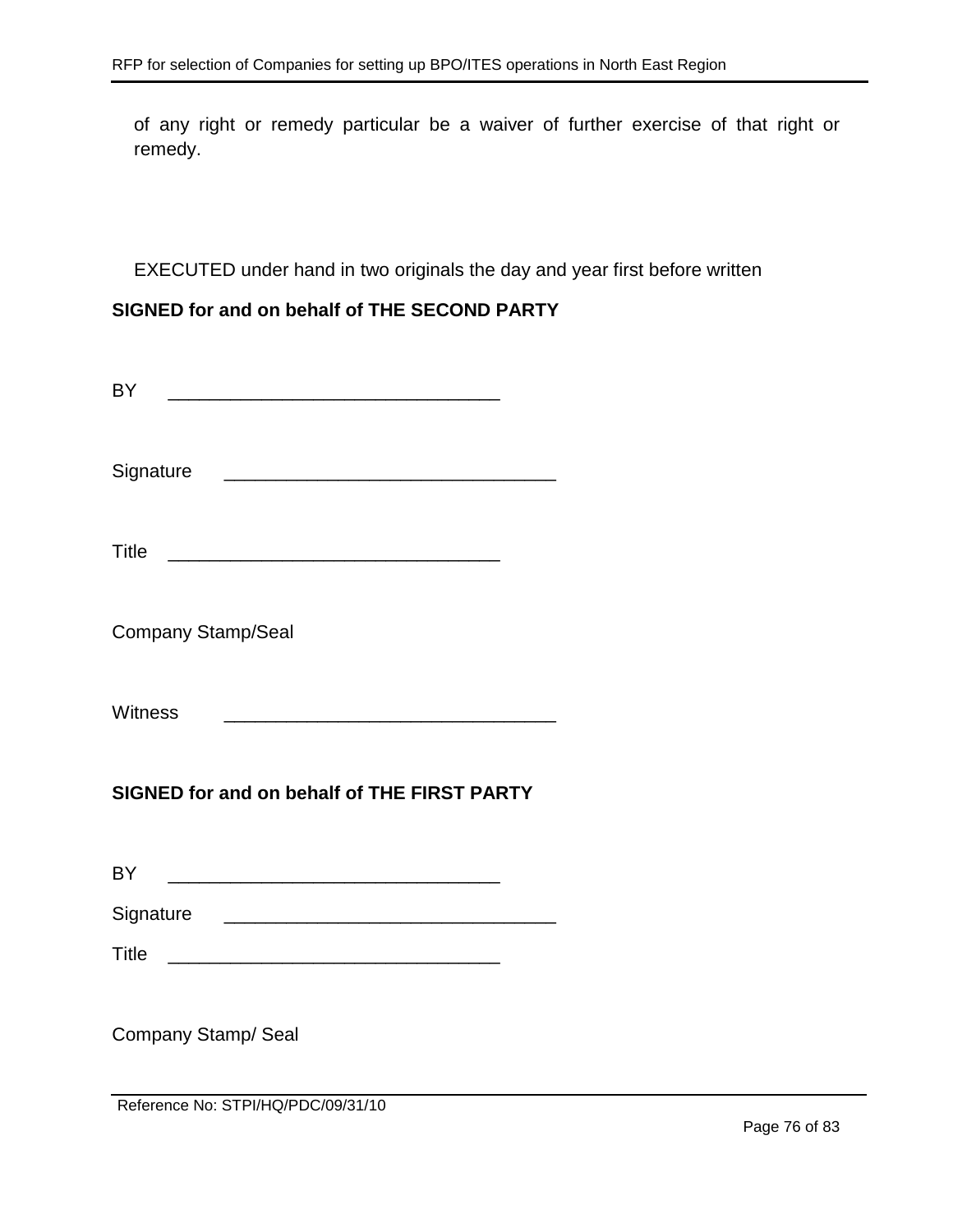| SI.              | <b>Activity</b>                             | <b>Time Periods</b>                 |
|------------------|---------------------------------------------|-------------------------------------|
| <b>No</b>        |                                             |                                     |
| 1.               | Award of In-Principle Approval (IPA) to the | T <sub>0</sub>                      |
|                  | successful bidder                           |                                     |
| 2.               | Signing of Master Service Agreement (MSA)   | $T1: T0$ to $T0+02$ weeks           |
| 3.               | Commencement of BPO/ITES operations         | T2: T0 to T0 + 06 months            |
|                  |                                             | T2: T0 to $T0 + 09$ months          |
|                  |                                             | [with penalty                       |
|                  |                                             | as per para 8.(i) of RFP]           |
| 4.               | Report to STPI about commencement of        | $T3: T2$ to $T2 + 02$ weeks         |
|                  | operation (COO)                             |                                     |
| $\overline{5}$ . | Verification of COO by STPI                 | T4: T3 + 02 weeks                   |
| 6.               | Grant of advance                            | T5: T4 + 04 weeks, after            |
|                  |                                             | furnishing Bank Guarantee for       |
|                  |                                             | 10% of eligible bid amount and      |
|                  |                                             | its verification by STPI.           |
| $\overline{7}$ . | Release of Bid Security Deposit             | T6: T5                              |
|                  | (BSD)/Earnest Money Deposit (EMD)           |                                     |
| 8.               | Request for release of VGF1 and special     | $T7: T2 + 1$ year to T2+ 1 year     |
|                  | incentives                                  | and 3 months                        |
| 9.               | Request for release of VGF2                 | T8 : $T2 + 2$ year to $T2 + 2$ year |
|                  |                                             | and 3 months                        |
| 10.              | Request for release of VGF3                 | T9 : $T2 + 3$ year to $T2 + 3$ year |
|                  |                                             | and 1 months                        |
| 11.              | Release of BG                               | On disbursement of VGF3             |

# **ANNEXURE – I: IMPLEMENTATION TIMELINES**

Note:

- The Time line shown above is the maximum allowable time frames for each activity.
- The timelines are as per English calendar days.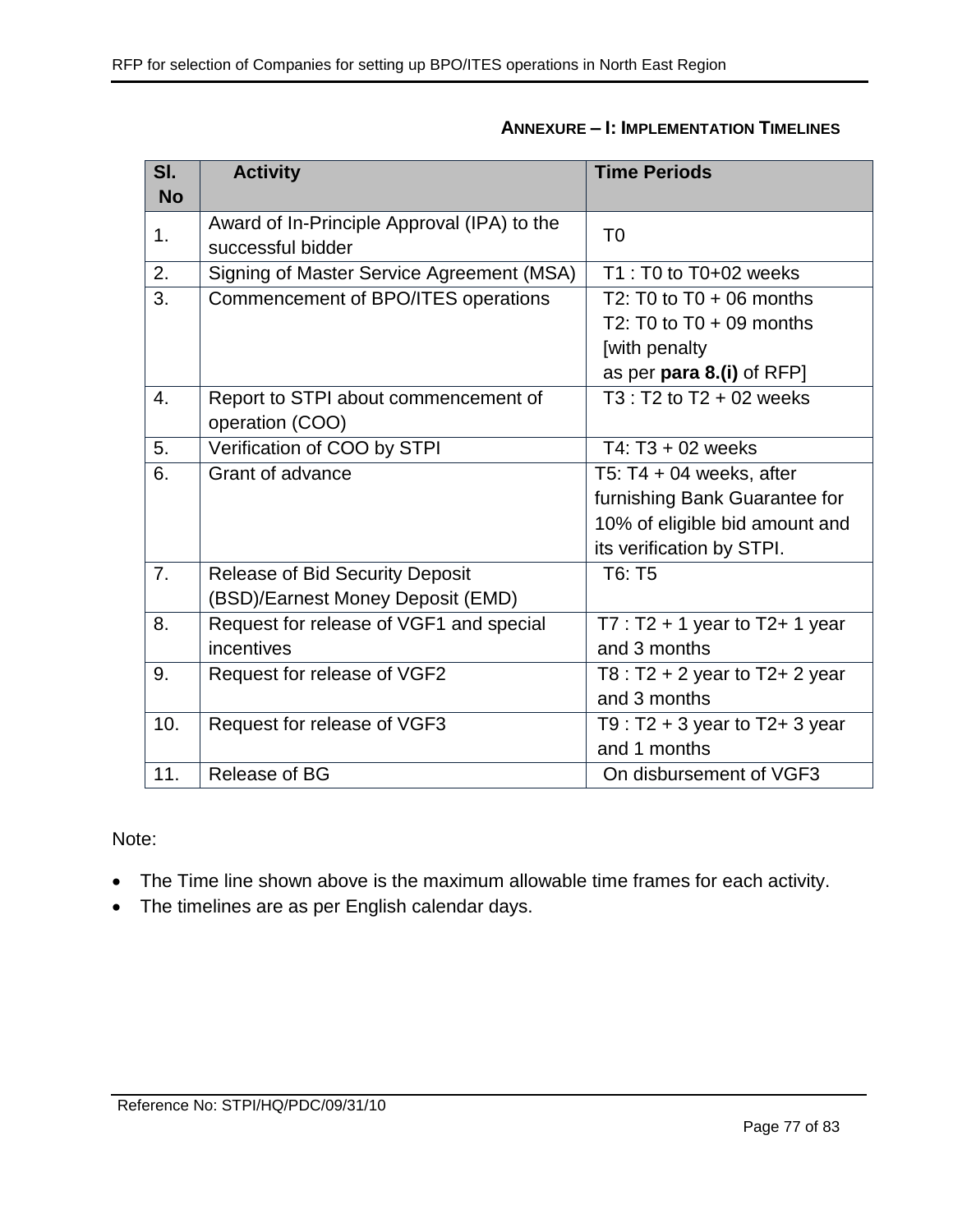| S.No.          | <b>Item Description</b>                                                                                                                                                                |  |
|----------------|----------------------------------------------------------------------------------------------------------------------------------------------------------------------------------------|--|
| 1              | Servers with OS                                                                                                                                                                        |  |
| $\overline{2}$ | Software and Hardware per license cost for BPO/ITES operations                                                                                                                         |  |
| 3              | Networking Equipments (Switches, Routers, Firewalls, Voice/Video Conferencing<br>Gateways)                                                                                             |  |
| 4              | Workstations (Desktop, Laptop, Tablets, IP phones, Headsets)                                                                                                                           |  |
| 5              | Data Storage                                                                                                                                                                           |  |
| 6              | <b>Structured Cabling</b>                                                                                                                                                              |  |
| 7              | <b>UPS</b>                                                                                                                                                                             |  |
| 8              | Printer, Copier, Scanner & Projector                                                                                                                                                   |  |
| 9              | Refrigerator & Water Purifier                                                                                                                                                          |  |
| 10             | Fire & Security systems                                                                                                                                                                |  |
| 11             | <b>Computer Furniture</b>                                                                                                                                                              |  |
| 12             | Central Air-conditioning equipment, air-conditioning System                                                                                                                            |  |
| 13             | Captive Diesel Generating Set and transformer of capacity commensurate with the actual<br>requirement of the unit, solar power / Non conventional Energy Generation Set<br>(OPTIONAL)* |  |
| 14             | Fax Machine                                                                                                                                                                            |  |
| 15             | Private automatic branch exchange                                                                                                                                                      |  |
| 16             | <b>Data Communication</b>                                                                                                                                                              |  |
| 17             | <b>Premise Rental</b>                                                                                                                                                                  |  |
| 18             | <b>Electricity Charges</b>                                                                                                                                                             |  |
| 19             | <b>Travelling Allowances for employees</b>                                                                                                                                             |  |
| 20             | Research and Innovation                                                                                                                                                                |  |
| 21             | Other misc. goods and services not exceeding 5 % of the total cost of above items<br>including canteen setup, tools, kits and spares etc.                                              |  |

## **APPENDIX - J: LIST OF ADMISSIBLE ITEMS FOR FINANCIAL SUPPORT**

The Second Party may avail incentive on Generating Set from the State Govt., if needed.

**Note**: Any item not covered above shall be decided by and permitted by India BPO Promotion Scheme Management Committee (IMC).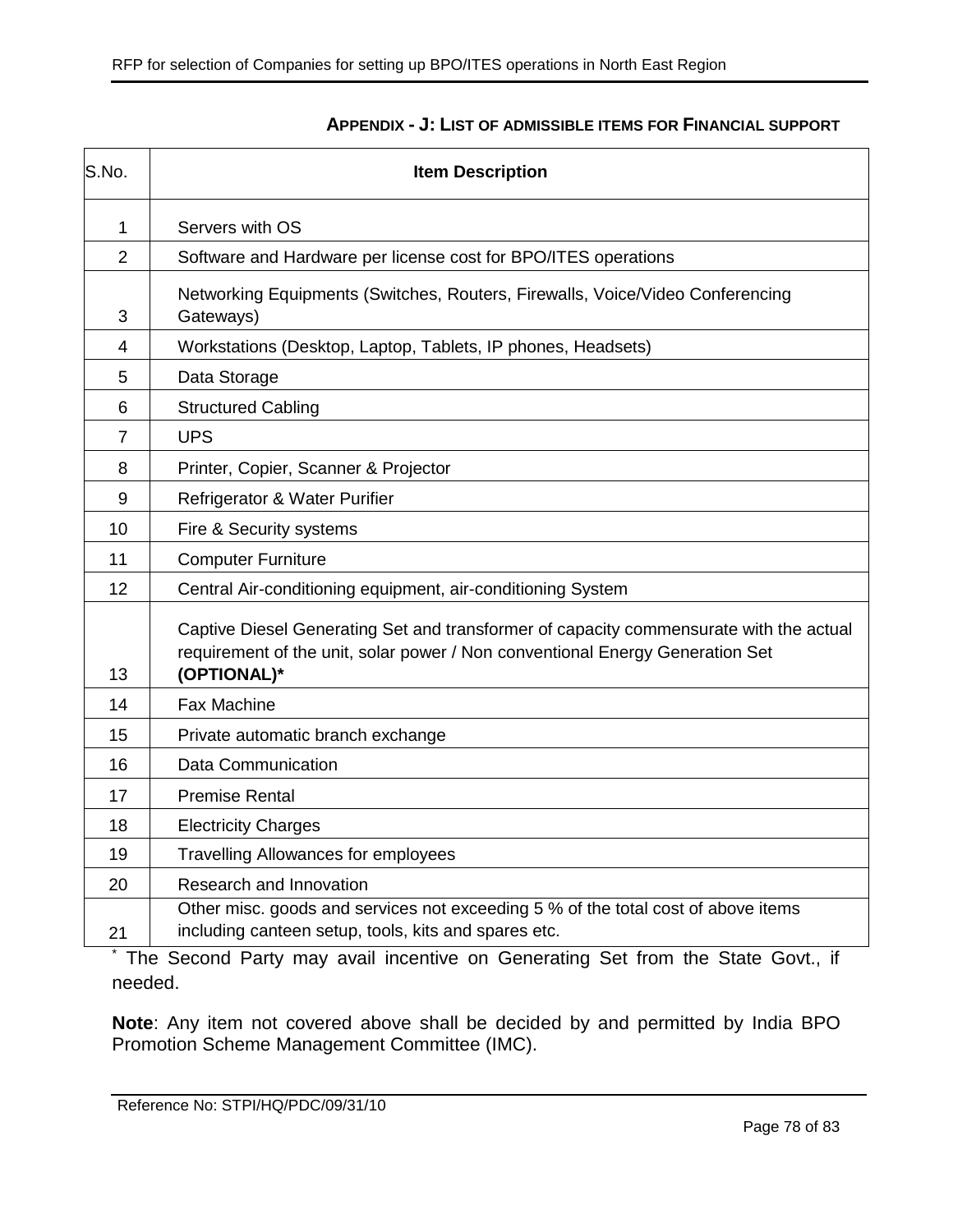### **APPENDIX-K: INSTRUCTIONS FOR ONLINE BID SUBMISSION**

The bidders are required to submit soft copies of their bids electronically on the CPP Portal, using valid Digital Signature Certificates. The instructions given below are meant to assist the bidders in registering on the CPP Portal, prepare their bids in accordance with the requirements and submitting their bids online on the CPP Portal.

More information useful for submitting online bids on the CPP Portal may be obtained at:<https://eprocure.gov.in/eprocure/app> **.**

### **REGISTRATION**

- 1) Bidders are required to enroll on the e-Procurement module of the Central Public Procurement Portal (URL: [https://eprocure.gov.in/eprocure/app\)](https://eprocure.gov.in/eprocure/app) by clicking on the link "**Online bidder Enrollment**" on the CPP Portal which is free of charge.
- 2) As part of the enrolment process, the bidders will be required to choose a unique username and assign a password for their accounts.
- 3) Bidders are advised to register their valid email address and mobile numbers as part of the registration process. These would be used for any communication from the CPP Portal.
- 4) Upon enrolment, the bidders will be required to register their valid Digital Signature Certificate (Class II or Class III Certificates with signing key usage) issued by any Certifying Authority recognized by CCA India (e.g. Sify / TCS / nCode / eMudhra etc.), with their profile.
- 5) Only one valid DSC should be registered by a bidder. Please note that the bidders are responsible to ensure that they do not lend their DSC's to others which may lead to misuse.
- 6) Bidder then logs in to the site through the secured log-in by entering their user ID / password and the password of the DSC / e-Token.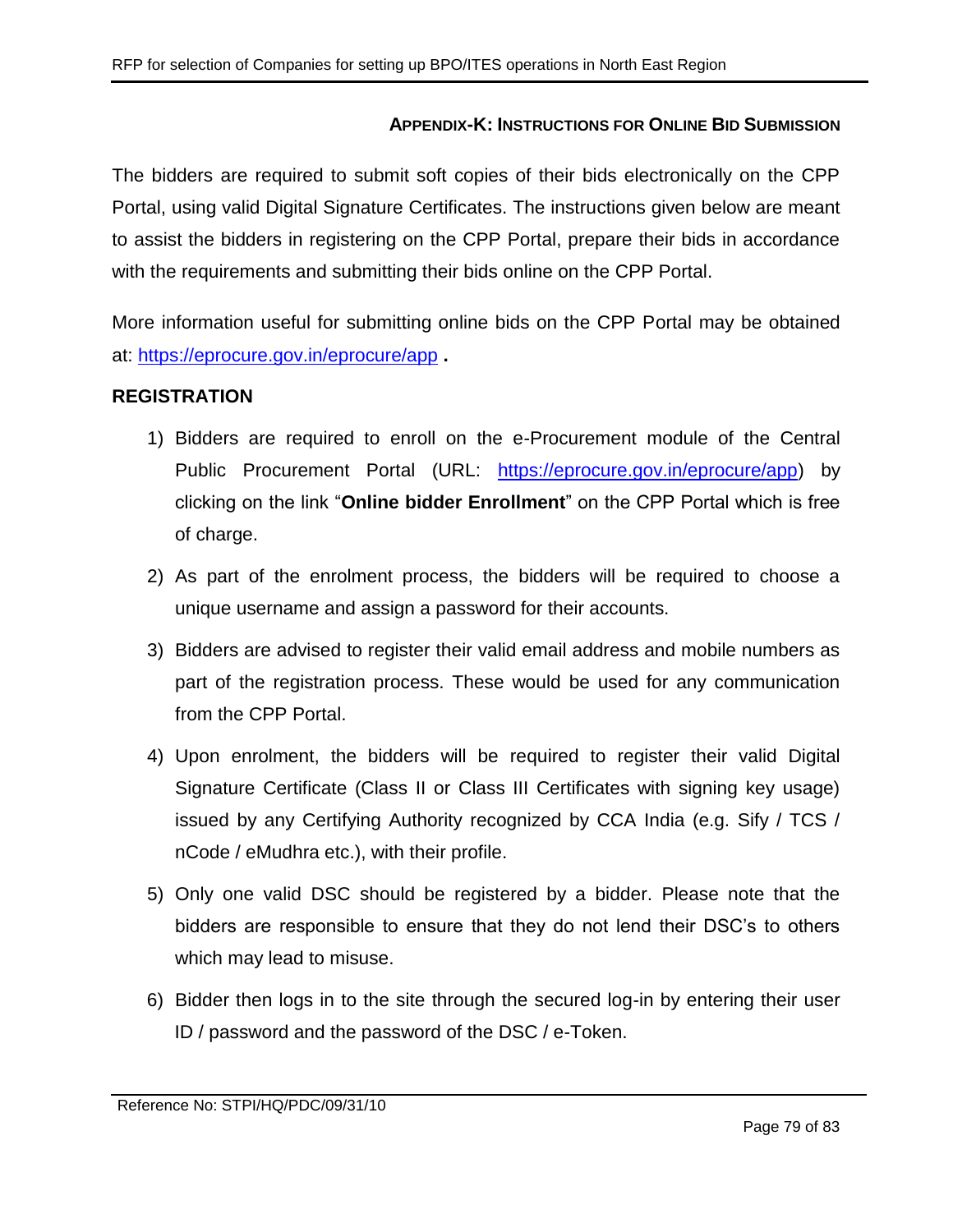### **SEARCHING FOR TENDER DOCUMENTS**

- 1) There are various search options built in the CPP Portal, to facilitate bidders to search active tenders by several parameters. These parameters could include Tender ID, Organization Name, Location, Date, Value, etc. There is also an option of advanced search for tenders, wherein the bidders may combine a number of search parameters such as Organization Name, Form of Contract, Location, Date, Other keywords etc. to search for a tender published on the CPP Portal.
- 2) Once the bidders have selected the tenders they are interested in, they may download the required documents / tender schedules. These tenders can be moved to the respective 'My Tenders' folder. This would enable the CPP Portal to intimate the bidders through SMS / e-mail in case there is any corrigendum issued to the tender document.
- 3) The bidder should make a note of the unique Tender ID assigned to each tender, in case they want to obtain any clarification / help from the Helpdesk.

### **PREPARATION OF BIDS**

- 1) Bidder should take into account any corrigendum published on the tender document before submitting their bids.
- 2) Please go through the tender advertisement and the tender document carefully to understand the documents required to be submitted as part of the bid. Please note the number of covers in which the bid documents have to be submitted, the number of documents - including the names and content of each of the document that need to be submitted. Any deviations from these may lead to rejection of the bid.
- 3) Bidder, in advance, should get ready the bid documents to be submitted as indicated in the tender document / schedule and generally, they can be in PDF / XLS / RAR / DWF/JPG formats. Bid documents may be scanned with 100 dpi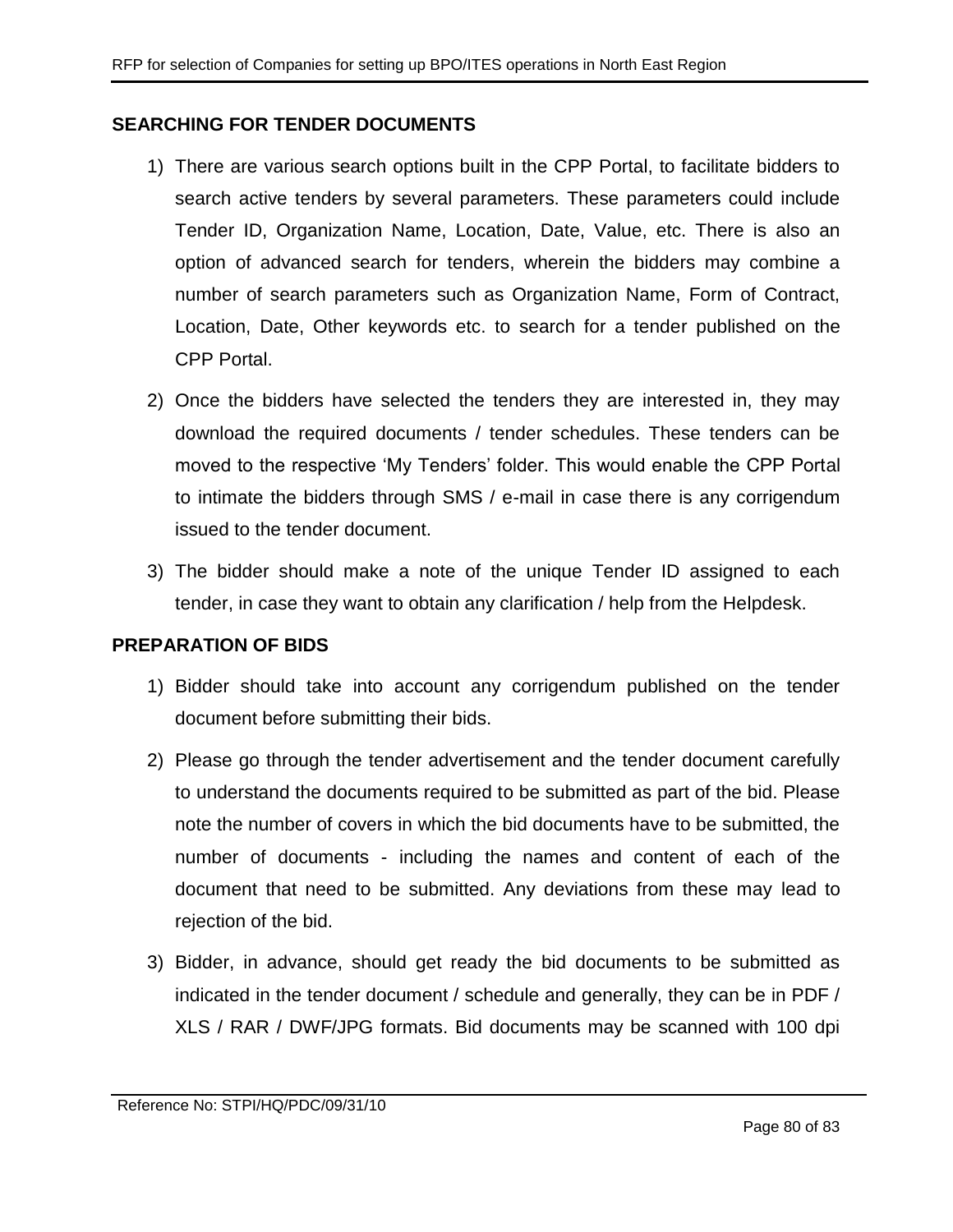with black and white option which helps in reducing size of the scanned document.

4) To avoid the time and effort required in uploading the same set of standard documents which are required to be submitted as a part of every bid, a provision of uploading such standard documents (e.g. PAN card copy, annual reports, auditor certificates etc.) has been provided to the bidders. Bidders can use "My Space" or ''Other Important Documents'' area available to them to upload such documents. These documents may be directly submitted from the "My Space" area while submitting a bid, and need not be uploaded again and again. This will lead to a reduction in the time required for bid submission process.

### **SUBMISSION OF BIDS**

- 1) Bidder should log into the site well in advance for bid submission so that they can upload the bid in time i.e. on or before the bid submission time. In case of any recurring issues encountered in the site, the bidder should inform STPI by written request /email, latest by 2 PM on the last day of bid submission.
- 2) The bidder has to digitally sign and upload the required bid documents one by one as indicated in the tender document.
- 3) Bidder has to select the payment option as "offline/online" to pay the tender fee / BSD as applicable and enter details of the instrument.
- 4) Bidder should prepare the BSD (Bid security Deposit) as per the instructions specified in the tender document. The original should be posted/couriered/given in person to the concerned official, latest by the last date of bid submission or as specified in the tender documents. The details of the DD/any other accepted instrument, physically sent, should tally with the details available in the scanned copy and the data entered during bid submission time. Otherwise the uploaded bid will be rejected.
- 5) Bidders are requested to note that they should necessarily submit their financial bids in the format provided and no other format is acceptable. If the price bid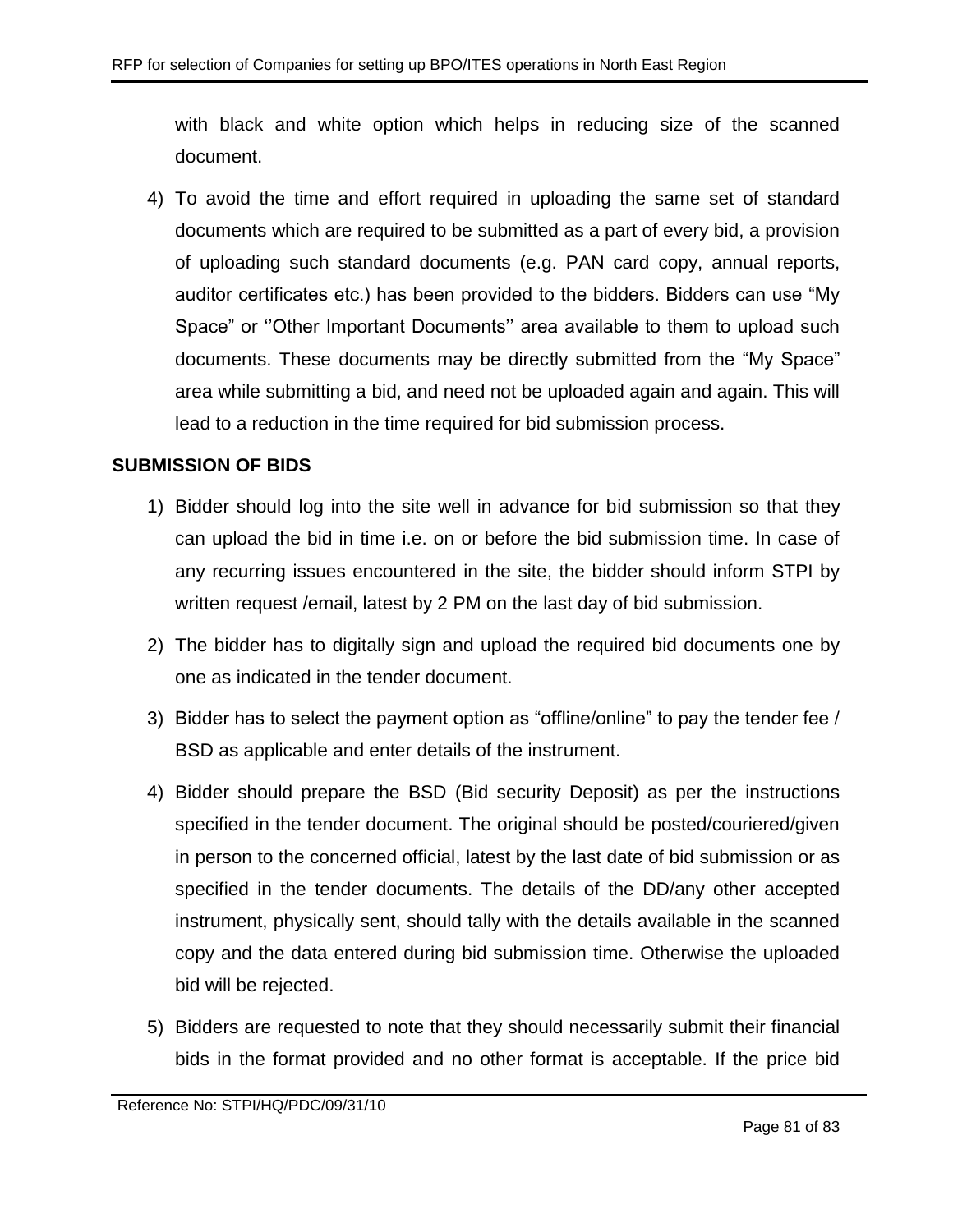has been given as a standard BoQ format with the tender document, then the same is to be downloaded and to be filled by all the bidders. Bidders are required to download the BoQ file, open it and complete the white coloured (unprotected) cells with their respective financial quotes and other details (such as name of the bidder). No other cells should be changed. Once the details have been completed, the bidder should save it and submit it online, without changing the filename. If the BoQ file is found to be modified by the bidder, the bid will be rejected.

- 6) The server time (which is displayed on the bidders' dashboard) will be considered as the standard time for referencing the deadlines for submission of the bids by the bidders, opening of bids etc. The bidders should follow this time during bid submission.
- 7) All the documents being submitted by the bidders would be encrypted using PKI encryption techniques to ensure the secrecy of the data. The data entered cannot be viewed by unauthorized persons until the time of bid opening. The confidentiality of the bids is maintained using the secured Socket Layer 128 bit encryption technology. Data storage encryption of sensitive fields is done. Any bid document that is uploaded to the server is subjected to symmetric encryption using a system generated symmetric key. Further this key is subjected to asymmetric encryption using buyers/bid openers public keys. Overall, the uploaded tender documents become readable only after the tender opening by the authorized bid openers.
- 8) The uploaded tender documents become readable only after the tender opening by the authorized bid openers.
- 9) Upon the successful and timely submission of bids (ie after Clicking "Freeze Bid Submission" in the portal), the portal will give a successful bid submission message & a bid summary will be displayed with the bid no. and the date & time of submission of the bid with all other relevant details.